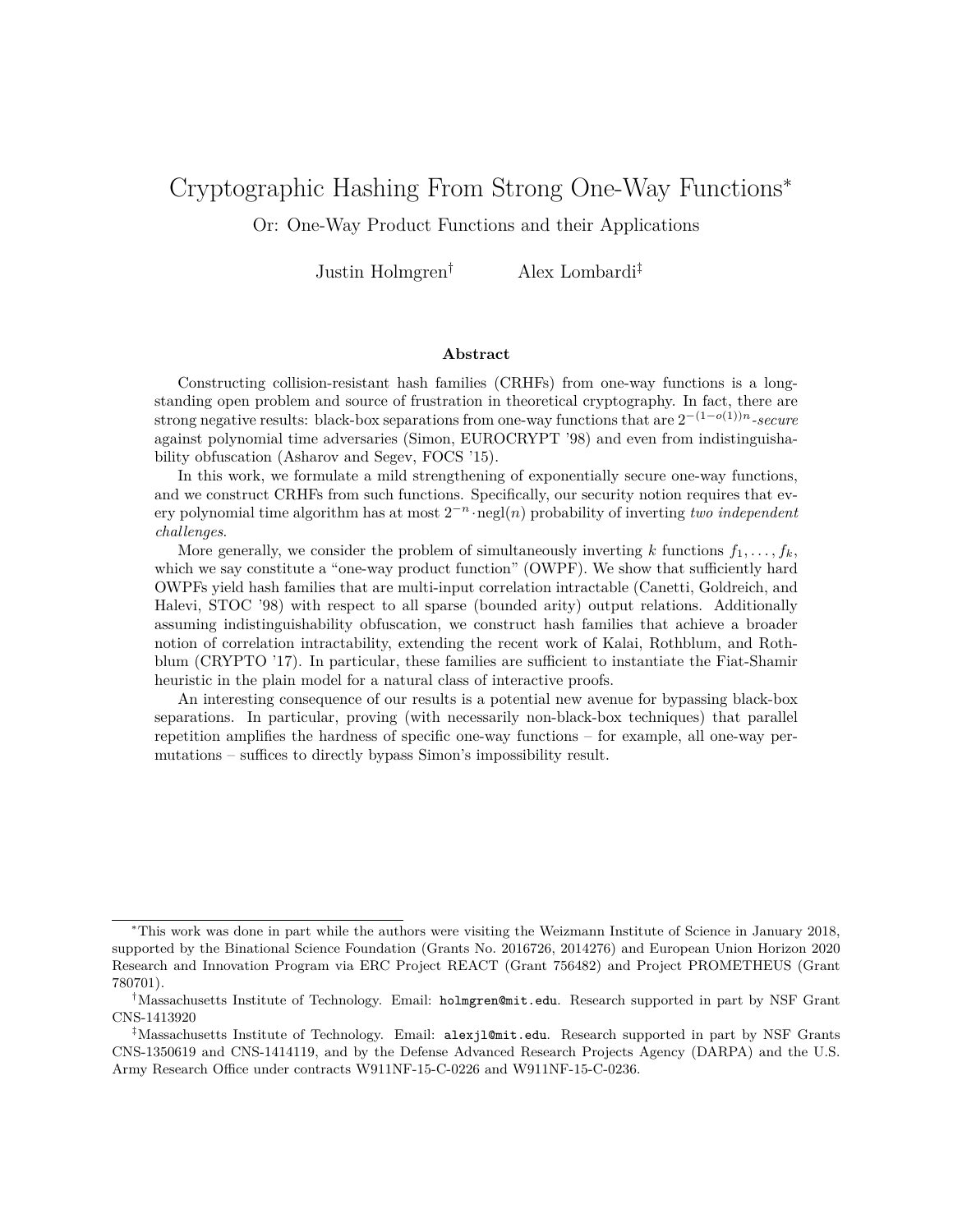# **Contents**

| $\mathbf{1}$             | Introduction<br>$\mathbf{1}$                                                                                   |                |  |
|--------------------------|----------------------------------------------------------------------------------------------------------------|----------------|--|
|                          | 1.1                                                                                                            | $\overline{2}$ |  |
|                          | 1.2                                                                                                            | $\overline{7}$ |  |
|                          | 1.3                                                                                                            | 7              |  |
|                          | 1.4                                                                                                            | 10             |  |
|                          | 1.5                                                                                                            | 11             |  |
| $\bf{2}$                 | <b>Preliminaries</b><br>11                                                                                     |                |  |
|                          | 2.1                                                                                                            | 12             |  |
|                          | 2.2                                                                                                            | 12             |  |
| $\bf{3}$                 | <b>One-Way Product Functions: Definitions and Reductions</b>                                                   | 13             |  |
|                          | 3.1                                                                                                            | 15             |  |
|                          | 3.2                                                                                                            | 16             |  |
|                          | From OWPFs to Injective OWPFs $\dots \dots \dots \dots \dots \dots \dots \dots \dots \dots \dots \dots$<br>3.3 | 16             |  |
|                          | 3.4                                                                                                            | 20             |  |
| $\overline{\mathcal{A}}$ | <b>Collision Resistance from OWPFs</b>                                                                         |                |  |
|                          | 4.1                                                                                                            | 26             |  |
| $\bf{5}$                 | <b>Output Intractability from OWPFs</b>                                                                        |                |  |
|                          | 5.1                                                                                                            | 30             |  |
| 6                        | <b>Constructions from IO and OWPFs</b>                                                                         | 31             |  |
|                          | <b>Preliminaries</b><br>6.1                                                                                    | 31             |  |
|                          | 6.2                                                                                                            | 32             |  |
|                          | 6.3                                                                                                            | 34             |  |
|                          | 6.4                                                                                                            | 38             |  |
| <b>References</b><br>42  |                                                                                                                |                |  |
|                          | A A Proof of the Refined Asharov-Segev Bound                                                                   | 45             |  |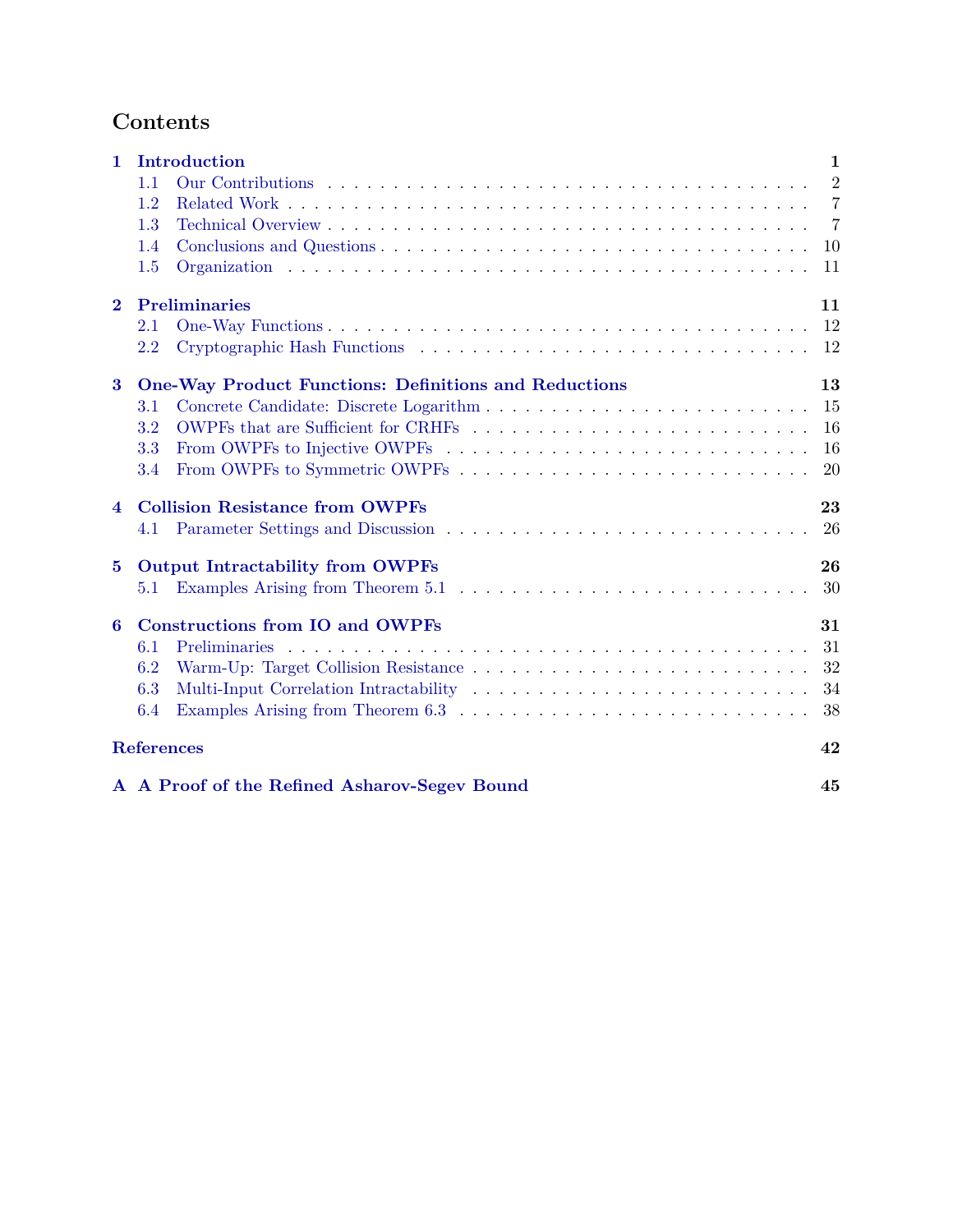## <span id="page-2-0"></span>**1 Introduction**

Cryptographically secure hash functions are a fundamental building block in cryptography. Some of their most ubiquitous applications include the construction of digital signature schemes [\[NY89\]](#page-45-0), efficient CCA-secure encryption [\[BR93\]](#page-43-1), succinct delegation of computation [\[Kil94\]](#page-45-1), and removing interaction from protocols [\[FS86\]](#page-44-0). In their most general form, hash functions can be modeled as "random oracles" [\[BR93\]](#page-43-1), in which case it is heuristically assumed that an explicitly described hash function *H* (possibly sampled at random from a family) behaves like a random function, as far as a computationally bounded adversary can tell.

One of the most basic properties one might desire from a hash function is *collision resistance*, which requires that a computationally bounded adversary, given an explicit (shrinking) function *H*, cannot find a pair of distinct inputs  $(x, y)$  such that  $H(x) = H(y)$ . Since their introduction [\[Dam87\]](#page-44-1), collision-resistant hash functions have proved extremely useful in designing cryptographic primitives and protocols. As such, the following problem has received much attention in theoretical cryptography.

**Question 1.1.** *What are the assumptions from which collision-resistant hash functions can be built? In particular, can they be built from an arbitrary one-way function?*

The question of building CRHFs from arbitrary one-way functions is particularly intriguing because OWFs are sufficient to construct a wide class of cryptographic primitives, including: pseudorandom generators [\[HILL99\]](#page-45-2), pseudorandom functions [\[GGM86\]](#page-44-2) and secret-key encryption, universal one-way hash functions [\[Rom90\]](#page-45-3) and digital signatures, commitment schemes [\[Nao91\]](#page-45-4), zeroknowledge proofs [\[GMW91\]](#page-45-5), and garbled circuits [\[Yao86,](#page-46-1)[LP09\]](#page-45-6).

Unfortunately, all known constructions of CRHFs have required assumptions beyond general one-way functions, such as *structured* generic assumptions (e.g. the existence of claw-free pairs of permutations) or the hardness of specific problems (e.g. computing discrete logarithms or finding approximately short vectors on lattices). Even worse, there are strong negative results on the prospect of constructing CRHFs from arbitrary OWFs in the form of *black-box impossibility results*. The first such result is due to Simon [\[Sim98\]](#page-46-2).

**Theorem 1.2** ([\[Sim98\]](#page-46-2), informal)**.** *There is an oracle relative to which no collision-resistant hash functions exist, but* exponentially secure *one-way permutations exist.*

In fact, CRHFs have proved to be an extremely frustrating primitive in theoretical cryptography, as they have evaded attempts to describe a hierarchy of cryptographic primitives (with "weaker" objects implied by the existence of "stronger" objects). In a stark demonstration of this problem, Asharov and Segev  $[AS15]$  proved that CRHFs are not even implied (in a black box<sup>[1](#page-2-1)</sup> way) by one-way functions and the extremely powerful notion of indistinguishability obfuscation  $[{\rm BGI^+01}, {\rm GGH^+13}]$  $[{\rm BGI^+01}, {\rm GGH^+13}]$  $[{\rm BGI^+01}, {\rm GGH^+13}]$ .

**Theorem 1.3** ([\[AS15\]](#page-43-2), informal)**.** *There is an oracle relative to which no collision-resistant hash functions exist, but* exponentially secure *one-way permutations and indistinguishability obfuscation exist.*

These negative results indicate substantial barriers to building CRHFs from OWFs (or OWPs, or indeed from any of the vast array of primitives implied by IO and OWPs). Collision resistance

<span id="page-2-1"></span><sup>&</sup>lt;sup>1</sup>"Black box" usage of IO and one-way functions is formalized through the notion of obfuscation for *oracle-aided* circuits. We refer the reader to [\[AS15\]](#page-43-2) for details.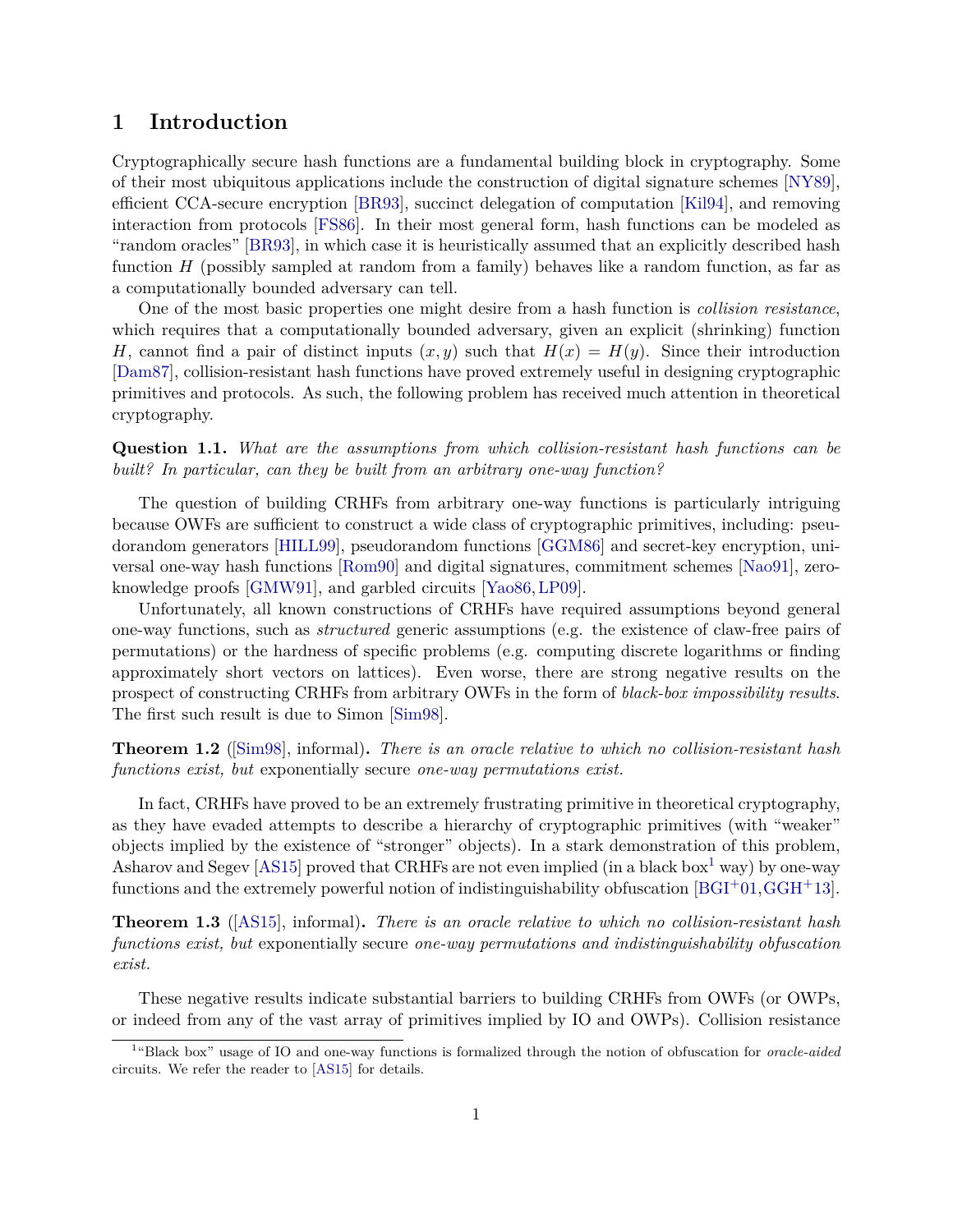is also just *one* desirable property of random oracles, and our question above is a special case of the following more ambitious question.

<span id="page-3-1"></span>**Question 1.4.** *Which random oracle properties can be guaranteed under standard cryptographic assumptions, and how weak can these assumptions be made?*

It is known that some random oracle properties are *not realizable* in the standard model [\[CGH04,](#page-44-4) [GK03\]](#page-44-5). However, there has been a recent line of work [\[CCR16,](#page-44-6) [KRR16,](#page-45-7) [CCRR18\]](#page-44-7) showing that under strong assumptions, many random oracle properties (specifically in the context of "single input correlation intractability") *can* be realized, and Question [1.4](#page-3-1) in its full generality remains wide open.

#### <span id="page-3-0"></span>**1.1 Our Contributions**

In this work, we make progress on all of the above questions by defining a natural strengthening of exponentially secure OWFs<sup>[2](#page-3-2)</sup> that suffices for building CRHFs and more. An "uber" version of our assumption – which we state for the purpose of intuition but is quantitatively and qualitatively much stronger than what we actually require – states that for every  $k = \text{poly}(n)$ , there exists an injective (polynomial-time computable) function  $f: \{0,1\}^* \to \{0,1\}^*$  with the following "batch one-wayness" property: For every polynomial-size adversary  $A$ , the probability that  $\mathcal{A}(f(X_1), \ldots, f(X_k)) = (X_1, \ldots, X_k)$  for  $X_1, \ldots, X_k \stackrel{\text{i.i.d.}}{\leftarrow} \{0,1\}^n$  is bounded by  $2^{-kn} \cdot \text{poly}(n)$ .

Based on various significant *weakenings* of this uber-assumption, we construct:

- Collision-resistant hash families whose security against polynomial-time adversaries matches that of a random oracle.
- More generally, for every  $k$ , we construct hash families  $H$  that are " $k$ -ary output intractable" (inspired by a related definition of Zhandry [\[Zha16\]](#page-46-3)). Loosely speaking, given  $H \leftarrow H$ , it is computationally hard to find distinct inputs  $X_1, \ldots, X_k$  such that  $(H(X_1), \ldots, H(X_k))$  satisfy any fixed sparse relation *R*. The quantitative hardness that we achieve again matches that of a random oracle.

We are able to construct even stronger hash families if we additionally assume sub-exponentially secure indistinguishability obfuscation. This construction allows for applications including an instantiation of the Fiat-Shamir heuristic [\[FS86\]](#page-44-0) for a natural class of interactive proofs.

Our main results and contributions are, in more detail, as follows.

#### **1.1.1 Defining OWPFs.**

We introduce the notion of a family of one-way *k*-product functions (*k*-OWPFs), which is a family of *k*-tuples of functions  $(f_1, \ldots, f_k)$  that are jointly "extremely one-way". Such a family is most interesting when the hardness of inversion exceeds that of any individual *f<sup>i</sup>* . For simplicity, suppose that each  $f_i$  is injective. In this case, we consider the assumption that no polynomial-time algorithm can recover  $X_1, \ldots, X_k \stackrel{\text{i.i.d.}}{\leftarrow} \{0,1\}^n$  given  $(f_1(X_1), \ldots, f_k(X_k))$  with probability better than *δ*. Ideally, this could be true for *δ* as large as  $2^{-(k-o(k))n}$ . We call this a *δ*-hardness assumption of *batch inversion* for  $(f_1, \ldots, f_k)$ .

The existence of such a family would follow from the following two conditions:

<span id="page-3-2"></span><sup>2</sup>Actually, OWFs where any *polynomial-time* algorithm can invert with only exponentially small probability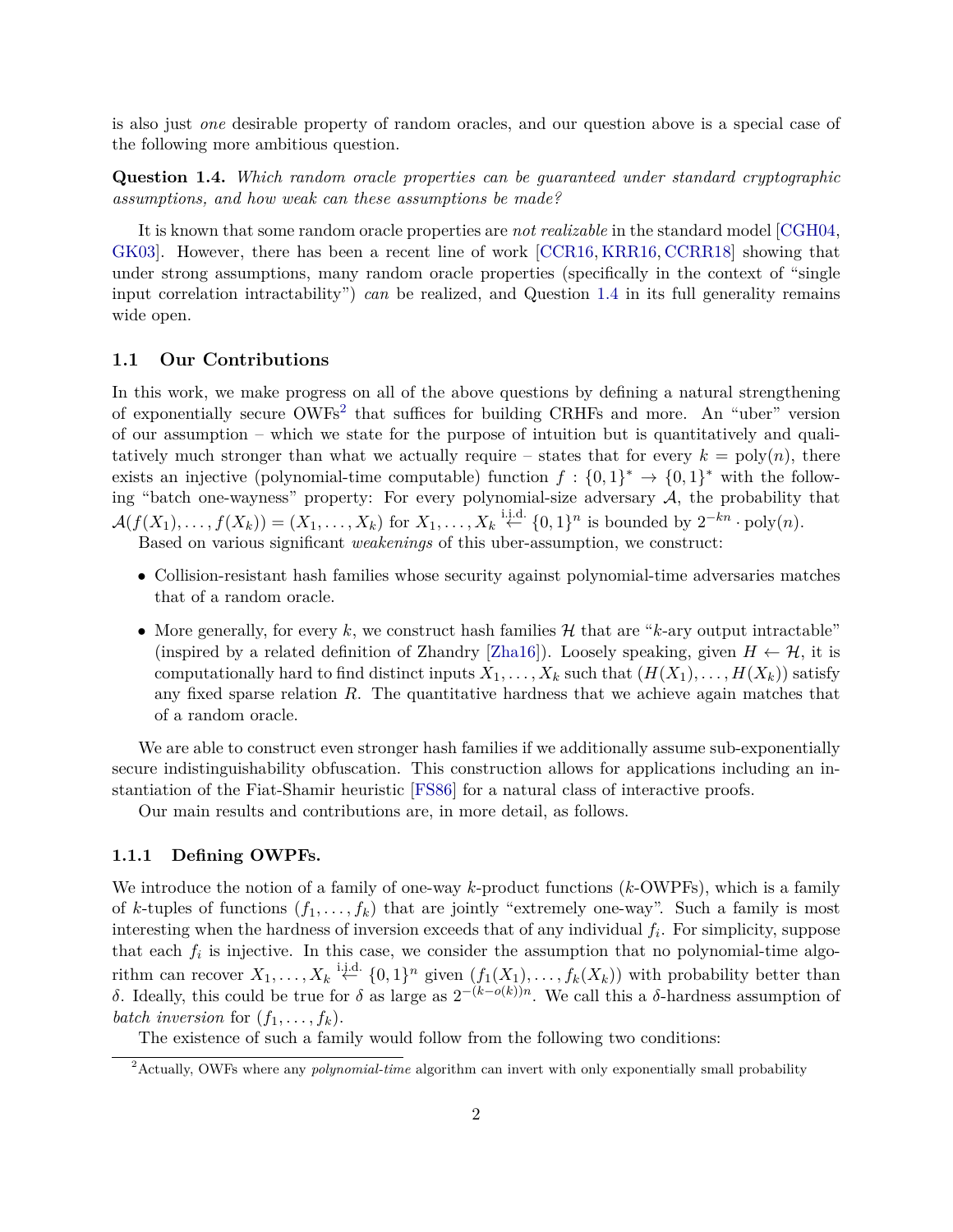- A  $\delta^{1/k}$ -secure injective one-way function *f*, and
- An optimal *parallel repetition theorem* for the hardness of *f*, i.e. one which states that if a function *f* is  $(s, \delta)$ -hard to invert, then its *k*-wise repetition  $f^k$  is  $(s, \delta^k)$ -hard to invert.

While such a dream parallel repetition property likely does not hold for *general f* [\[DJMW12\]](#page-44-8), the counterexample presented therein does not preclude a similar result for a broad class of functions *f*.

In fact, the parallel repetition framework described above yields a special kind of OWPF family: one in which all *k* functions  $f_1, \ldots, f_k$  are equal. We say that such OWPF families are *symmetric*. Another special case of interest, which we call a *one-way power family*, is a OWPF family of the form  $\mathcal{F}^k$ , meaning that the *k* functions  $f_1, \ldots, f_k$  are sampled independently at random from a fixed family  $\mathcal{F}.$ 

Our constructions (that do not require obfuscation) are based directly on symmetric injective OWPFs as a building block rather than general OWPFs. We agument these constructions by providing generic transformations between different notions of OWPFs, including constructions of (weaker) symmetric OWPFs from (stronger) general OWPFs, and constructions of *injective k*-OWPFs from arbitrary *k*-OWPFs (with some security loss).

One of our main contributions in this work is initiating the study of OWPFs and establishing their basic properties. We expect that OWPFs will prove useful in future work.

#### **On Extreme Hardness Amplification**

For all of our constructions without obfuscation, we actually rely on *symmetric* OWPF families. That is, we want a family  $\mathcal{F} = {\mathcal{F}_n}$  such that if we sample  $f \leftarrow \mathcal{F}_n$  and  $x_1, \ldots, x_k \leftarrow \{0, 1\}^n$ , it is  $\delta^k$ -hard to simultaneously invert  $f(x_1), \ldots, f(x_k)$ . Clearly a necessary condition for this is that  $\mathcal F$  is a  $\delta$ -secure one-way function family. But is this sufficient? The answer in general is no, as we discuss next.

First of all, this type of attempted hardness amplification fails for any family whose functions have short trapdoors that enable polynomial-time inversion. Given  $f, f(x_1), \ldots, f(x_k)$ , an adversary can simply guess the trapdoor for *f*, succeed with some small probability *that does not depend on*  $k$ , and conditioned on guessing correctly can efficiently invert  $f(x_1), \ldots, f(x_k)$ .

It is natural to next consider *functions* (or ensembles of functions  $\{f_n: \{0,1\}^n \to \{0,1\}^*\}_n$ indexed only by input length) that are secure against non-uniform adversaries, and in particular do not have any trapdoors. However, [\[DJMW12\]](#page-44-8) present an example of a single one-way function *f* for which it is as easy to invert  $f(x_1), \ldots, f(x_k)$  as it is to invert a single  $f(x)$ . Although their counterexample heavily relies on the fact that there are multiple permissible solutions to each instance *x*, there is also evidence that parallel repetition sometimes fails to increase the security of *injective* one-way functions [\[Wic18\]](#page-46-4).

Despite the above negative results, we emphasize that symmetric OWPFs only require direct products to amplify hardness for *specific* functions, rather than broad classes of functions. Moreover, one-way product functions may exist even if parallel repetition does not amplify the hardness of *any* function *f* beyond negligible. In particular,  $f_1, \ldots, f_k$  may not all be the same function, and may be sampled from a joint distribution on *k*-tuples of functions. These observations leave us with at least two promising avenues towards constructing OWPF candidates: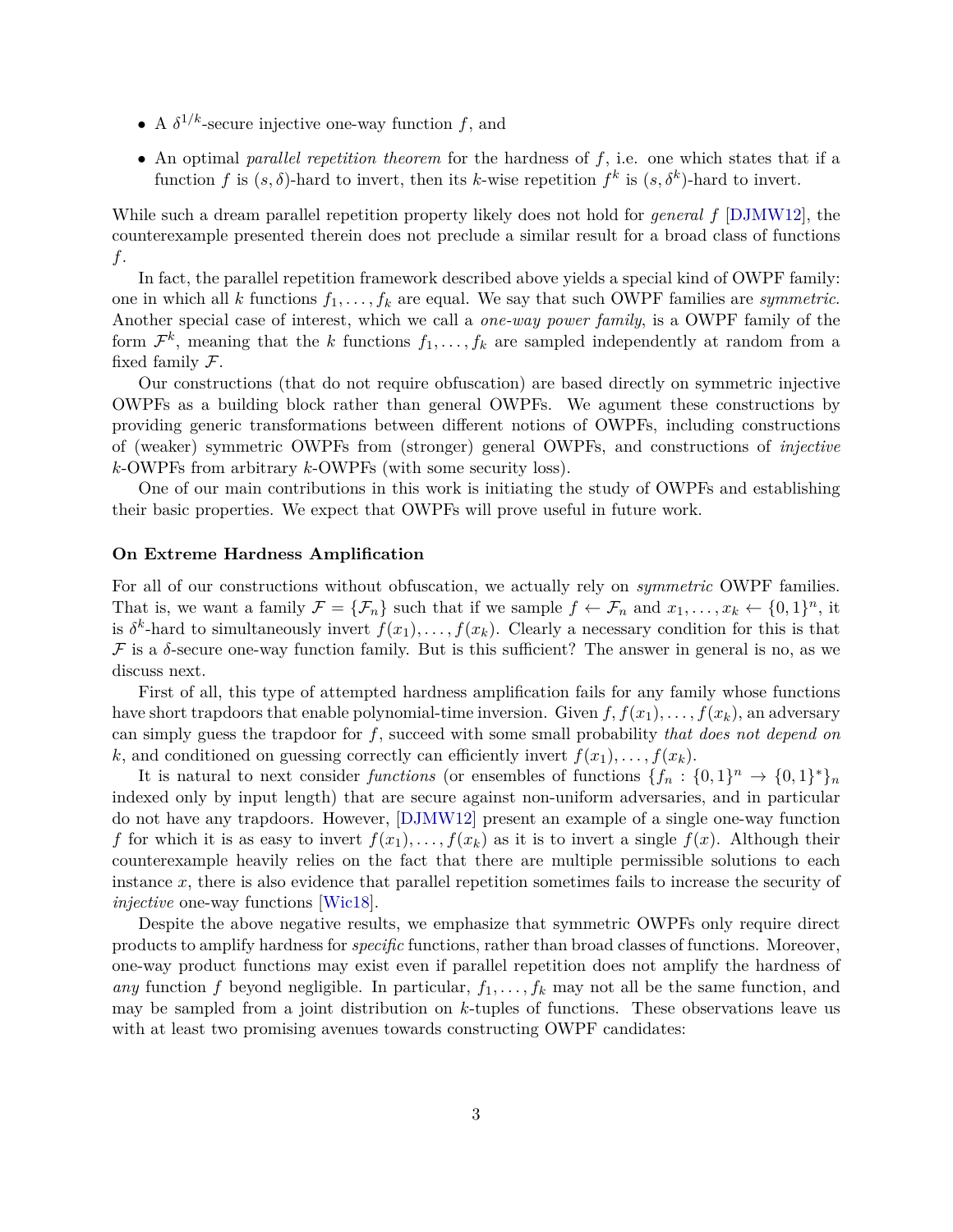- 1. Given the contrived nature of known counterexamples to one-way function parallel repetition, any "natural" *δ*-secure injective OWF family also serves as a candidate one-way power family with security roughly  $\delta^k$ .
- 2. It may be possible to "fortify" any one-way function family  $\mathcal F$  into a related family  $\mathcal F'$  whose security *does* amplify to an extreme degree, yielding symmetric OWPFs.

Finally, we mention a concrete candidate symmetric OWPF family based on the *multiple discrete logarithm problem*. That is, in some group  $\mathbb{G}_n$  of order  $|\mathbb{G}_n| \approx 2^n$ , the problem is to simultaneously compute *k* discrete logarithms  $X_1, \ldots, X_k \stackrel{\text{i.i.d.}}{\leftarrow} [2^n]$  given input  $(g, g^{X_1}, \ldots, g^{X_k})$ , where *g* is a generator for  $\mathbb{G}_n$ . In [\[CK18\]](#page-44-9), evidence for the hardness of computing multiple discrete logarithms is given in the form of lower bounds in the generic group model [\[Sho97\]](#page-46-5). In particular, [\[CK18\]](#page-44-9) show that (in our language) *k*-batch inversion is nearly  $2^{-kn}$ -hard for polynomial-time generic-group algorithms.

#### **1.1.2 Constructions from OWPFs**

Our first application of OWPFs is a construction of a collision-resistant hash family from suitably secure symmetric 2-OWPFs. Informally, we prove

<span id="page-5-0"></span>**Theorem 1.5.** Suppose that there exist symmetric injective 2-OWPFs with security  $2^{-n-\omega(\log n)}$ . *Then, there exists a collision-resistant hash family.*

This type of OWPF does not follow in a black-box way from even exponentially-hard one-way permutations; this is how we avoid the [\[Sim98,](#page-46-2)[AS15\]](#page-43-2) impossibility results.

Through one of our generic transformations of OWPFs, we also obtain a construction that does not assume injectivity:

**Theorem 1.6.** Suppose that there exist symmetric 2-OWPFs with security  $2^{-(1.6+\epsilon)n}$ . Then, there *exists a collision-resistant hash family.*

#### **Optimality and Implications of Theorem [1.5.](#page-5-0)**

While we have explained how our result is not captured by the  $[\text{Sim98},\text{AS15}]$  framework, one could question the necessity of this new OWPF assumption. For example, [\[AS15\]](#page-43-2) only rules out black-box constructions of CRHFs from  $2^{-\epsilon n}$ -secure IO and one-way permutations (for  $\epsilon = \frac{1}{50}$  in particular), and  $[\text{Sim98}]$  proves a quantitatively similar impossibility. What about assuming only  $2^{-n/2}$ -secure OWPs, which are weaker and more standard than our symmetric OWPFs? As a complementary result, we show that these are insufficient – we strengthen the Asharov-Segev analysis to rule out black box constructions from IO and even  $2^{-n}$ -secure one-way permutations.

<span id="page-5-1"></span>**Theorem 1.7** (Extension of [\[AS15\]](#page-43-2) Theorem 1.1, informal)**.** *There is no black-box construction of CRHFs from sub-exponentially secure IO, sub-exponentially secure OWPs, and OWPs that ppt algorithms* A *can invert with probability at most* size( $A$ )<sup>*c*</sup>  $\cdot$  2<sup>-*n*</sup> *for some absolute constant c.*

Theorem [1.7](#page-5-1) indicates a sharp limit on directly improving Theorem [1.5;](#page-5-0) in the latter, we show that injective 2-OWPFs that are  $2^{-n} \cdot \text{negl}(n)$ -hard to invert suffice for constructing CRHFs from IO, while the former result says that improving the  $2^{-n} \cdot \text{negl}(n)$  to  $\frac{2^{-n}}{\text{negl}(n)}$  is impossible for black-box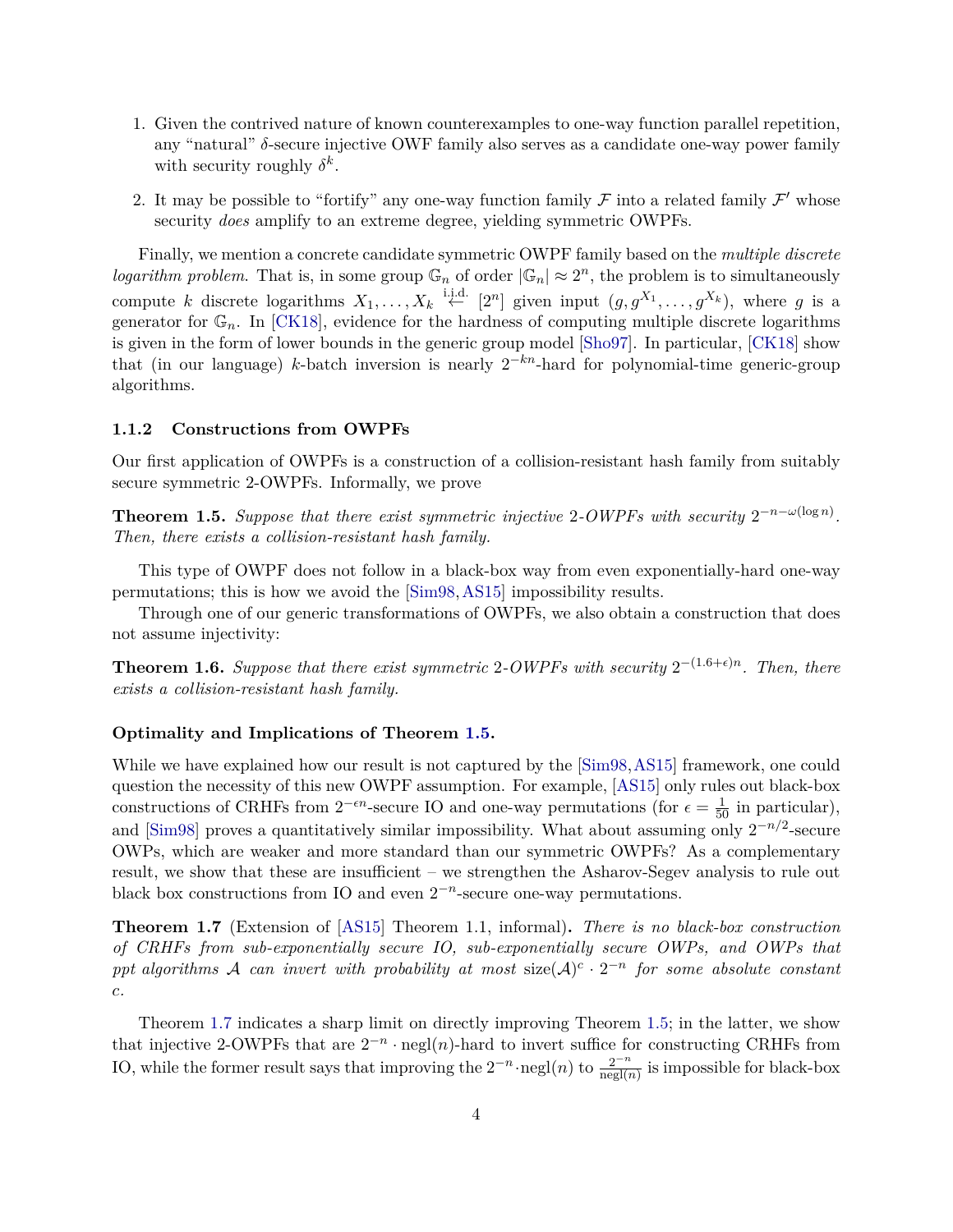constructions. In particular, for black-box constructions, exponentially secure one-way permutations (in the usual sense) are insufficient.

As far as we know, Theorem [1.5](#page-5-0) is the first OWF-based construction in which security under parallel repetition is used "for cryptographic good"; that is, used to construct more expressive primitives than can be achieved by (exponentially secure) OWFs alone, at least in a black-box manner.

#### **Extension to Output Intractability**

Theorem [1.5](#page-5-0) can be substantially generalized beyond collision-resistance. In particular, given a 2*k*-ary relation, we consider the problem of finding  $X_1, \ldots, X_k$  such that  $(X_1, \ldots, X_k, H(X_1), \ldots,$  $H(X_k)$ )  $\in$  *R* for  $H \leftarrow \mathcal{H}_n$ . If this problem is hard, then  $\mathcal H$  is said to be multi-input correlation intractable for  $R$ , a notion due to [\[CGH04\]](#page-44-4). Collision-resistance is the special case when  $k = 2$  and

$$
R = \{(x_1, x_2, y_1, y_2) : (x_1 \neq x_2) \land (y_1 = y_2)\}.
$$

Random oracles are correlation intractable for any *sparse* relation *R* – that is, as long as for every  $\mathbf{x} = (x_1, \ldots, x_k)$ ,  $\Pr_{\mathbf{Y} \leftarrow (\{0,1\}^{n-1})^k} [(\mathbf{x}, \mathbf{Y}) \in R] \leq \text{negl}(n)$ . In many applications, this correlationintractability is the crucial property of a random oracle, and a fundamental theoretical question is whether it can be achieved by *concrete* hash families.

Despite the initial negative result of [\[CGH04\]](#page-44-4), which ruled out correlation intractability for arbitrary (e.g., unbounded-arity) relations, there has been substantial work on constructing hash families that are correlation intractable for "bounded" single-input/output relations [\[CCR16,](#page-44-6)[KRR16,](#page-45-7) [CCRR18\]](#page-44-7) as well as hash families that are "output intractable" [\[Zha16\]](#page-46-3), that is, correlation intractable with respect to relations of the form " $(x_i \neq x_j \text{ for all } i \neq j) \wedge R(y_1, \ldots, y_k) = 1$ ."<sup>[3](#page-6-0)</sup>

Using suitably secure *k*-OWPFs, we construct hash families that are output intractable for *all* sparse output relations (with known bounded arity). The quantitative intractability that we prove depends on the sparsity of the relation, similarly to the situation for a true random oracle. Equivalently, we rely on weaker assumptions to show correlation-intractability of sparser relations.

A simplified version of our result is as follows.

<span id="page-6-1"></span>**Theorem 1.8** (informal)**.** *Suppose that there exists a family of symmetric injective k-OWPFs with security*  $(s + \text{poly}(n), \delta)$ *, let*  $m = m(n)$  *denote any output length, and let*  $p = p(n)$  *denote any sparsity. Then, there exists a hash family*  $\mathcal{H} = {\mathcal{H}_{n,m(n)}}$  *that is output intractable, with security*  $(s, \delta \cdot p \cdot 2^{kn})$ , with respect to all *k*-ary relations of sparsity *p*.

In particular, if the *k*-OWPF family has optimal  $(2^{-kn})$  security, then the hash family constructed in Theorem [1.8](#page-6-1) has output intractability matching that of a random oracle.

As an interesting special case, we note that Theorem [1.8](#page-6-1) gives a construction of *k*-multi-collision resistant hash functions [\[BDRV18,](#page-43-4)[BKP18,](#page-43-5)[KNY18\]](#page-45-8) from symmetric injective *k*-OWPFs with security  $2^{-n-k\log(k)} \cdot \text{negl}(n)$ , an assumption which (up to a lower order term in the exponent) becomes weaker as *k* increases from 2 to any  $o(\frac{n}{\log n})$  $\frac{n}{\log(n)}$ ). As any multi-collision-resistant hash family implies the existence of constant round statistically hiding commitments [\[BDRV18,](#page-43-4) [KNY18\]](#page-45-8), this yields constant round statistically hiding commitments from  $2^{-n} \cdot \text{negl}(n)$ -secure (injective and symmetric) *k*-OWPFs for any  $k = o(\frac{n}{\log n})$  $\frac{n}{\log(n)}$ . Unlike the assumptions required for collision resistance, this assumption would follow from optimal parallel repetition for *any polynomially secure (injective) one-way function*.

<span id="page-6-0"></span><sup>&</sup>lt;sup>3</sup> [\[Zha16\]](#page-46-3) considers a slightly different notion of output intractability. We elaborate on this later.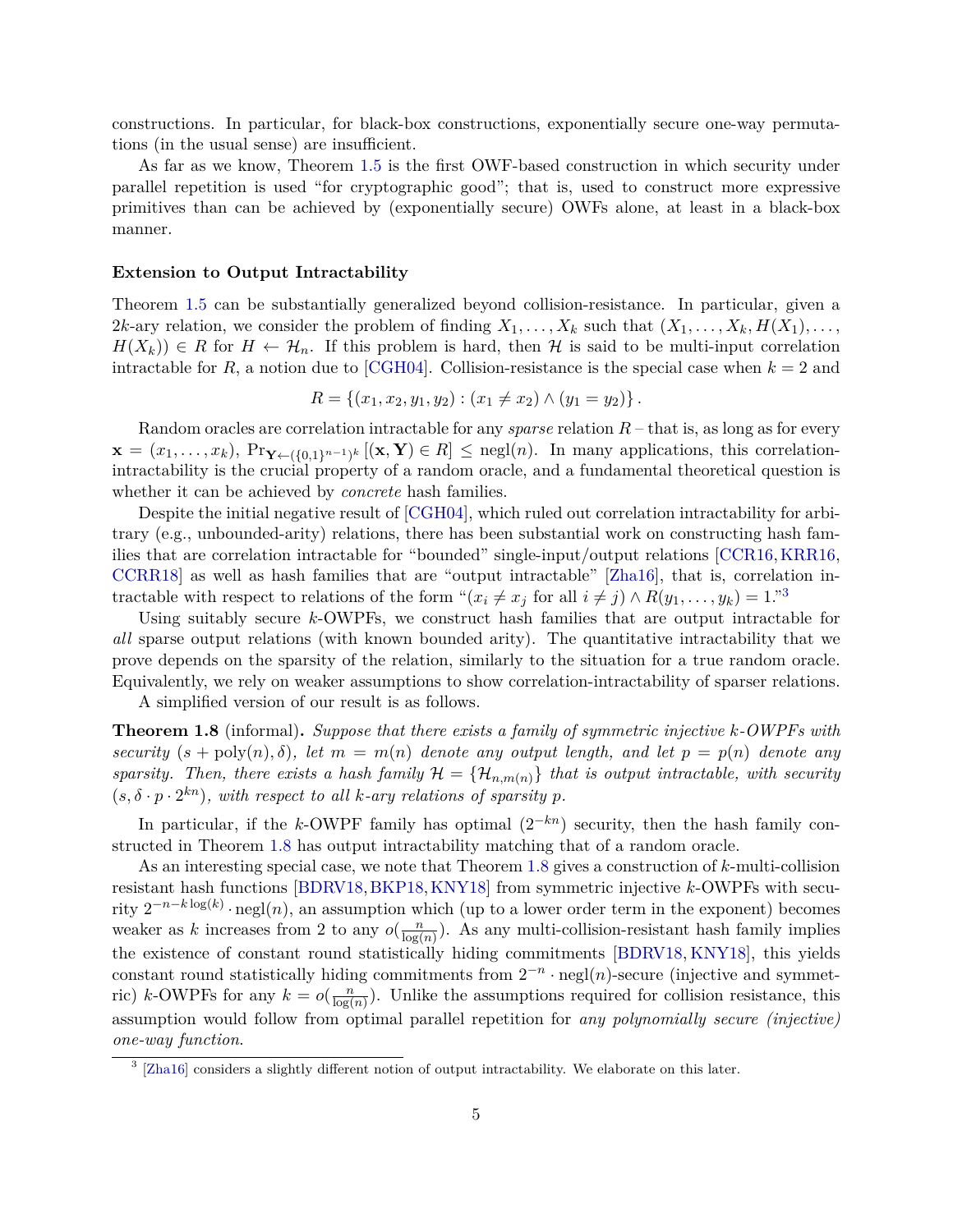#### **1.1.3 Combining OWPFs with Indistinguishability Obfuscation**

Our results above, Theorem [1.5](#page-5-0) and Theorem [1.8,](#page-6-1) are constructions of cryptographic hash families from (symmetric) OWPFs alone, and hence (partially) address the question of what hash families can be constructed from assumptions in the realm of one-wayness.

We additionally consider which hash families can be constructed in the plain model under stronger assumptions. Namely, we combine OWPFs with the powerful notion of indistinguishability obfuscation  $[BGI<sup>+</sup>01, GGH<sup>+</sup>13]$  $[BGI<sup>+</sup>01, GGH<sup>+</sup>13]$ . This line of reasoning yields another construction of CRHFs, and more generally a construction of multi-input correlation intractable hash functions for a broader class of relations than achieved by Theorem [1.8.](#page-6-1) In our IO-based construction, we are able to handle relations *R* which depend on both the input variables **x** and the output variables **y**, as long as the relation *R* is efficiently *locally* samplable. Informally, we need to be able to efficiently sample a random output **Y** such that  $(\mathbf{x}, \mathbf{Y}) \in R$  such that each output  $Y_i$  is sampled only knowing the corresponding input *x<sup>i</sup>* (with arbitrary preprocessed shared randomness "between the variables").

Moreover, our construction is extremely simple and confirms typical intuition about obfuscation: our hash family is an obfuscated (puncturable) PRF  $\mathcal{O}(F_s(\cdot))$ . We only require the existence of suitably secure OWPFs in the security proof; they are not needed in the construction. This result extends the framework of [\[CCR16,](#page-44-6)[KRR16\]](#page-45-7) on constructing strong hash functions from obfuscation (and additional assumptions).

Our main result utilizing obfuscation (Theorem [6.3\)](#page-36-0) is stated and proved in Section [6.3.](#page-35-0) The result is proved by viewing OWPFs themselves as a (weak) form of obfuscation: an injective *k*-OWPF  $(f_1, \dots, f_k)$  allows us to obfuscate *multi-point functions*, i.e., programs of the form

$$
P_{x_1,\dots,x_k}(x) = \begin{cases} i & x = x_i \text{ for some } i \\ 0 & \text{otherwise.} \end{cases}
$$

Since this construction is oblivious to whether or not the OWPF family  $\mathcal F$  is symmetric, this yields a construction of correlation intractable hash families (and in particular, of CRHFs) relying on weaker OWPF assumptions, at the cost of additionally assuming IO. That is, the assumptions on asymmetric OWPFs required here are quantitatively (and even qualitatively) weaker than those required without obfuscation, as we avoid the cost of converting asymmetric OWPFs into symmetric OWPFs.

As an interesting special case, the notion of correlation intractability that we achieve in Theorem [6.3](#page-36-0) is powerful enough to capture nontrivial cases of the Fiat-Shamir paradigm for converting (constant round, public-coin) interactive proof systems into non-interactive argument systems. One such formal result is stated in Theorem [6.6,](#page-41-0) but the main intuition is that we can instantiate the Fiat-Shamir transform for proof systems with the property that a malicious prover can efficiently determine which verifier messages he can cheat on. This intuition captures protocols that follow the "commit-challenge-response" framework using a generic commitment scheme (which is the case that Theorem [6.6](#page-41-0) handles). This approach yields a construction of NIZK argument schemes (in the common reference string model) through the Fiat-Shamir transform whose security relies on IO and the existence of exponentially secure one-way functions – no OWPF assumptions are needed in this case.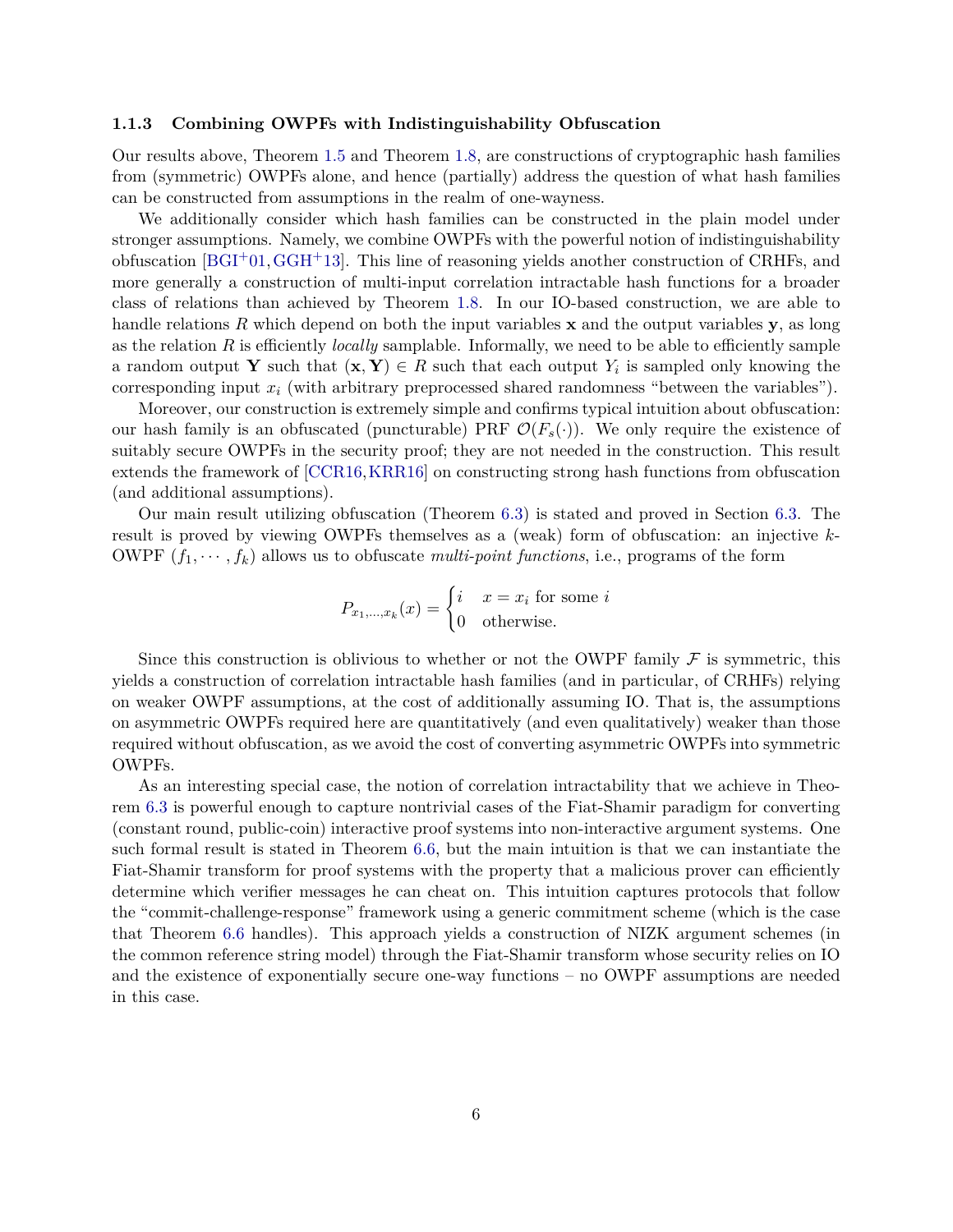#### <span id="page-8-0"></span>**1.2 Related Work**

**Extremely Lossy Functions.** [\[Zha16\]](#page-46-3) introduces the notion of an extremely lossy function (ELF). In [\[Zha16\]](#page-46-3), ELFs are used as a central building block to construct several hash families with strong security properties. In particular, they can be used to construct hash functions satisfying a notion of output intractability that is incomparable to we achieve in Section [5.](#page-27-1) Informally, [\[Zha16\]](#page-46-3) considers the more general setting of  $k + 1$ -ary relations  $R(y_1, \ldots, y_k, w)$ with the property that for random  $(y_1, \ldots, y_k)$ , it is computationally hard to find a witness w for which  $R(y_1, \ldots, y_k, w) = 1$  (where our notion would correspond to the case that for random  $(y_1, \ldots, y_k)$ , *no such witness exists*), and constructs hash functions that are correlation intractable for such relations  $R$  that are efficiently decidable.

The only current construction of ELFs relies on an exponentially strong DDH assumption. An interesting open question is whether OWPFs imply the existence of ELFs, or even ordinary (i.e. moderately) lossy one-way functions.

- **CRHFs from Extremely Strong LPN.** Two recent works [\[YZW](#page-46-6)+17, [BLVW18\]](#page-43-6) give constructions of CRHFs from the Learning Parity with Noise (LPN) problem in parameter settings that resemble an exponential hardness assumption. We note that one of the same works [\[BLVW18\]](#page-43-6) proves that these particular LPN assumptions imply hardness in the complexity class BPPSZK, placing this construction on similar complexity-theoretic ground as prior constructions from discrete logarithm and SIS. The LPN-based CRHFs are also provably broken in quasi-polynomial time, while our CRHF is plausibly as collision-resistant as a random oracle.
- **Single-Input Correlation Intractability.** Correlation intractability [\[CGH04\]](#page-44-4) is a clean but powerful property of random oracles that has drawn considerable interest, particularly for its relevance to the Fiat-Shamir transform [\[FS86,](#page-44-0) [BR93\]](#page-43-1). Circumventing the negative results of [\[CGH04,](#page-44-4)[GK03,](#page-44-5)[BDSG](#page-43-7)+13], there has been a recent line of work [\[CCR16,](#page-44-6)[KRR16,](#page-45-7)[CCRR18\]](#page-44-7) on constructing (single input) correlation intractable hash functions and instantiating the Fiat-Shamir heuristic in the standard model, under strong assumptions. We build on this line of work, particularly the work of [\[KRR16\]](#page-45-7), to achieve results for special cases of *multiinput* correlation intractability under weaker or incomparable assumptions than are required in these previous works.
- **CRHFs from IO and** SZK**-hardness.** [\[BDV17\]](#page-43-8) constructs CRHFs from indistinguishability obfuscation and any average-case hard problem in the complexity class  $SZK^{0,1}$ . We consider SZK-hardness to be a "structured assumption" which makes it different from (even very strong) assumptions on injective one-way functions; indeed, the same work proves an Asharov-Segev-like impossibility result for constructing (even worst-case) hard SZK instances from IO and OWPs. A fascinating open question is whether OWPFs (with or without IO) imply SZK-hardness of any form.

#### <span id="page-8-1"></span>**1.3 Technical Overview**

We now outline some of our constructions in more detail. In order to clearly demonstrate the power of OWPFs and our techniques, we focus on the following two special cases: constructing CRHFs from symmetric 2-OWPFs, and constructing CRHFs from IO and (asymmetric) injective 2-OWPFs.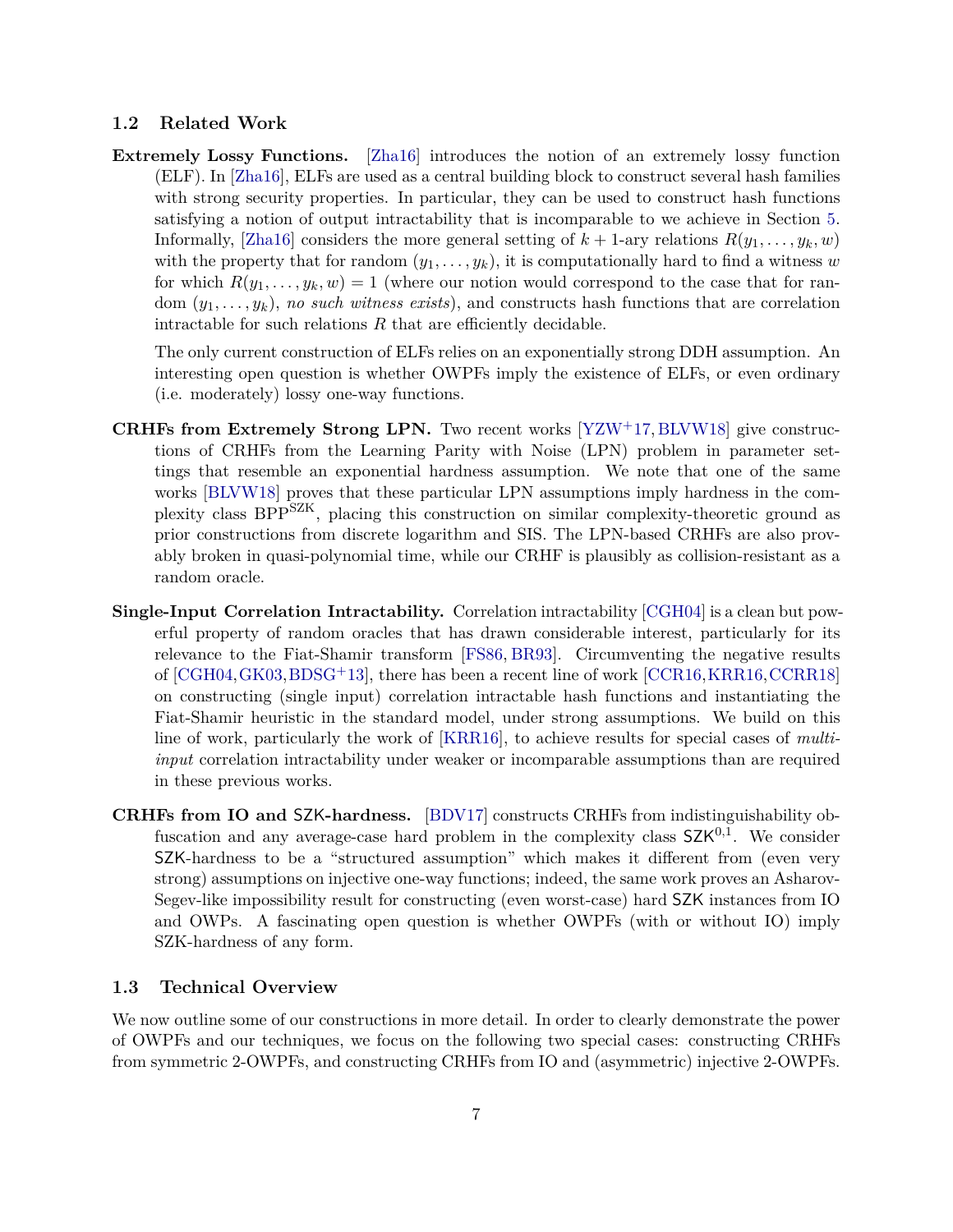#### **1.3.1 Construction of CHRFs**

For simplicity, we first assume that we have an ensemble of one-way permutations  $\{f_n: \{0,1\}^n \to$  $\{0,1\}^n\}$ , where for every constant  $c > 0$ , double inversion is  $2^{-n} \cdot n^{-c}$  hard for size- $n^c$  adversaries. In this case, we construct a particularly simple CRHF: to sample a collision-resistant  $H: \{0,1\}^n \to$  $\{0,1\}^{n-1}$ , first sample  $P: \{0,1\}^n \to \{0,1\}^{n-1}$  from a programmable pairwise independent hash family P (see Definition [2.6\)](#page-14-1), and define  $H = P \circ f_n$ . This and similar constructions have proved very useful in prior works [\[NY89,](#page-45-0)[PW11,](#page-45-9)[Zha16\]](#page-46-3).

We now sketch the proof of security. Assume for contradiction that some poly-size algorithm A finds collisions in H with probability  $\epsilon = \epsilon(n)$ . We show how to use A to simultaneously find  $X_1^* = f_n^{-1}(Y_1^*)$  and  $X_2^* = f_n^{-1}(Y_2^*)$  with probability roughly  $\epsilon \cdot 2^{-n}$ , given uniformly random *Y*<sub>1</sub><sup>\*</sup>, *Y*<sub>2</sub><sup>\*</sup><sup>1.i.d.</sup> {0, 1}<sup>*n*</sup>. Specifically, we will invoke *A* not on a uniformly sampled *H* = *P* ◦ *f<sub>n</sub>*, but on a differently defined  $H = P_{\text{plant}} \circ f_n$ , where  $P_{\text{plant}}$  is sampled from  $P$  *conditioned on*  $P_{\text{plant}}(Y_1^*)$  $P_{\text{plant}}(Y_2^*)$ .

Intuitively, we now argue (by a purely statistical argument) that  $(X_1^*, X_2^*)$  looks sufficiently like a *uniformly random* collision of  $H$  that  $A$  must output that exact collision with probability roughly  $\epsilon \cdot 2^{-n}$ . To make this intuition rigorous, suppose first that we ignore  $Y_1^*$  and  $Y_2^*$ , and simply invoke A on a randomly sampled  $H = P \circ f_n$ . Then with probability  $\epsilon$ , A will find a collision  $(X_1, X_2)$  in *H*. Conditioned on this event,  $(X_1, X_2)$  will be *equal* to  $(X_1^*, X_2^*)$  with probability  $2^{-2n}$ , for a total probability of  $\epsilon \cdot 2^{-2n}$  that both events occur. But  $(X_1^*, X_2^*)$  is a collision in *H* with probability only  $2^{-(n-1)}$ . Thus, conditioning on this event (i.e., sampling  $H = P_{\text{plant}} \circ f_n$  instead of  $H = P \circ f_n$ ) boosts the probability that A outputs  $(X_1^*, X_2^*)$  to  $\epsilon \cdot 2^{-2n} \cdot 2^{n-1} = \epsilon \cdot 2^{-n-1}$ .

Therefore, the CRHF we constructed satisfies the standard notion of security: every polynomialsize adversary finds collisions with probability that is negligible in *n*. From stronger hardness assumptions on  $\{f_n\}$ , i.e. that double-inversion is  $\delta(n)$ -hard for size- $s(n)$  adversaries, one obtains a correspondingly more secure CRHF.

**Beyond Permutations and Injective One-Way Functions** The above argument actually does not rely in any way on  $f_n$  being a permutation. It is, however, important that  $f_n$  is injective, so that all collisions in  $P \circ f_n$  are due to  $P$ , and thus in some sense are randomly distributed.

We also show that the injectivity requirement can be traded off against a stronger hardness assumption. In fact, if  $\{f_n\}$  is extremely secure to begin with, we can construct a family of functions which is statistically injective, and still nearly as secure.

For simplicity, we illustrate this transformation for *one-way functions*. Suppose that  ${f_n}$  is *δ*(*n*)-hard to invert for polynomial-time adversaries (think of *δ*(*n*) =  $2^{-(1-o(1))n}$ , although such extreme parameters are not necessary). We first observe that  ${f_n}$  cannot be "extremely" noninjective; if one independently samples  $X_1 \leftarrow \{0,1\}^n$  and  $X_2 \leftarrow \{0,1\}^n$ , then the probability that  $f_n(X_1) = f_n(X_2)$  must be at most  $\delta$  (otherwise one could break the security of  $f_n$  by random guessing). This can be leveraged to obtain a fully injective function (with some small error probability), as follows.

Set *n* to be any function of *n*<sup>'</sup> (think of  $n(n') = 3n'$ ). Then define the ensemble of function families  $\mathcal{F} = {\{\mathcal{F}_{n'}\}}$  as follows. To sample a function  $f \leftarrow \mathcal{F}_{n'}$ , sample  $P: \{0,1\}^{n'} \rightarrow \{0,1\}^n$ from a pairwise independent hash family, and define  $\tilde{f}_{n'} = f_n \circ P$ . A simple pairwise independence argument shows that F is statistically injective, with failure probability at most  $2^{2n'} \cdot \delta(n)$  (with the suggested parameters in mind, this is  $2^{-(1-o(1))n'}$ .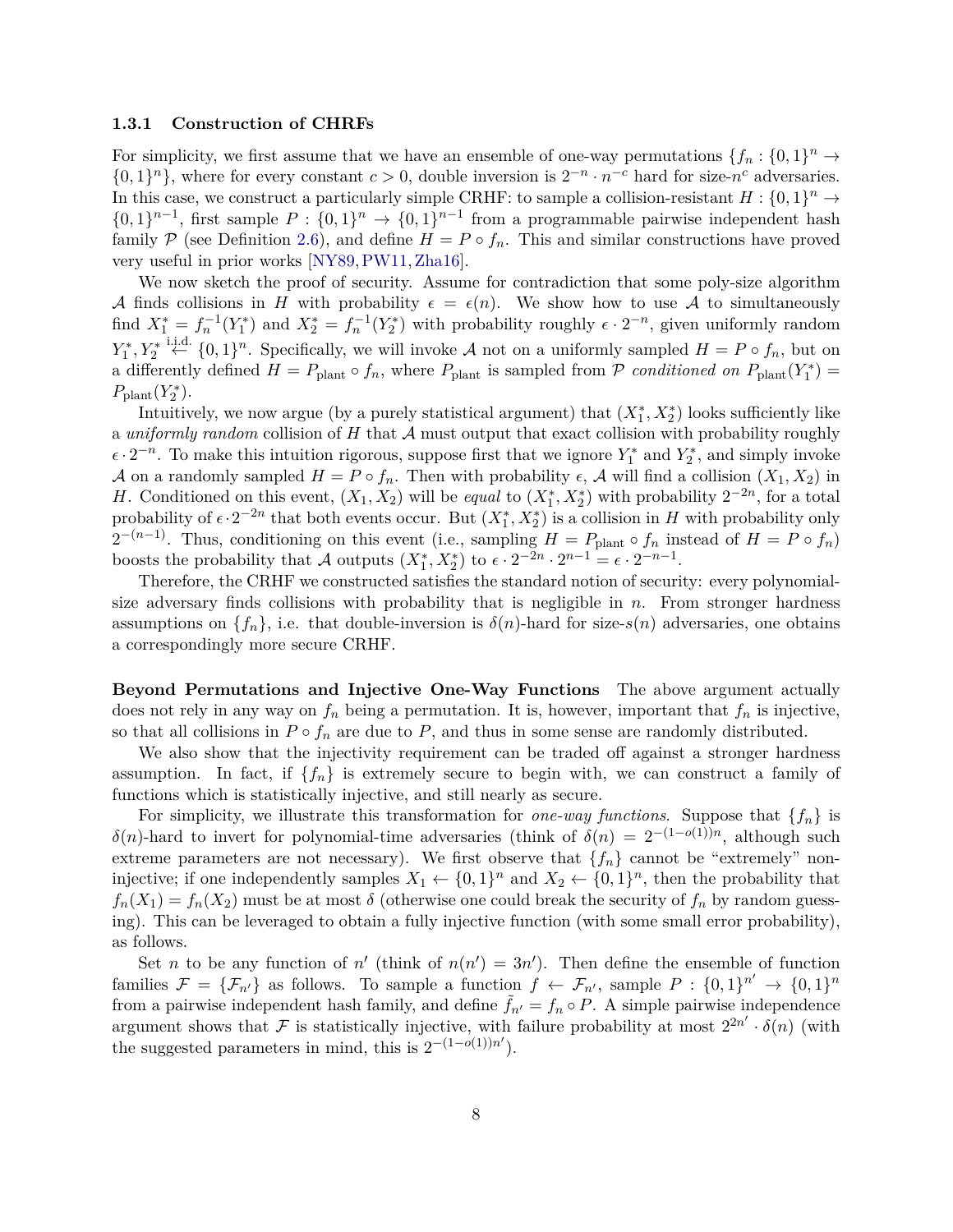Security of F follows from observing that if an adversary cannot invert  $f_n(X)$  with probability better than  $\delta$  when sampling  $X \leftarrow \{0,1\}^n$ , then for any subset  $\mathcal{X} \subseteq \{0,1\}^n$ , the adversary cannot invert  $f_n(X')$  with probability better than  $\delta \cdot \frac{2^n}{|X|}$  when sampling  $X' \leftarrow X$ . With good probability  $(1 - 2^{2n'-n}$ , or with our suggested parameters  $1 - 2^{-n'}$ , it holds that  $P: \{0,1\}^{n'} \to \{0,1\}^n$  is actually injective, so that inverting  $f_n \circ P$  corresponds to inverting  $f_n$  when inputs are drawn from the uniform distribution on  $\text{Img}(P)$ . The above discussion shows that this is  $\delta \cdot 2^{n-n'}$ -hard (or with our suggested parameters  $2^{-(1-o(1))n'}$ -hard) even for adversaries that are given arbitrary advice about *P*.

While the above description refers to the case of one-way functions (i.e. 1-OWPFs), similar arguments can be made for arbitrary OWPFs (with different quantitative tradeoffs), as discussed in Section [3.3.](#page-17-1)

#### **1.3.2 Constructions Using Obfuscation**

We now outline our general proof strategy – which we informally refer to as the *planting technique* – for all of our constructions based on IO, using collision resistance as an example. The planting technique is inspired by the recent work of Kalai, Rothblum, and Rothblum [\[KRR16\]](#page-45-7) on instantiating the Fiat-Shamir heuristic using obfuscation.

For simplicity, we focus on hash functions that shrink by a single bit. Our construction is then simply an obfuscation  $H \stackrel{\text{def}}{=} \mathcal{O}(F_S)$  of a puncturable pseudorandom function  $F_S: \{0,1\}^n \to$  $\{0,1\}^{n-1}$ , where  $\mathcal O$  is an indistinguishability obfuscator. Recall that we also assume the existence of an injective but *not necessarily symmetric* 2-OWPF that cannot be inverted in polynomial time with probability better than  $2^{-n-\omega(\log n)}$ .

The proof of security then proceeds as follows. Assume for contradiction that some ppt algorithm A finds a collision  $(X_1, X_2)$  of H with non-negligible<sup>[4](#page-10-0)</sup> probability  $\epsilon$ . We then consider the behavior of  $A$  on an obfuscation of a *different* program  $H_{\text{plant}}$  which overrides the functionality of  $F_S$ with a hard-coded planted collision  $H_{\text{plant}}(X_1^*) = H_{\text{plant}}(X_2^*) = Y^*$ , for independent and uniformly random  $X_1^*$ ,  $X_2^*$ , and  $Y^*$ . That is, the functionality of  $H_{\text{plant}}$  is

$$
H_{\text{plant}}(x) \stackrel{\text{def}}{=} \begin{cases} Y^* & \text{if } x = X_1^* \text{ or } x = X_2^* \\ F_S(x) & \text{otherwise.} \end{cases}
$$

We then prove two contradictory claims.

**Claim 1 (informal):** The probability that A outputs  $(X_1^*, X_2^*)$  is approximately  $\epsilon \cdot 2^{-n-1}$ , i.e.  $2^{-n-O(\log n)}$ .

This claim is argued as follows.

(a) If A is given an obfuscation of a program  $H_{\text{punc}}$  that (in contrast to  $H_{\text{plant}}$ ) overrides  $F_S$ with hard-coded mappings  $X_1^* \mapsto Y_1^*$  and  $X_2^* \mapsto Y_2^*$  for *independent* uniform  $Y_1^*, Y_2^* \leftarrow$  $\{0,1\}^{n-1}$ , then the probability that A successfully produces a collision *and that collision is*  $(X_1^*, X_2^*)$  is very nearly  $\epsilon \cdot 2^{-2n}$  by the security of  $\mathcal O$  and  $F_S$ .

<span id="page-10-0"></span><sup>&</sup>lt;sup>4</sup>In fact, our approach readily generalizes to obtain exponentially-secure CRHFs, at the cost of quantitatively stronger computational assumptions.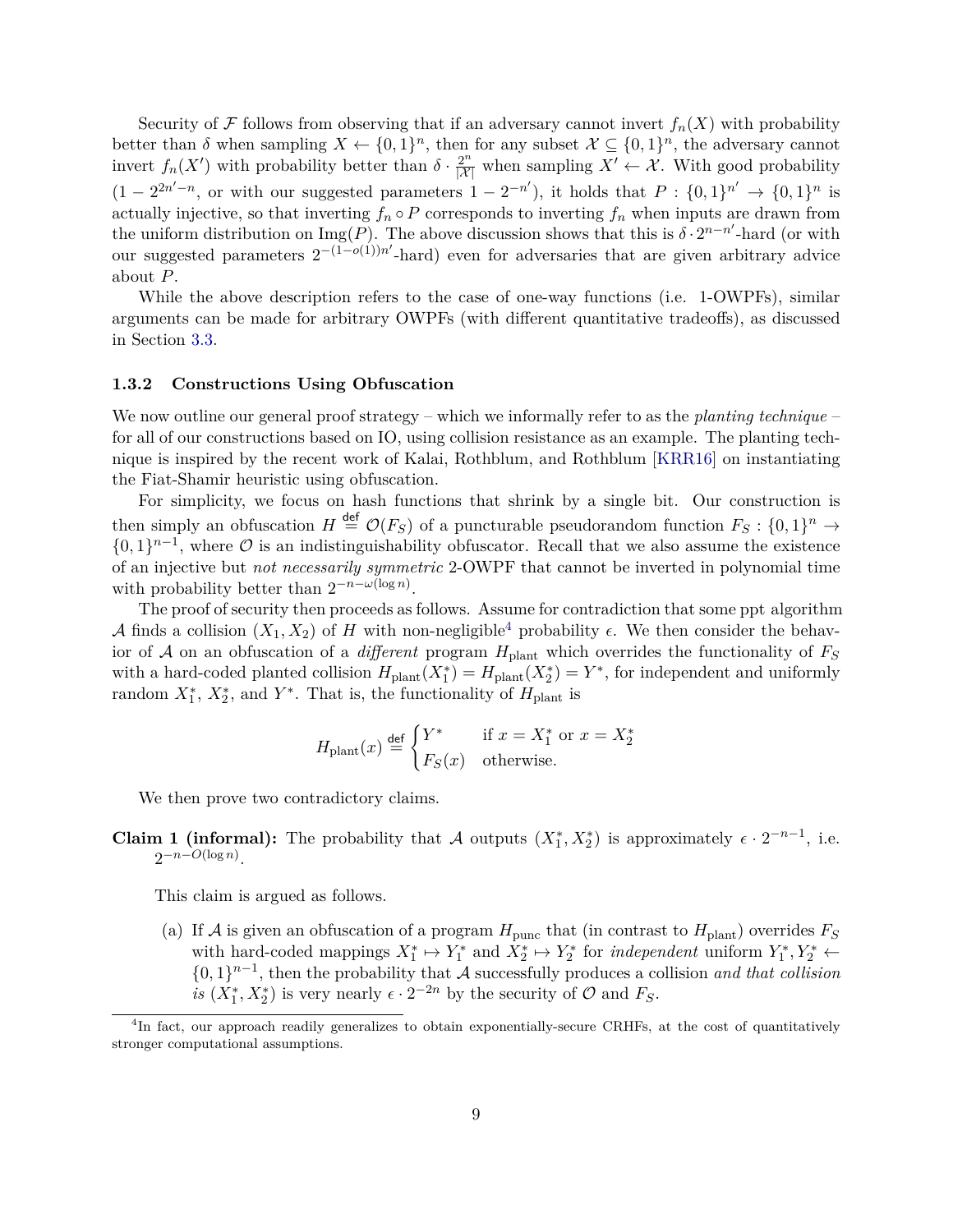(b)  $(X_1^*, X_2^*)$  is only a valid collision of  $H_{\text{punc}}$  when  $Y_1^* = Y_2^*$ , so the probability that A outputs  $(X_1^*, X_2^*)$  conditioned on  $Y_1^* = Y_2^*$  is approximately  $\epsilon \cdot 2^{-2n} \cdot 2^{n-1} = \epsilon \cdot 2^{-n-1}$ . But the distribution of  $H_{\text{punc}}$  conditioned on  $Y_1^* = Y_2^*$  is exactly the distribution of *H*plant.

# **Claim 2 (informal):** The probability that A outputs  $(X_1^*, X_2^*)$  is  $2^{-n-\omega(\log n)}$ .

Since IO is the "best-possible" obfuscation [\[GR07\]](#page-45-10), it suffices for there to exist *some* obfuscation of  $H_{\text{plant}}$  that hides  $(X_1^*, X_2^*)$ . This would follow from a "special-purpose" obfuscator  $\mathcal{O}'$  for membership testing in two-element sets (in our case  $\{X_1^*, X_2^*\}$ ). The security property we need is that every ppt algorithm recovers  $(X_1^*, X_2^*)$  from  $\mathcal{O}'(\lbrace X_1^*, X_2^* \rbrace)$  with probability bounded by  $2^{-n-\omega(\log n)}$ .

This is a variant of "point function obfuscation", a notion which was studied by [\[Can97,](#page-44-10) [CMR98,](#page-44-11) [Wee05\]](#page-46-7). Our variant (with uniformly random  $X_1^*, X_2^*$ ) admits a particularly easy construction from injective 2-OWPFs – the obfuscation is  $(W_1^* = f_1(X_1^*), W_2^* = f_2(X_2^*))$ , and is evaluated on an input *x* as

$$
\begin{cases} 1 & \text{if } f_1(x) = W_1^* \text{ or } f_2(x) = W_2^* \\ 0 & \text{otherwise.} \end{cases}
$$

There are conceivably other ways to obtain this point function obfuscation, but for this particular construction, security is equivalent to the hardness of batch inverting  $(f_1, f_2)$ .

#### <span id="page-11-0"></span>**1.4 Conclusions and Questions**

In this work, we have introduced a new family of computational assumptions – namely, the existence of various flavors of one-way product functions (OWPFs). We find these assumptions to be clean, plausible, and useful.

In terms of power, OWPFs allow the construction of hash families that achieve several elusive random oracle-like properties. In particular, our black-box construction of CRHFs shows that OWPFs are more powerful than *black box usage* of exponentially-secure one-way functions.

OWPFs are also extremely plausible. Depending on *s*,  $\delta$ , and *k*, we view  $(s, \delta)$ -secure *k*-OWPFs as somewhere between standard and exponentially-secure one-way functions. The plausibility is supported by a concrete candidate instantiation – the discrete log problem, which is provably a nearly optimal OWPF in the generic group model.

Indeed, this particular combination of plausibility and usefulness gives us some hope that CRHFs can be constructed solely based on exponentially strong one-way functions. More generally, our results suggest a possible blueprint for circumventing black-box impossibility results from OWFs:

- 1. Build OWPFs from OWFs (using necessarily non-black-box techniques).
- 2. Build primitives in a black-box way from OWPFs.

One bonus of this approach is that it could result in constructions that are non-black-box only *in the security proof*, and thus has the potential for practical efficiency.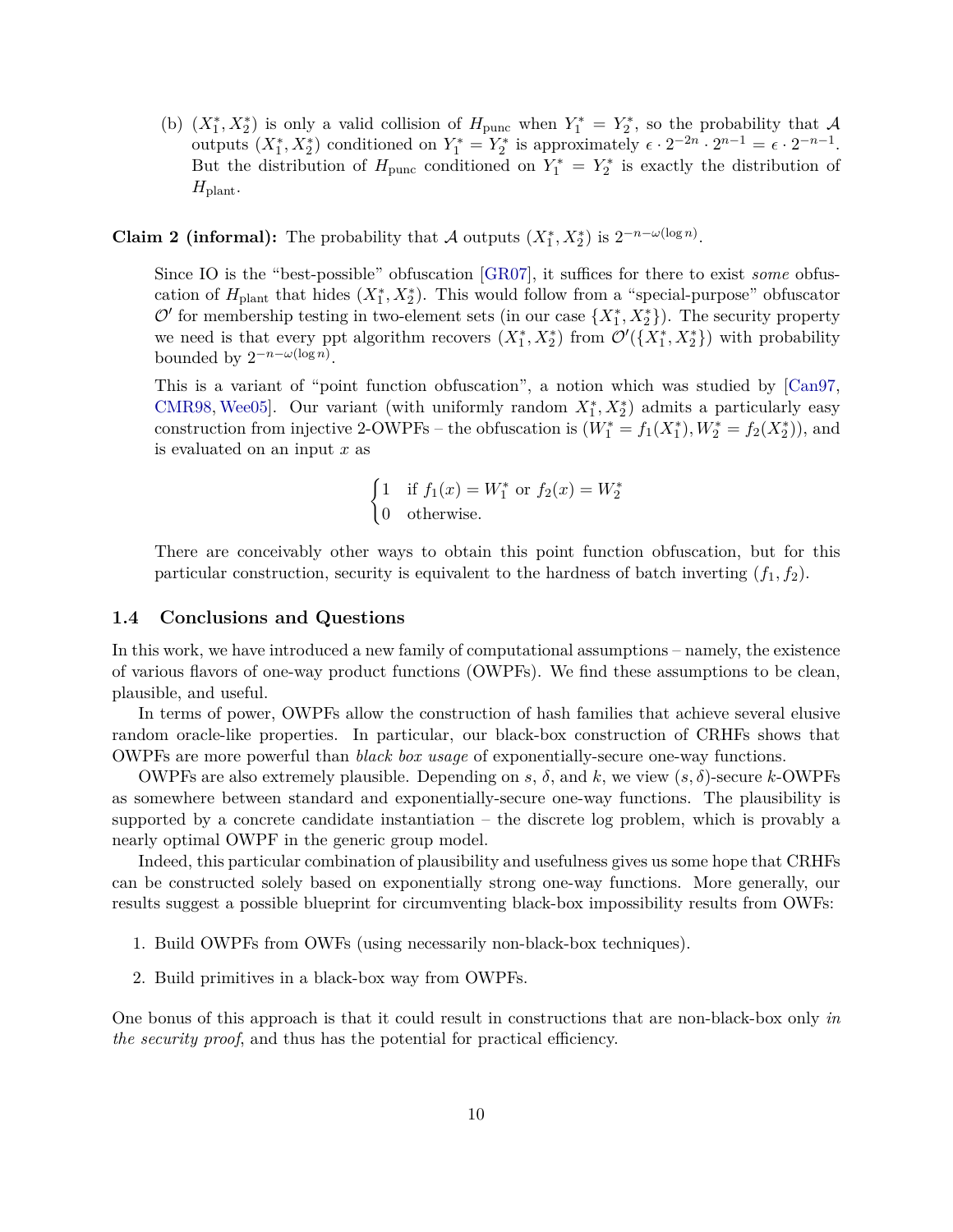Independently, OWPFs satisfy several desirable properties for a cryptographic assumption. For example, for any family  $F$ , the assumption " $F$  is a *k*-OWPF" is a *search complexity assumption* [\[GK16\]](#page-44-12): for some efficiently sampleable distribution  $D$  and efficiently checkable relation  $R$ , the assumption is equivalent to requiring that on input  $x \sim \mathcal{D}$ , every bounded-time algorithm has bounded probability of finding *y* such that  $(x, y) \in \mathcal{R}$ .

#### **1.4.1 Questions**

There remain many intriguing questions about the precise power of OWPFs. In particular:

- What are the complexity-theoretic implications of OWPFs? For example, do they imply hardness in SZK? We emphasize that all prior constructions of CRHFs have been from assumptions that imply (average-case) SZK hardness, but CRHFs themselves are not known to imply any sort of SZK hardness.
- What implies OWPFs? Is it possible to construct non-trivial *k*-OWPFs from previously studied cryptographic assumptions? Above we outlined an approach to *generically* constructing OWPFs, but it is also possible that OWPFs can be based on concrete, structured assumptions.

#### <span id="page-12-0"></span>**1.5 Organization**

The rest of the paper is organized as follows. In Section [3,](#page-14-0) we define OWPFs and discuss the associated hardness assumptions, including a concrete candidate: the multiple discrete logarithm problem. We also prove generic reductions between OWPF notions. In Section [4,](#page-24-0) we present our construction of collision-resistant hash functions from (suitably secure) symmetric 2-OWPFs. In Section [5,](#page-27-1) we generalize the construction from Section [4](#page-24-0) to obtain output intractable hash functions from symmetric OWPFs. In Section [6,](#page-32-0) we show that any (IO-)obfuscated puncturable PRF satisfies a broader notion of correlation intractability assuming that suitable OWPFs exist. This includes collision-resistant hash functions and output intractable hash functions from weaker OWPF assumptions as well as an instantiation of the Fiat-Shamir transform for "commit-challengeresponse" proof systems. Finally, in Appendix [A,](#page-46-0) we formally state and prove Theorem [1.7,](#page-5-1) our complementary result showing that Theorem [1.5](#page-5-0) is optimal.

# <span id="page-12-1"></span>**2 Preliminaries**

We write ppt to denote probabilistic polynomial-time. We say that two distribution ensembles  ${X_n}$  and  ${Y_n}$  are *δ*-indistinguishable if for all polynomial-sized circuit ensembles  ${A_n}$ ,

$$
\left|\Pr\left[\mathcal{A}_n(X_n)\right] = 1 - \Pr\left[\mathcal{A}_n(Y_n) = 1\right]\right| \le O(\delta(n)).
$$

For a relation *R*, we say that  $R(x) = 1$  if  $x \in R$  and  $R(x) = 0$  otherwise.

For any primitive P whose security is parametrized by a pair  $(s(\lambda), \delta(\lambda))$  (denoting time and advantage), we say that P is *polynomially secure* if P is  $(\lambda^c, 1/\lambda^c)$ -secure for all  $c > 0$ . We say that P is *sub-exponentially secure* if there exists some  $\epsilon > 0$  such that P is  $(2^{\lambda^{\epsilon}}, 2^{-\lambda^{\epsilon}})$ -secure. We say that P is  $\delta$ -secure if P is  $(\lambda^c, \delta)$ -secure for all  $c > 0$ , and we say that P is *sub-exponential advantage-secure* if there exists some  $\epsilon > 0$  such that  $\mathcal{P}$  is  $2^{-n^{\epsilon}}$ -secure.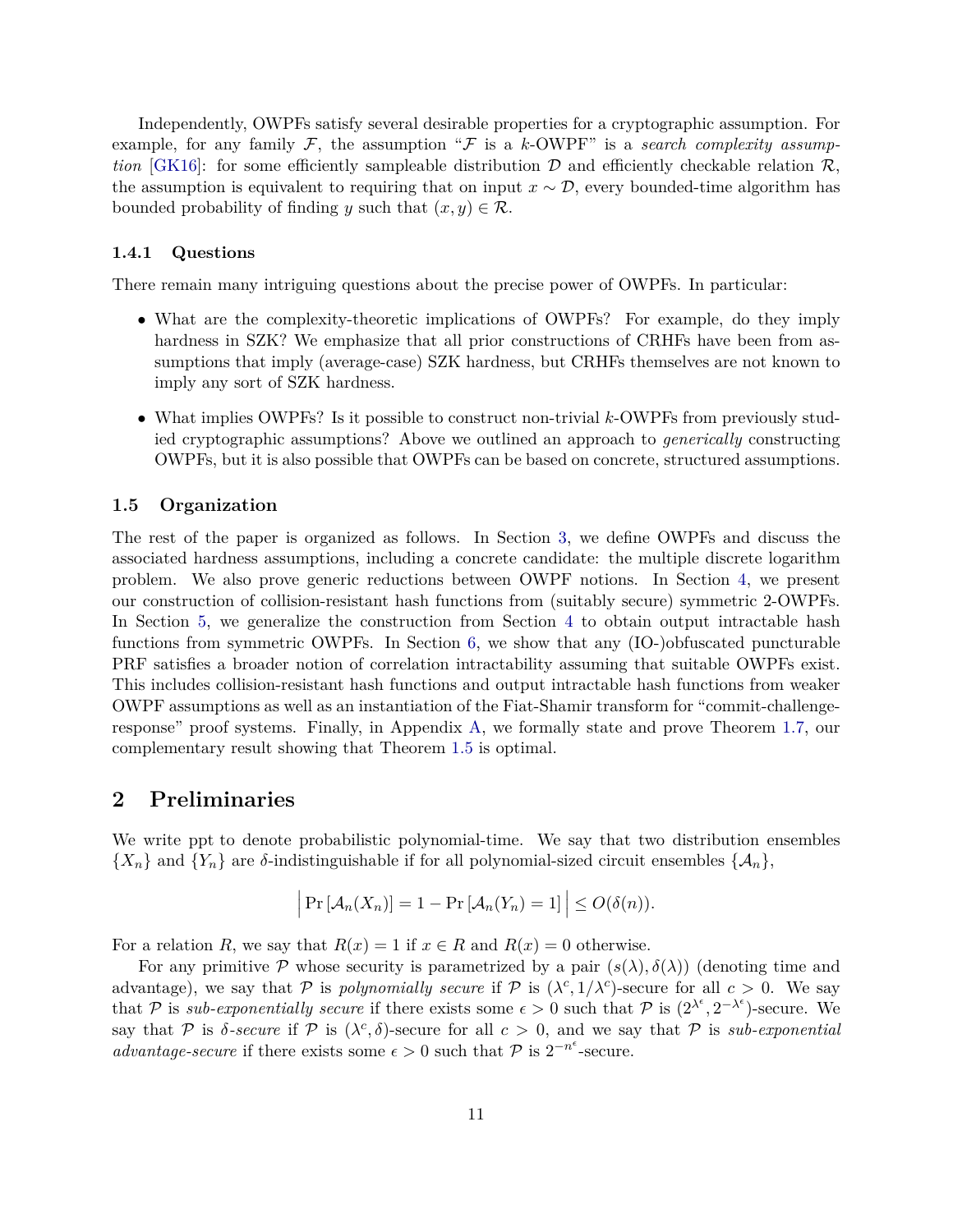#### <span id="page-13-0"></span>**2.1 One-Way Functions**

**Definition 2.1** (One-Way Functions). *A polynomial-time computable function*  $f: \{0,1\}^* \to \{0,1\}^*$ *is a*  $(s, \delta)$ -secure one-way function (OWF) if for every  $\lambda \in \mathbb{N}$  and every circuit ensemble  $\{A_{\lambda}\}\$  of *size*  $|\mathcal{A}_{\lambda}| \leq s(\lambda)$ *, it holds that* 

$$
\Pr_{\substack{x \leftarrow \{0,1\}^{\lambda} \\ x' \leftarrow \mathcal{A}_{\lambda}(f(x))}} [f(x') = f(x)] \le O(\delta(\lambda)).
$$

**Definition 2.2** (Families of One-Way Functions).  $\mathcal{F} = \{f_I : \mathcal{D}_I \to \mathcal{R}_I\}_{I \in \mathcal{I}}$  *is a*  $(s, \delta)$ -secure family *of one-way functions if there are ppt algorithms* (Gen*,* Samp) *and a deterministic polynomial-time algorithm* Eval *with the following syntax:*

- Gen *takes as input a security parameter*  $1^{\lambda}$  *and outputs an index*  $I \in \mathcal{I}$ *.*
- Samp *takes as input an index*  $I \in \mathcal{I}$ *, and outputs*  $x \in \mathcal{D}_I$ *.*
- Eval *takes as input an index*  $I \in \mathcal{I}$  *and*  $x \in \mathcal{D}_I$ *, and outputs*  $y = f_I(x)$ *.*

*Additionally, there is a security requirement that for every circuit*  $\mathcal A$  *of size*  $s(\lambda)$ *,* 

$$
\Pr_{\substack{I \leftarrow \text{Gen}(1^{\lambda}) \\ x \leftarrow \text{Samp}(I) \\ x' \leftarrow \mathcal{A}(I, f_I(x))}} [f_I(x') = f_I(x)] \le O(\delta(\lambda)).
$$

For simplicity, we will only consider function families over the domain  $\{0,1\}^{\lambda}$ .

#### <span id="page-13-1"></span>**2.2 Cryptographic Hash Functions**

The following definitions are adopted (with modification) from [\[Gol04\]](#page-45-11).

<span id="page-13-3"></span>**Definition 2.3** (Cryptographic Hash Function). Fix a function  $m : \mathbb{N} \to \mathbb{N}$  such that  $1^{m(n)}$  is *computable from* 1 *n in polynomial time. A family of functions*

$$
\mathcal{H} = \{h_I : \{0, 1\}^{n(I)} \to \{0, 1\}^{m(n(I))}\}_{I \in \mathcal{I}}
$$

*is a* (cryptographic) hash family *if there is a ppt algorithm* Gen *and a deterministic polynomial-time* Eval *such that:*

- *(Efficient Sampling)* On *input*  $1^n$ , Gen *outputs an index*  $I \in \mathcal{I}$  *such that*  $n(I) = n$ .
- *(Admissible Indexing technical*<sup>[5](#page-13-2)</sup>) There is a polynomial-time algorithm that when given  $I \leftarrow$  Gen(1<sup>n</sup>) *as input, outputs* 1<sup>n</sup>.
- *(Efficient Evaluation) For all*  $I \in \mathcal{I}$  *and all*  $x \in \{0,1\}^{n(|I|)},$  Eval $(I,x) = h_I(x)$ .

The above definition details the *functionality* of a hash function; there are several security notions that one could require. We first focus on the notion of *k-collision-resistance*, recovering the usual definition of a collision-resistant hash family when  $k = 2$ .

<span id="page-13-4"></span><span id="page-13-2"></span><sup>5</sup>Roughly, we would like the notion of polynomial-time in the *description length* of a hash function to coincide with the notion of polynomial-time in the security parameter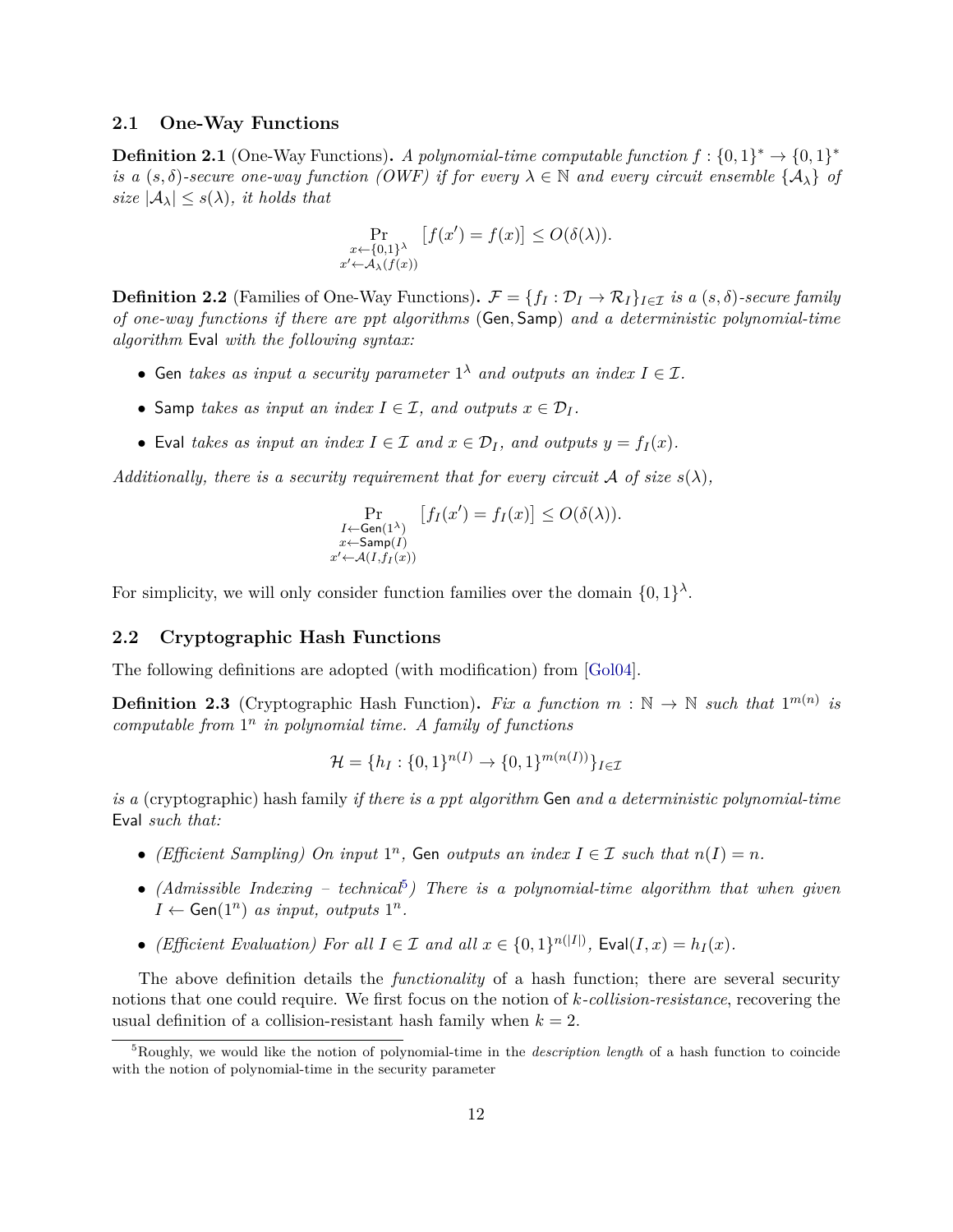**Definition 2.4** (*k*-collision-resistance)**.** *A family of cryptographic hash functions*

$$
\mathcal{H} = \{h_I : \{0, 1\}^{n(I)} \to \{0, 1\}^{m(n(I))}\}_{I \in \mathcal{I}}
$$

*is a (length-restricted) k*-collision-resistant hash family (*k*-CRHF) with security  $\delta = \delta(m(\cdot))$  if the *following two conditions hold.*

- *(Shrinking)*  $m(n) \leq n \log(k)$ .
- *(k-Collision-Resistance) For all polynomial-size circuits* A*,*

$$
\Pr_{\substack{I \leftarrow \mathsf{Gen}(1^n) \\ (X_1, \ldots, X_k) \leftarrow \mathcal{A}_n(I)}} [h_I(X_1) = \ldots = h_I(X_k) \text{ but } X_1, \ldots, X_k \text{ are all distinct}] \le O(\delta(m(n))).
$$

*We say that*  $H$  *is polynomially secure if*  $H$  *is*  $1/m(n)^{c}$ -secure for all  $c > 0$ .

**Definition 2.5** (Universal One-Way Hash Families)**.** *A universal one-way hash family (UOWHF) is a family of cryptographic hash functions*

$$
\mathcal{H} = \{h_I : \{0, 1\}^{n(|I|)} \to \{0, 1\}^{m(n(|I|))}\}_{I \in \mathcal{I}}
$$

*as in Definition [2.3](#page-13-3) which are shrinking as in Definition [2.4,](#page-13-4) but (*2*-)collision-resistance is weakened to require only that for all polynomial-size circuits*  $\mathcal{A}_0$ ,  $\mathcal{A}_1$ , there is a negligible function  $\nu(\cdot)$  such *that*

$$
\Pr_{\substack{(X,\text{st}) \leftarrow \mathcal{A}_0(1^n) \\ I \leftarrow \text{Gen}(1^n) \\ X' \leftarrow \mathcal{A}_1(I,\text{st})}} [h_I(X) = h_I(X') \land X \neq X'] \le \nu(m(n)).
$$

Finally, we define *k*-wise independent hash functions, which exist unconditionally.

<span id="page-14-1"></span>**Definition 2.6** ((Programmable) *k*-wise Independent Hash Functions)**.** *A family of k-wise independent hash functions is a family of hash functions*

$$
\mathcal{H} = \{h_I : \{0, 1\}^{n(|I|)} \to \{0, 1\}^{m(n(|I|))}\}_{I \in \mathcal{I}}
$$

as in Definition [2.3](#page-13-3) with the property that for every collection  $x_1, \ldots, x_k \in \{0,1\}^n$  of distinct inputs, *and every collection*  $y_1, \ldots, y_k \in \{0, 1\}^m$  *of (not necessarily distinct) outputs, we have* 

$$
\Pr_{I \leftarrow \mathsf{Gen}(1^n)}[h_I(x_i) = y_i \text{ for all } i] = \frac{1}{2^{km}}.
$$

*Moreover, we say that*  $H$  *is* programmable *if there is an efficient sampling algorithm* CondGen( $\mathbf{x}, \mathbf{y}$ ) *with the property that for every*  $\mathbf{x} = (x_1, \ldots, x_k)$  *and*  $\mathbf{y} = (y_1, \ldots, y_k)$  *as above,* CondGen $(\mathbf{x}, \mathbf{y})$ *samples from the distribution of*  $I \leftarrow Gen(1^n)$  *subject to the condition that*  $h_I(x_i) = y_i$  *for all i.* 

### <span id="page-14-0"></span>**3 One-Way Product Functions: Definitions and Reductions**

In this section, we define one-way product functions and their associated batch inversion problems, we discuss the discrete log problem as a concrete candidate, and we establish reductions between different notions of OWPFs.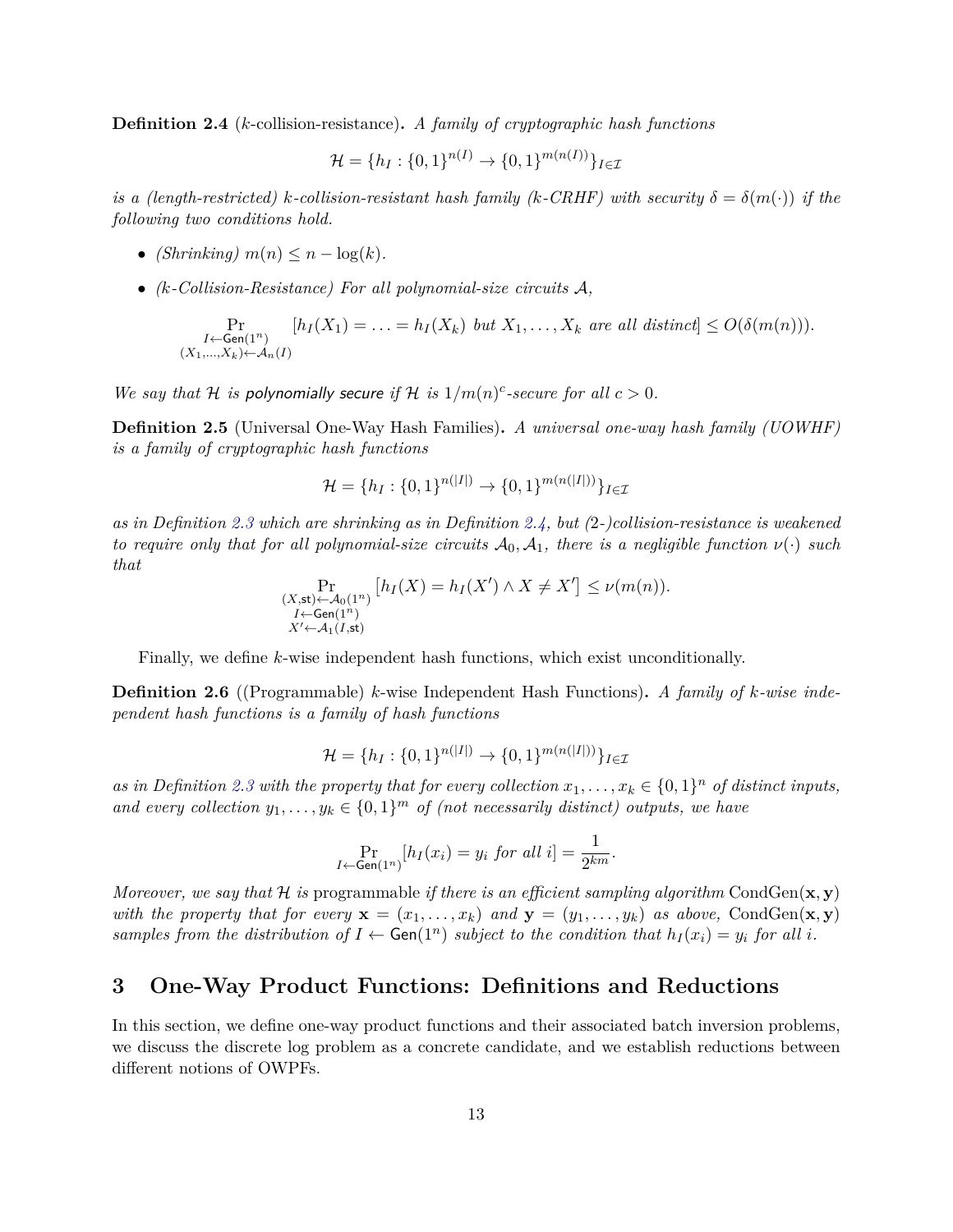**Definition 3.1** (*k*-Batch Inversion, *k*-OWPFs)**.** *Let* F *be a family of k-tuples of functions, i.e.,*

$$
\mathcal{F} = \{ (f_{1,I}, f_{2,I}, \ldots, f_{k,I}) \}_{I \in \mathcal{I}},
$$

*where each*  $f_{i,I}: D_{i,I} \to R_{i,I}$ *. We say that k*-batch inversion is  $(s(\lambda), \delta(\lambda))$ -hard for F (equivalently F *is a* (*s, δ*)-secure *k*-OWPF family*) if for every size-s*(*λ*) *circuit* A*, we have*

$$
\Pr\left[\forall i \in [k], f_{i,I}(X_i') = f_{i,I}(X_i)\right] \le O(\delta(\lambda))
$$

*in the probability space defined by sampling*

- *1. I* ← Gen( $1^{\lambda}$ )*.*
- 2. *For*  $i = 1, \ldots, k$ ,  $X_i \leftarrow \text{Samp}(I_i)$ .
- *3.*  $(X'_1, \ldots, X'_k) \leftarrow \mathcal{A}(I, f_{1,I}(X_1), \ldots, f_{k,I}(X_k)).$

*In the special case*  $k = 2$ *, we refer to* 2*-batch inversion as "double inversion".* 

For the rest of this paper, we will work only over a fixed domain  $\mathcal{D} = \{0,1\}^{\lambda}$  for simplicity.

<span id="page-15-0"></span>**Remark 3.1.** For any family F as above, if any of the families  $\mathcal{F}_i := \{f_{i,I}\}_{I \in \mathcal{I}}$  is a family of (*s, δ*)*-secure one-way functions, then k-batch inversion is* (*s, δ*)*-hard for* F*. That is,* (*s, δ*)*-secure k-OWPFs follow from* (*s, δ*)*-secure OWFs.*

Given Remark [3.1](#page-15-0) above, we note that batch inversion assumptions are most naturally suited to the setting where  $\delta \leq 2^{c\lambda}$  for some *c*, i.e.,  $\delta$  is *exponentially small*. Moreover, the batch inversion problem is quite plausibly  $(poly(\lambda), \delta)$ -hard for  $\delta < 2^{-\lambda}$ , i.e. where  $\delta$  is so small that any one-way function can trivially be inverted with probability  $\delta$  (by outputting a uniformly random guess).

For any family of *k*-tuples of functions  $\mathcal{F}$ , we now state the strongest quantitative assumption that is plausible regarding batch inversion for  $\mathcal F$  (and in particular, such families exist in the random oracle model).

**Definition 3.2** (Optimal Batch Inversion Assumption for  $\mathcal{F}$ ). There exists a universal constant  $c$ *such that for every function*  $s = s(\lambda)$ , the *k*-batch inversion problem for F is  $(s(\lambda), s(\lambda)^{ck}2^{-k\lambda})$ *hard.*

This assumption, while not technically falsifiable in the framework of [\[Nao03,](#page-45-12) [GW11\]](#page-45-13), is still "morally" falsifiable, and in particular is a complexity assumption in the framework of [\[GK16\]](#page-44-12).

We now consider two important special cases of *k*-OWPFs.

**Definition 3.3** (Symmetric *k*-OWPFs). We say that a family  $\mathcal{F}'$  of *k*-OWPFs is symmetric if for *all indices*  $I \in \mathcal{I}$ , we have  $f_{1,I} = f_{2,I} = \ldots = f_{k,I}$ . In other words,  $\mathcal{F}'$  is a family of symmetric *k*-*OWPFs* if there is a family  $\mathcal{F} = \{f_I\}_{I \in \mathcal{I}}$  such that  $(1)$   $\mathcal{F}' = \{(f_I, f_I, \ldots, f_I)\}_{I \in \mathcal{I}}$  and  $(2)$   $\mathcal{F}'$  is a *family of k-OWPFs.*

As described in the introduction, the existence of a family of *δ*-secure symmetric *k*-OWPFs would follow from the following two conditions:

• A  $\delta^{1/k}$ -secure family F of injective one-way functions, and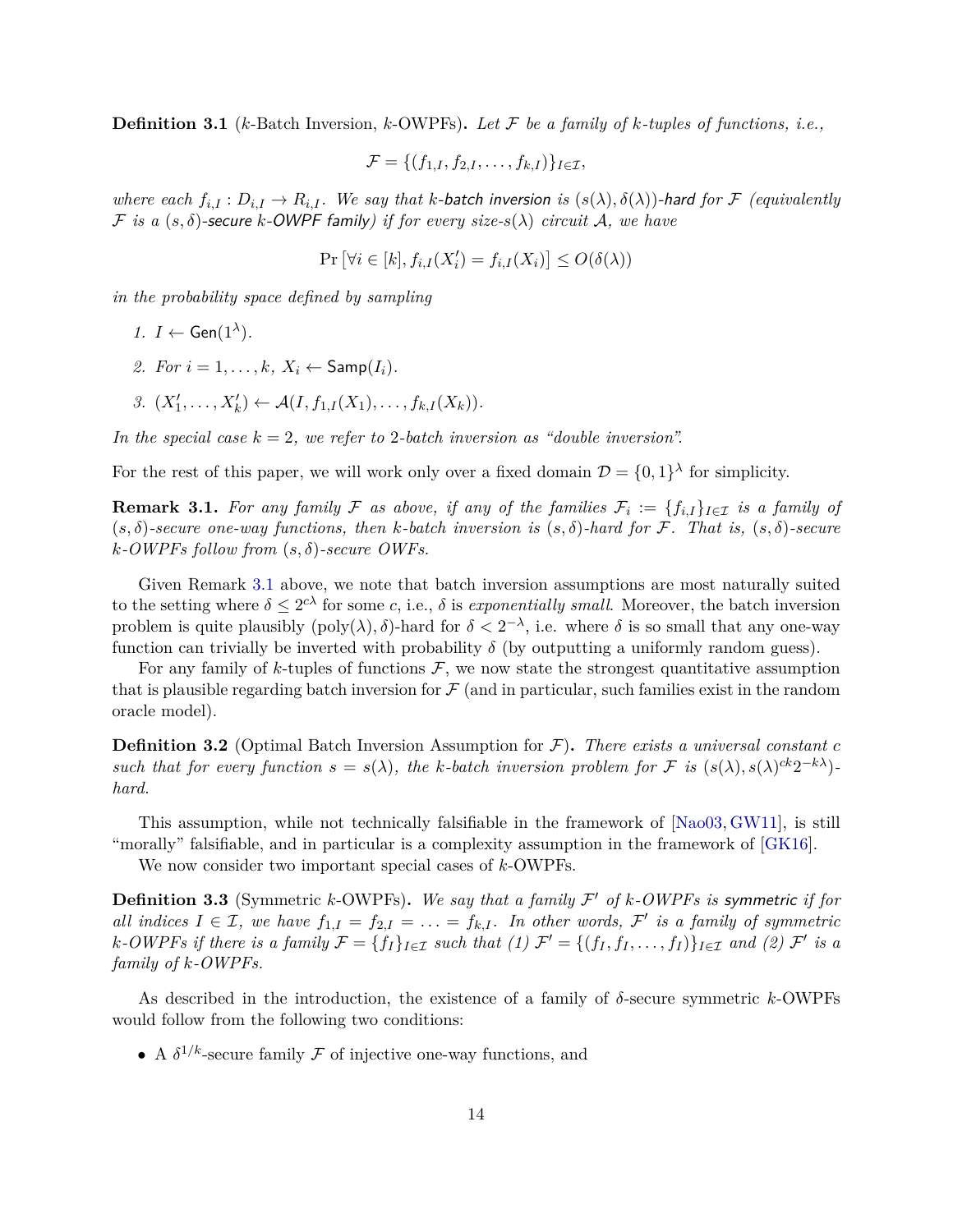• An optimal *parallel repetition theorem* for the hardness of  $F$ , i.e. one which states that if a function  $f \leftarrow \mathcal{F}$  is  $(s, \delta)$ -hard to invert, then its *k*-wise repetition  $f^k$  is  $(s, \delta^k)$ -hard to invert.

However, such a "dream parallel repetition theorem" (even for a specific family  $\mathcal F$ ) is not required for *δ*-secure *k*-OWPFs to exist. As an example, for any  $k \ll \frac{n}{\log(n)}$ , consider the question of obtaining 2 −*n* -secure symmetric *k*-OWPFs; this is a parameter setting of interest for the application of *k*multi-collision resistant hash functions. The existence of such a family would also follow from a  $2^{-cn}$ -secure injective OWF family F, along with a much weaker parallel repetition theorem for the hardness of  $\mathcal{F}$ ; hardness would only have to amplify by a factor of  $\frac{1}{c}$  in the exponent after *k* repetitions.

<span id="page-16-1"></span>**Definition 3.4** (One-Way Power Families). We say that a function family  $\mathcal{F}'$  is a one-way power family if there is a family  $\mathcal{F} = \{f_I\}_{I \in \mathcal{I}}$  such that  $(1)$   $\mathcal{F}' = \mathcal{F}^k = \{(f_{I_1}, f_{I_2}, \ldots, f_{I_k})\}_{(I_1, \ldots, I_k) \in \mathcal{I}^k}$  and (2)  $\mathcal{F}'$  *is a family of k-OWPFs.* 

In constrast to symmetric OWPFs, (*s, δ*)-secure one-way power families follow from the following two conditions.

- A  $\delta^{\frac{1}{k}}$ -secure family  $\mathcal F$  of injective one-way functions, and
- A *different* form of (optimal) parallel repetition for  $F$ , i.e. one which states that if a function  $f \leftarrow \mathcal{F}$  is  $(s, \delta)$ -hard to invert, then *k* independently sampled functions  $f_1, \ldots, f_k \leftarrow \mathcal{F}$  are  $(s, \delta^k)$  hard to simultaneously invert.

This alternative form of parallel repetition avoids the issue of breaking *f <sup>k</sup>* by brute-forcing a short trapdoor for *f*; in the case of one-way power families, each of the *k* functions would have a different trapdoor.

We again emphasize that these optimal parallel repetition results are far stronger than what is required to obtain many of our applications of OWPFs.

#### <span id="page-16-0"></span>**3.1 Concrete Candidate: Discrete Logarithm**

The optimal batch inversion assumption above, even in the setting of symmetric *k*-OWPFs, is supported by the work of [\[CK18\]](#page-44-9), who consider the *multiple discrete logarithm problem*:

**Definition 3.5** (Multiple Discrete Logarithm Problem, informal)**.** *Given a sequence of groups*  $\mathcal{G} = \{G_\lambda, \lambda \in \mathbb{N}\}\$  (with efficiently computable operations and sampling algorithms), the multiple *discrete logarithm problem is, given as input*  $(g, y_1, \ldots, y_k) = (g, g^{x_1}, \ldots, g^{x_k})$  (for uniformly random  $x_1, \ldots, x_k$ , to return all *k* discrete logarithms  $(x_1, \ldots, x_k)$ .

In [\[CK18\]](#page-44-9), evidence for the hardness of computing multiple discrete logarithms is given in the form of lower bounds in the generic group model [\[Sho97\]](#page-46-5). Specifically, they show

**Theorem 3.1** ( [\[CK18\]](#page-44-9) Theorem 8, interpreted)**.** *Any generic group algorithm for the multiple discrete logarithm problem running in time T in a group of order* Θ(2*<sup>λ</sup>* ) *has success probability at*  $most T^{2k}2^{-\lambda k} \text{poly}(\log(T), \lambda, k)^k$ .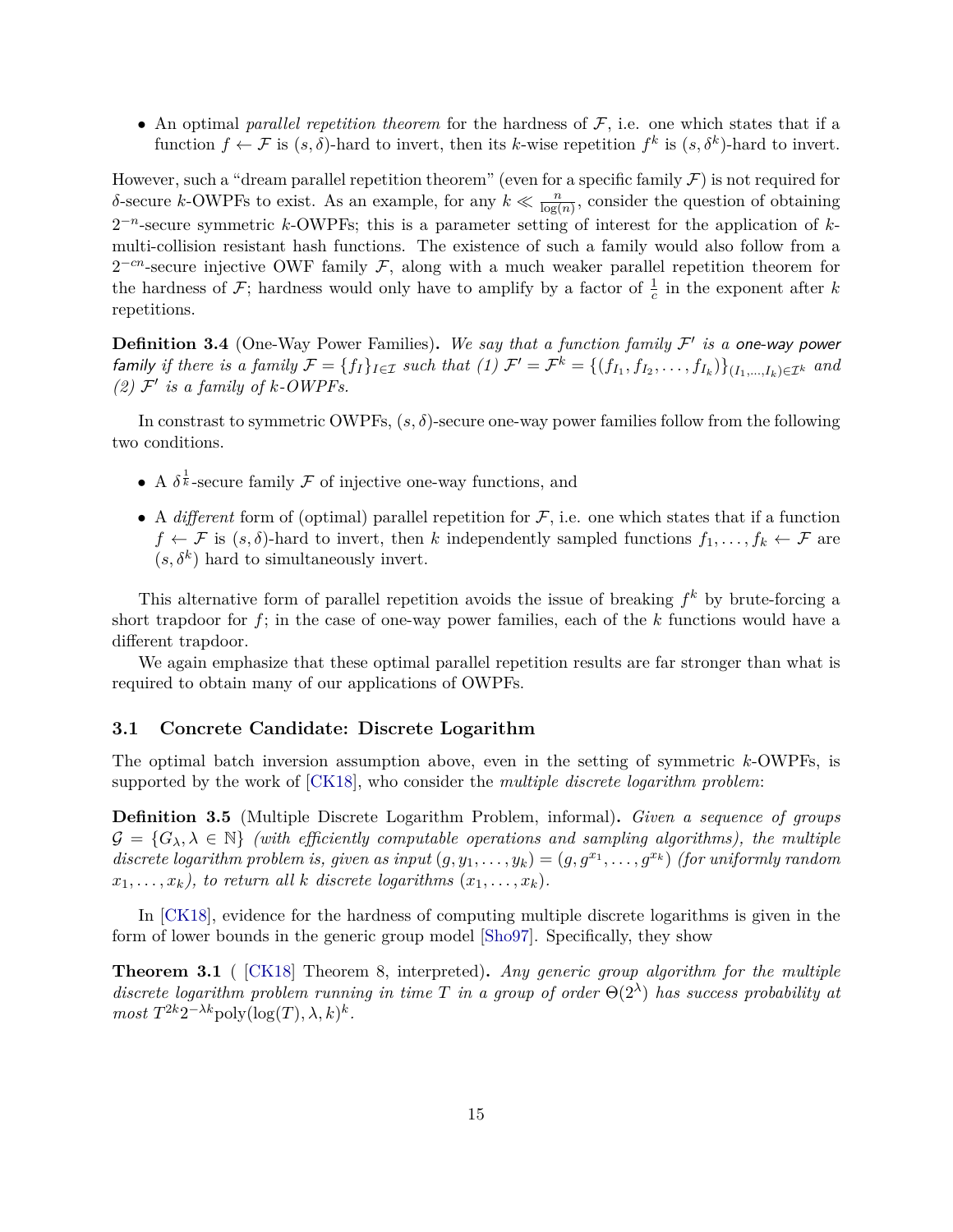In other words, the optimal batch inversion assumption holds for generic group discrete logarithms. Moreover, the best known algorithms for multiple discrete logarithm over elliptic curve groups are these generic algorithms, and hence the optimal batch inversion assumption over elliptic curve groups is plausible. This yields a candidate family of symmetric *k*-OWPFs satisfying optimal batch inversion hardness.

The multiple discrete logarithm problem (as defined above) provides a candidate *symmetric* OWPF family. We could alternatively consider the problem of computing *k* discrete logarithms, *each over an entirely different group*; this would constitue a candidate (asymmetric) OWPF family. In the special case where the *k* groups are sampled independently at random from some family, this would constitute a candidate one-way power family.

#### <span id="page-17-0"></span>**3.2 OWPFs that are Sufficient for CRHFs**

In order to build collision-resistant hash functions, we do not need the optimal double inversion assumption, but the following weaker assumption (albeit for injective functions).

### **Conjecture 1.** *There is a*  $2^{-\lambda - \omega(\log \lambda)}$ -secure injective 2-OWPF family.

That is, we require that double inversion is  $2^{-\lambda} \cdot \text{negl}(\lambda)$ -hard (rather than  $2^{-2\lambda}$ -hard) for polynomial time algorithms. Our correlation intractability results are also achieved under assumptions significantly weaker than the optimal assumption (we state the necessary assumptions in Section [5](#page-27-1) and Section [6.3\)](#page-35-0).

In the rest of this section, we describe how to obtain OWPFs of a special form – either symmetric, injective, or both – from more general OWPFs through a few different transformations. We consider these transformations with the goal of obtaining important applications of (symmetric injective) OWPFs, such as multi-collision-resistant hash functions, in mind.

#### <span id="page-17-1"></span>**3.3 From OWPFs to Injective OWPFs**

Our symmetric OWPF-based constructions most naturally work with (statistically) injective symmetric OWPFs, but an arbitrary OWPF family may be far from injective. To handle this issue, we present a modular transformation which converts, with some security loss, any symmetric OWPF family into a (statistically) injective symmetric OWPF family. In the rest of the paper, we will often assume that our symmetric OWPF families are statistically injective, which can be guaranteed using this transformation.

In addition, we provide a second transformation which converts arbitrary OWPF families into (statistially) injective OWPF families with the property that one-way power families (Definition [3.4\)](#page-16-1) are mapped to one-way power families under this transformation. The security loss in the "oneway power family" case matches the security loss in the symmetric case, while the security loss for general OWPFs is quantitatively worse (for reasons that will become clear). This transformation allows for additional constructions from general OWPFs (and one-way power families), both with and without obfuscation.

We begin with the symmetric case. Let  $\mathcal{F} = \{ \{ (f_I : \{0,1\}^\lambda \to \{0,1\}^*)^k \}_{I \in \mathcal{I}_\lambda} \}_{\lambda \in \mathbb{N}}$  be a family of symmetric OWPFs. We consider the following family  $\mathcal{F}'$  of OWPFs with input domain  $\{0,1\}^n$ . We show that with an appropriate choice of *n*, it is a *statistically injective k*-OWPF.

**Construction 3.2.** *Given a family of OWPFs*  $\mathcal{F}$  *and a function*  $\lambda = \text{poly}(n)$ *, define the OWPF family*  $\mathcal{F}'$  *as follows.* Let  $\mathcal{H}_n : \{0,1\}^n \to \{0,1\}^{\lambda}$  be a pairwise independent hash family.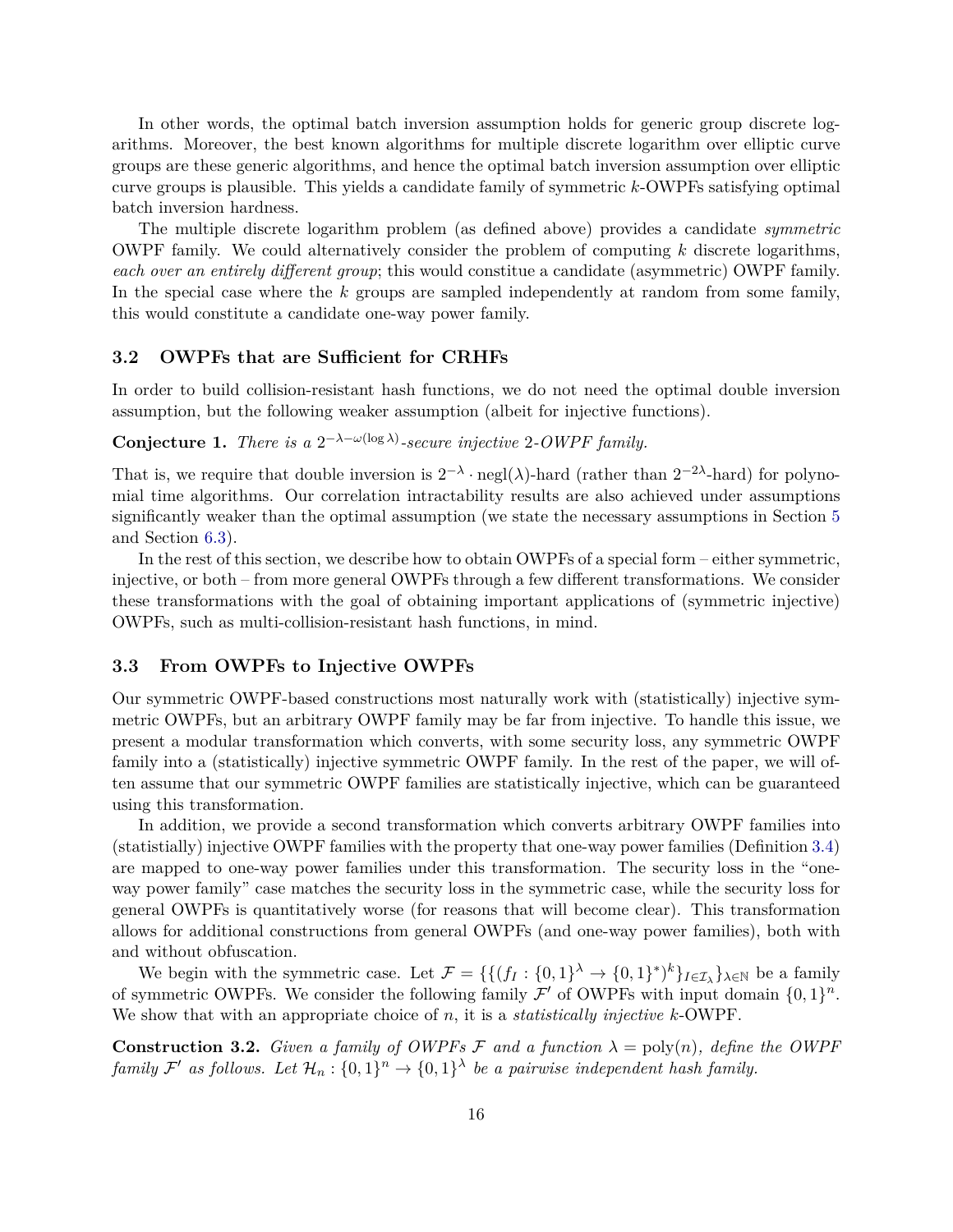$\mathcal{F}'$ . Gen: On input  $1^n$  sample  $H \leftarrow \mathcal{H}_n$ , sample  $I \leftarrow \mathcal{I}$ , and output  $(H, I)$ .

 $\mathcal{F}'$ . Samp: On input  $(H, I)$ , output a uniformly random  $W \leftarrow \{0, 1\}^n$ .

 $\mathcal{F}'$ . Eval: On input  $((H, I), W)$ , output  $f_I(H(W))$ .

We use the notation  $f'_{I,H}$  as shorthand for a member of the family  $\mathcal{F}'$ . We first describe the parameter settings in which  $\mathcal{F}'$  is statistically injective. Let INJ denote the event (over the randomness of  $\mathcal{F}'$ . Gen) that the function  $f'_{I,H}$  is injective.

<span id="page-18-2"></span>**Claim 3.2.1.** *Suppose that*  $\mathcal F$  *is a family of*  $\delta$ -secure  $k$ -OWPFs. Then, the probability of  $\neg$ Inj *is*  $at \; most \; 2^{2n} \cdot \delta(\lambda)^{\frac{1}{k}}.$ 

*Proof.* Let N denote the random variable equal to the number of distinct pairs  $(w_1, w_2)$  for which  $f_I(H(w_1)) = f_I(H(w_2))$ . Then we have  $Pr[\neg In] \geq Pr[N \geq 1]$ , which by Markov's inequality is at most  $\mathbb{E}[N]$ .

Let  $C(w_1, w_2)$  denote the event that  $f_I(H(w_1)) = f_I(H(w_2))$ , and let  $1_{C(w_1, w_2)}$  denote the corresponding indicator random variable, so that  $N = \sum_{w_1 \neq w_2} 1_{C(w_1,w_2)}$ . For every  $w_1 \neq w_2$  and every *i*, the pairwise independence of  $\mathcal{H}_n$  implies that

$$
\mathbb{E}[1_{C(w_1,w_2)}|I=i] = \Pr_{x_1,x_2 \stackrel{\text{i.i.d.}}{\leftarrow} \{0,1\}^{\lambda}} [f_i(x_1) = f_i(x_2)].
$$

We call the latter probability the collision probability of  $i$ , and denote it by  $\mathsf{CP}(i)$ . By the above,  $\mathbb{E}[N|I=i] = \binom{2^n}{2^n}$  $\binom{2^n}{2} \cdot \mathsf{CP}(i).$ 

In order for the trivial attack (guess  $x_1, x_2, \ldots, x_k$  uniformly at random) to not violate the *δ*-security of F as a *k*-OWPF, it must be that

<span id="page-18-0"></span>
$$
\mathbb{E}\left[\mathsf{CP}(I)^k\right] \le \delta(\lambda). \tag{1}
$$

 $\Box$ 

Thus, we have

$$
Pr[\neg \text{InJ}] \leq \mathbb{E}[N]
$$
  
=  $\mathbb{E}[\mathbb{E}[N|I]]$   
=  $\mathbb{E}\left[\binom{2^n}{2} \cdot \text{CP}(I)\right]$   
=  $\binom{2^n}{2} \cdot \mathbb{E}[\text{CP}(I)]$   
 $\leq 2^{2n} \cdot \delta(\lambda)^{\frac{1}{k}},$ 

where the last inequality follows from Jensen's inequality together with Eq.  $(1)$ .

Pr[¬Inj] ≤ E[*N*]

Having analyzed the injectivity of  $\mathcal{F}'$ , we now argue about its security.

<span id="page-18-1"></span>**Proposition 3.3.** If F is a family of  $(s(\lambda) + \text{poly}(\lambda), \delta(\lambda))$ -secure k-OWPFs, then for any non*constant*  $\lambda = \text{poly}(n)$ , *it holds that*  $\mathcal{F}'$  *is an*  $(s(\lambda), \delta'(n))$ -secure family of k-OWPFs, where  $\delta'(n)$  *is the maximum of:*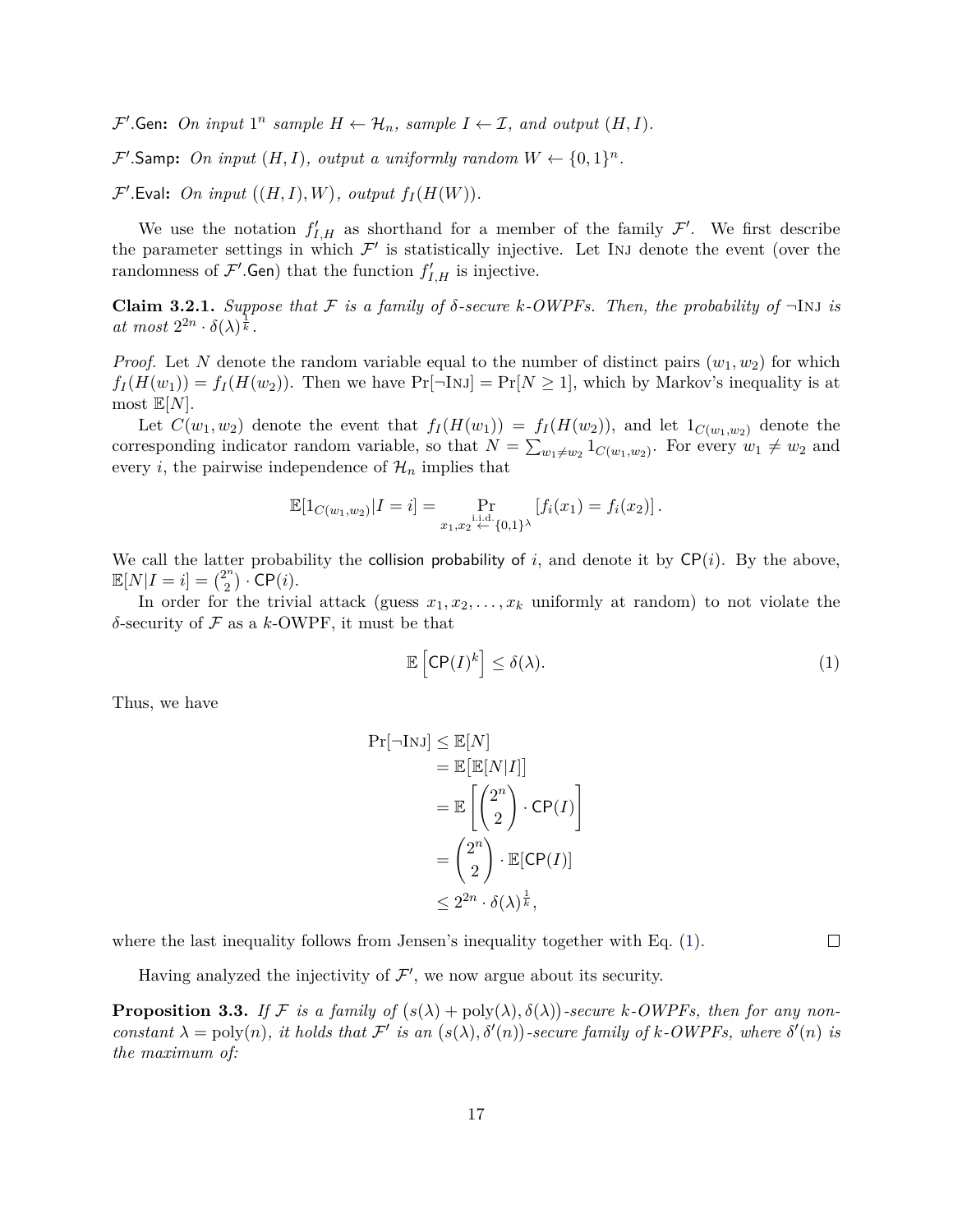$\bullet$   $\delta(\lambda) \cdot \left(\frac{2^{-n}}{2-\lambda}\right)$  $\left(\frac{2^{-n}}{2^{-\lambda}}\right)^k$  and •  $2^{-\lambda} \cdot 2^{2n}$ .

Given the bounds proved in Proposition [3.3](#page-18-1) and Claim [3.2.1,](#page-18-2) we now consider the special case  $\delta(\lambda) = 2^{-\theta k n}$  for intuition. In one reasonable setting of parameters, we can choose

$$
\lambda(n) = \frac{k+2}{(1-\theta)k+\theta}n,
$$

which yields a OWPF family with security and non-injectivity probability both bounded by

$$
\delta'(n) = 2^{-\frac{\theta(k+2)}{(1-\theta)k+\theta}n}.
$$

As an example, this yields a 2 −*n* ·negl(*n*)-secure injective symmetric *k*-OWPF (which is sufficient for *k*-multi collision-resistant hash functions when  $k = o(\frac{n}{\log n})$  $\frac{n}{\log(n)}$  for any  $\theta > \frac{3k}{4k-1}$ . This implies a construction of collision-resistant hash functions from  $2^{\frac{2n}{7}-2n}$ -secure symmetric 2-OWPFs.<sup>[6](#page-19-0)</sup>

*Proof of Proposition* [3.3.](#page-18-1) Let  $P^{(n)}$  denote the distribution of  $(H, \mathbf{X})$  in the experiment defined by independently sampling  $H \leftarrow \mathcal{H}_n$  and  $\mathbf{W} \leftarrow (\{0,1\}^n)^k$ , and then defining  $X_1 = H(W_1), \ldots, X_k =$  $H(W_k)$ . Specifically, we have

$$
P^{(n)}(h, \mathbf{x}) = \Pr_{H \leftarrow \mathcal{H}_n} [H = h] \cdot \frac{\prod_{i=1}^k |\{w : h(w) = x_i\}|}{2^{kn}}.
$$
 (2)

Let  $Q^{(n)}$  denote the distribution of  $(H, \mathbf{X})$  in the experiment defined by independently sampling  $H \leftarrow \mathcal{H}_n$  and  $\mathbf{X} \leftarrow (\{0,1\}^{\lambda})^k$ . Specifically, we have

$$
Q^{(n)}(h, \mathbf{x}) = \Pr_{H \leftarrow \mathcal{H}_n} [H = h] \cdot \Pr_{\mathbf{X} \leftarrow (\{0, 1\}^{\lambda})^k} [\mathbf{X} = \mathbf{x}]. \tag{3}
$$

We first note that if *h* is an injective function, then  $P^{(n)}(h,\mathbf{x}) \leq 2^{k\lambda}2^{-kn}Q^{(n)}(h,\mathbf{x})$  for all  $\mathbf{x} \in \{0,1\}^{\lambda}$ .

Now, to prove Proposition [3.3,](#page-18-1) consider the event  $W_{iN}$  that consists of the outcomes  $(I, h, \mathbf{x})$ for which  $A_n(I, h, f_I(x_1),..., f_I(x_k))$  outputs  $(w_1,..., w_k)$  such that for each  $i \in [k]$ ,  $f_I(h(w_i)) =$  $f_I(x_i)$ . Now suppose that A wins the *k*-inversion game for F' with probability greater than  $2\delta'$ ; this exactly means that  $P(\text{Win}_n) \geq 2\delta'$ . Then, consider the algorithm  $\mathcal{B}_n$  that on input  $Y_1, \ldots, Y_k$ samples  $H \leftarrow \mathcal{H}_n$ , computes  $(W_1, \ldots, W_k) \leftarrow \mathcal{A}_n(H, Y_1, \ldots, Y_k)$ , and outputs  $(H(W_1), \ldots, H(W_k))$ . The probability of  $\mathcal{B}_n$  winning the *k*-inversion game for *f* (on security parameter  $\lambda(n)$ ) is just  $Q^{(n)}(\text{Win}_n)$ . However, we now note that

$$
Q^{(n)}(\text{WIN}_n) \ge Q^{(n)}(\text{WIN}_n \wedge h \text{ injective})
$$
  
\n
$$
\ge 2^{k(n-\lambda)} P^{(n)}(\text{WIN}_n \wedge h \text{ injective})
$$
  
\n
$$
\ge 2^{k(n-\lambda)} \left( P^{(n)}(\text{WIN}_n) - \Pr_{H \leftarrow H_n} [H \text{ not injective}] \right)
$$
  
\n
$$
\ge 2^{k(n-\lambda)} (2\delta' - 2^{-\lambda + 2n})
$$
  
\n
$$
\ge 2^{k(n-\lambda)} \delta' \ge \delta.
$$

<span id="page-19-0"></span> $6$ For the specific application of polynomially secure (M)CRHFs, one can tweak parameters differently and obtain a construction from  $2^{\frac{-2k}{3k-1}kn}$ -secure symmetric *k*-OWPFs. This is because it suffices to have non-injectivity probability  $negl(n)$  for the later construction to work.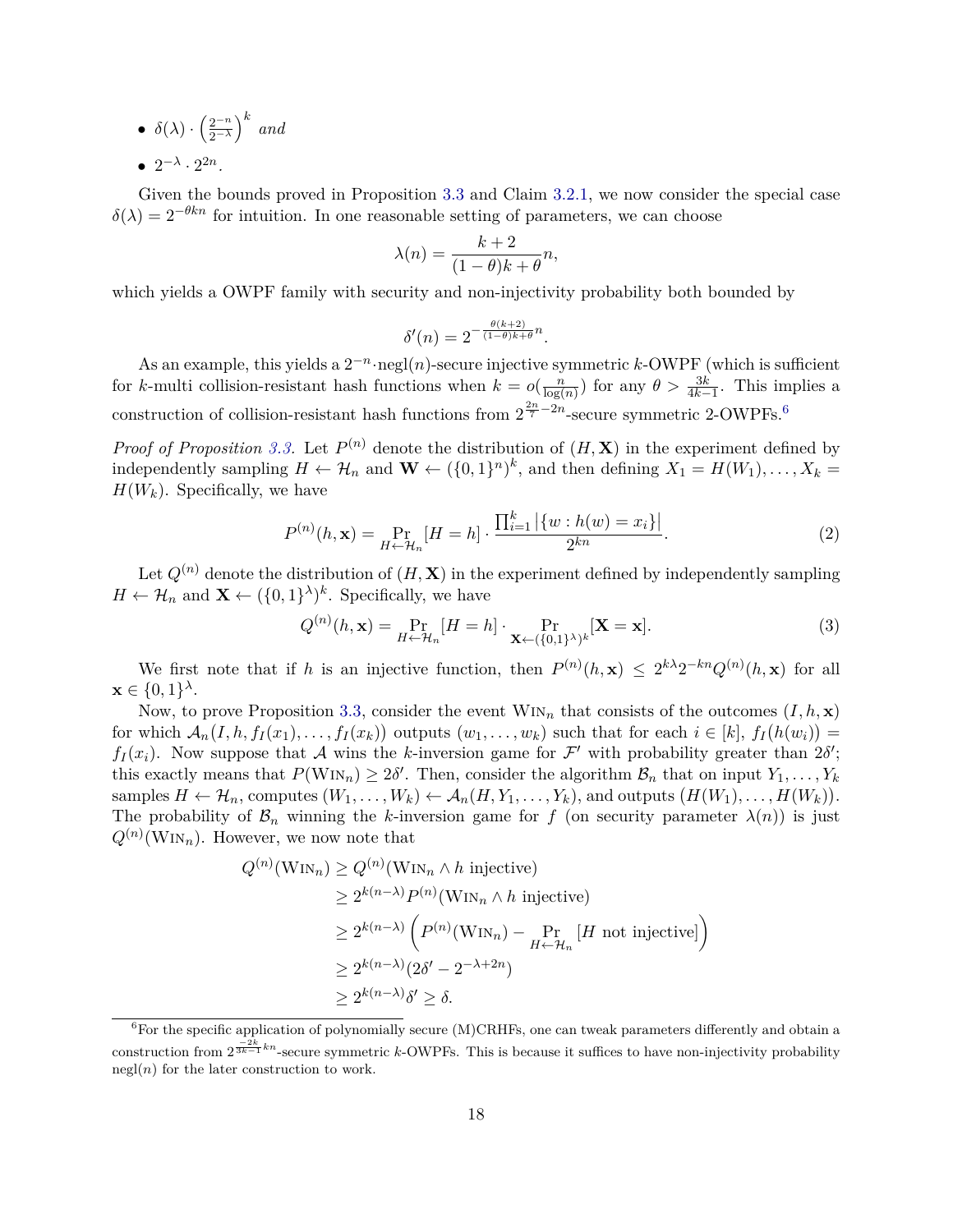This contradicts the security of  $F$ , so we have proved Proposition [3.3.](#page-18-1)

Having handled the symmetric case, we now turn to our second transformation.

<span id="page-20-1"></span>**Construction 3.4.** *Given a family of OWPFs*  $\mathcal F$  *and a function*  $\lambda = \text{poly}(n)$ *, define the OWPF family*  $\mathcal{F}'$  *as follows.* Let  $\mathcal{H}_n : \{0,1\}^n \to \{0,1\}^{\lambda}$  be a pairwise independent hash family.

- $\mathcal{F}'$ . Gen: On input  $1^n$  sample  $H_1, \ldots, H_k \leftarrow \mathcal{H}_n$  independently at random, sample  $I \leftarrow \mathcal{I}$ , and output  $(H_1, \ldots, H_k, I).$
- $\mathcal{F}'$ . Samp: On input  $(j, (H_1, \ldots, H_k, I))$ , output a uniformly random  $W \leftarrow \{0, 1\}^n$ .

 $\mathcal{F}'$ . Eval: On input  $(j, (H_1, \ldots, H_k, I), W)$ , output  $f_{j,I}(H_j(W))$ .

Note that if  $\mathcal F$  is a one-way power family, then so is  $\mathcal F'$ . We now argue about the security of  $\mathcal{F}'$ , with an argument that works for any OWPF family.

**Proposition 3.5.** If F is a family of  $(s(\lambda) + \text{poly}(\lambda), \delta(\lambda))$ -secure k-OWPFs, then for any non*constant*  $\lambda = \text{poly}(n)$ , *it holds that*  $\mathcal{F}'$  *is an*  $(s(\lambda), \delta'(n))$ -secure family of k-OWPFs, where  $\delta'(n)$  *is the maximum of:*

 $\bullet$   $\delta(\lambda) \cdot \left(\frac{2^{-n}}{2-\lambda}\right)$  $\left(\frac{2^{-n}}{2^{-\lambda}}\right)^k$  and •  $k \cdot 2^{-\lambda} \cdot 2^{2n}$ .

*Proof.* This follows by an argument almost identical to that of Proposition [3.3.](#page-18-1)

Let  $P^{(n)}$  denote the distribution of  $(H_1, \ldots, H_k, \mathbf{X})$  in the experiment defined by independently sampling  $H_1, \ldots, H_k \leftarrow \mathcal{H}_n$  and  $\mathbf{W} \leftarrow (\{0,1\}^n)^k$ , and then defining  $X_1 = H_1(W_1), \ldots, X_k =$  $H_k(W_k)$ . Specifically, we have

$$
P^{(n)}(h_1, \dots, h_k, \mathbf{x}) = \prod_{i=1}^k \Pr_{H_i \leftarrow \mathcal{H}_n} [H_i = h_i] \cdot \frac{\prod_{i=1}^k |\{w : h(w) = x_i\}|}{2^{kn}}.
$$
 (4)

Let  $Q^{(n)}$  denote the distribution of  $(H_1, \ldots, H_k, \mathbf{X})$  in the experiment defined by independently sampling  $H_1, \ldots, H_k \leftarrow \mathcal{H}_n$  and  $\mathbf{X} \leftarrow (\{0,1\}^{\lambda})^k$ . Specifically, we have

$$
Q^{(n)}(h_1,\ldots,h_k,\mathbf{x}) = \prod_{i=1}^k \Pr_{H_i \leftarrow \mathcal{H}_n} [H_i = h_i] \cdot \Pr_{\mathbf{X} \leftarrow (\{0,1\}^{\lambda})^k} [\mathbf{X} = \mathbf{x}].
$$
 (5)

We first note that if  $h_1, \ldots, h_k$  are all injective functions, then  $P^{(n)}(h_1, \ldots, h_k, \mathbf{x}) \leq 2^{k\lambda}2^{-kn}$ .  $Q^{(n)}(h_1,\ldots,h_k,\mathbf{x})$  for all  $\mathbf{x} \in \{0,1\}^{\lambda}$ . We also note that by a union bound, the *k* hash functions  $H_1, \ldots, H_k$  are all injective with probability at least  $1 - k \cdot 2^{2n} 2^{-\lambda}$ . Thus, the security of  $\mathcal{F}'$  follows from the security of  $\mathcal F$  by an identical reduction as in Proposition [3.3.](#page-18-1)  $\Box$ 

Moreover, when  $\mathcal{F} = \mathcal{G}^k$  is a one-way power family, then  $\mathcal{F}'$  is also statistically injective with (essentially) the same parameters as in Claim [3.2.1.](#page-18-2) For each  $j$ , let  $\text{Inj}_j$  denote the event that  $f'_{I_j, H_j}$  is injective, and let  $INJ = \bigcup_j INJ_j$ .

<span id="page-20-0"></span>**Claim 3.5.1.** *Suppose that*  $\mathcal{F} = \mathcal{G}^k$  *is a*  $\delta$ -secure one-way power family. Then,

$$
\Pr[\neg \text{InJ}] \le k \cdot 2^{2n} \cdot \delta(\lambda)^{\frac{1}{k}}.
$$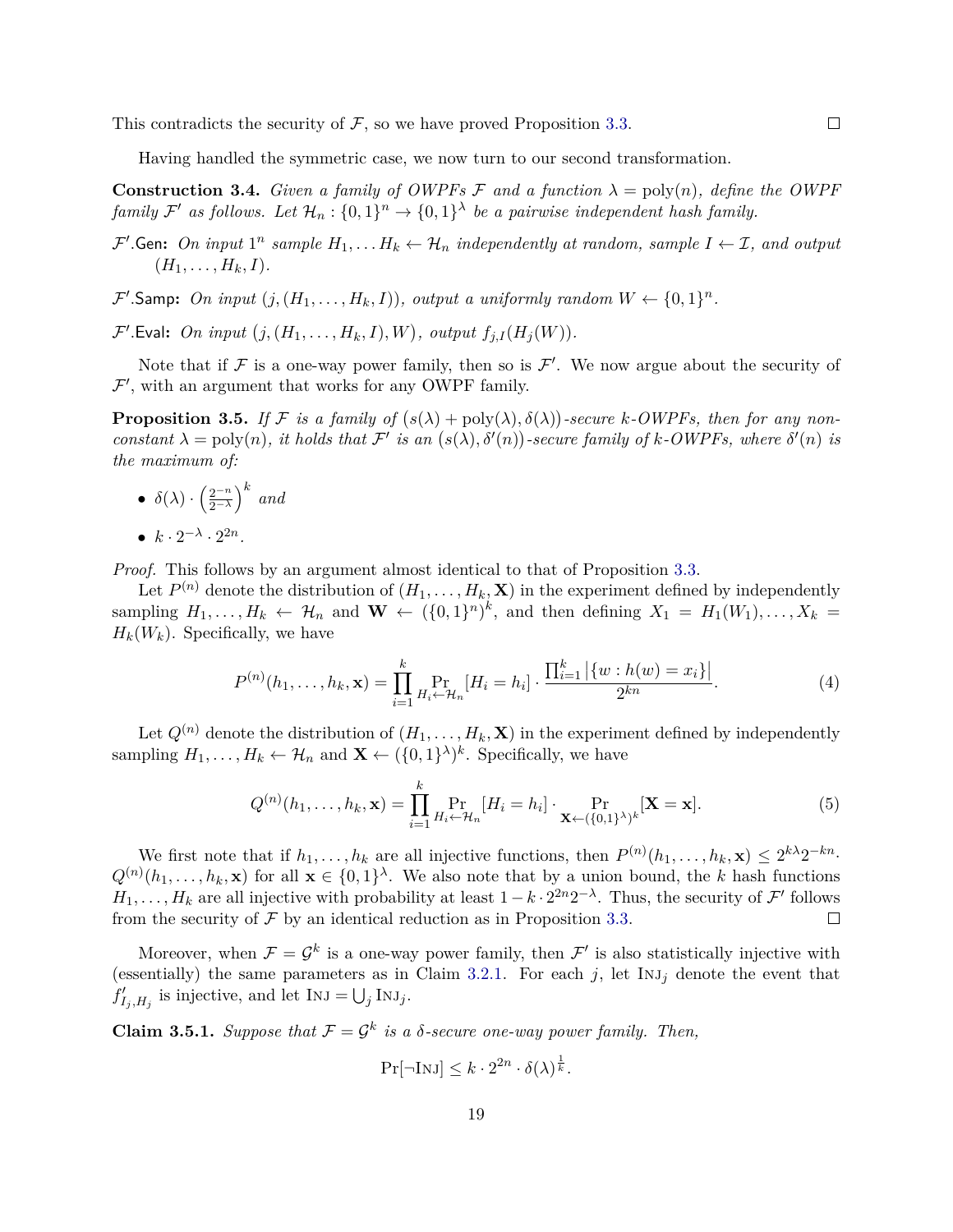*Proof.* By symmetry,  $Pr[INJ<sub>j</sub>]$  is independent of *j*, and moreover the  $INJ<sub>j</sub>$  are independent events. Therefore, we have

$$
\Pr[\text{InJ}] \leq \sum_j \Pr[\text{InJ}_j] = k \prod_j \Pr[\text{InJ}_j]^{\frac{1}{k}} = k \Pr[\text{InJ}_1 \wedge \ldots \wedge \text{InJ}_k]^{\frac{1}{k}}.
$$

But  $Pr[INJ_1 \land ... \land INJ_k]$  is at most  $2^{2kn} \cdot \delta$  by the same reasoning as in Claim [3.2.1.](#page-18-2) Namely,  $Pr[\text{INJ}_1 \land ... \land \text{INJ}_k]$  is at most  $2^{2kn} \cdot CP_{[1:k]}$ , where  $CP_{[1:k]}$  denotes the probability that a uniformly random k-tuple of pairs  $((x_{1,1}, x_{1,2}),..., (x_{k,1}, x_{k,2})) \in (\{0,1\}^{\lambda})^{2k}$  satisfies  $f_{I_j}(x_{j,1}) = f_{I_j}(x_{j,2})$  for every *j*; this follows from the pairwise independence of  $\mathcal{H}_n$  and the fact that  $H_1, \ldots, H_k$  are sampled independently.

Moreover,  $\text{CP}_{[1:k]}$  is at most  $\delta(\lambda)$ , as an adversary that on input  $(I_1, \ldots, I_k, y_1, \ldots, y_k)$  guesses  $x_1, \ldots, x_k$  uniformly at random succeeds in batch inverting F with probability at most  $\delta$ , but succeeds with probability at least  $\mathsf{CP}_{[1:k]}$ . This completes the proof of Claim [3.5.1.](#page-20-0)  $\Box$ 

Thus, we have a transformation from one-way power families to statistically injective one-way power families with essentially the same security loss as in the case of symmetric *k*-OWPFs.

On the other hand, for general OWPFs, we can only prove the following weaker claim about injectivity.

<span id="page-21-1"></span>**Claim 3.5.2.** Suppose that F is a  $\delta$ -secure  $k$ -OWPF family. Then,  $Pr[\neg \text{InJ}] \leq k \cdot 2^{2n} \cdot \delta \cdot 2^{(k-1)\lambda}$ .

The parameters in this claim are tight for the following reason: suppose that  $\mathcal G$  is a perfectly secure  $(k-1)$ -OWPF family and F is defined so that a member of F is a member of G combined with a constant function (as the *k*th function  $f_k$ ). Then, no *k*-tuple of functions in  $\mathcal{F}'$  consists of *k* injective functions.

*Proof of Claim [3.5.2.](#page-21-1)* We claim that for any fixed *j*,  $Pr[\neg \text{INJ}_j] \leq 2^{2n} \cdot \delta \cdot 2^{(k-1)\lambda}$ ; the desired result then follows from a union bound.

The fact that  $Pr[\neg \text{Inj}_j] \leq 2^{2n} \cdot \delta \cdot 2^{(k-1)n}$  follows by a similar argument to that of Claim [3.2.1.](#page-18-2) Namely,  $Pr[\neg \text{Inj}_j]$  is at most  $2^{2n} \cdot CP_j$ , where  $\text{CP}_j$  denotes the probability that a random pair  $(x_1, x_2) \in (\{0, 1\}^{\lambda})^2$  satisfies  $f'_{j,I}(x_1) = f'_{j,I}(x_2)$ ; this follows from the pairwise independence of  $\mathcal{H}_n$ . But this probability in turn is at most  $\delta \cdot 2^{(k-1)\lambda}$ , as an adversary that on input  $(I, y_1, \ldots, y_k)$ guesses  $x_1, \ldots, x_k$  uniformly at random succeeds in batch inverting F with probability at most  $\delta$ , but succeeds with probability at least  $2^{-(k-1)\lambda} \cdot \mathsf{CP}_j$ .

This completes the proof of Claim [3.5.2.](#page-21-1)

 $\Box$ 

#### <span id="page-21-0"></span>**3.4 From OWPFs to Symmetric OWPFs**

In this section, we will construct families of symmetric OWPFs in two different ways: one construction is from general OWPF families, while the other is from one-way power families (Definition [3.4\)](#page-16-1). The two reductions will have different security losses.

As usual, we assume that all functions in a fixed OWPF family have input domain  $\{0,1\}^n$ .

<span id="page-21-2"></span>**Theorem 3.6.** Let  $\mathcal{F} = \{(f_{1,I}, \ldots, f_{k,I})\}_{I \in \mathcal{I}}$  be a  $(s + \text{poly}(n), \delta)$ *-secure family of*  $k$ *-OWPFs with* domain  $\{0,1\}^n$ . Then, for any L, the function family  $\mathcal{F}' = \{(f'_I, f'_I, \ldots, f'_I)\}_{I \in \mathcal{I}}$  is a  $(s, \delta')$ -secure *family of symmetric L*-*OWPFs*, where  $f'_{I}(x||j) = j||f_{j,I}(x)$  and

$$
\delta' = \delta + k(1 - \frac{1}{k})^L \min(\delta \cdot 2^{(k-1)n}, 1).
$$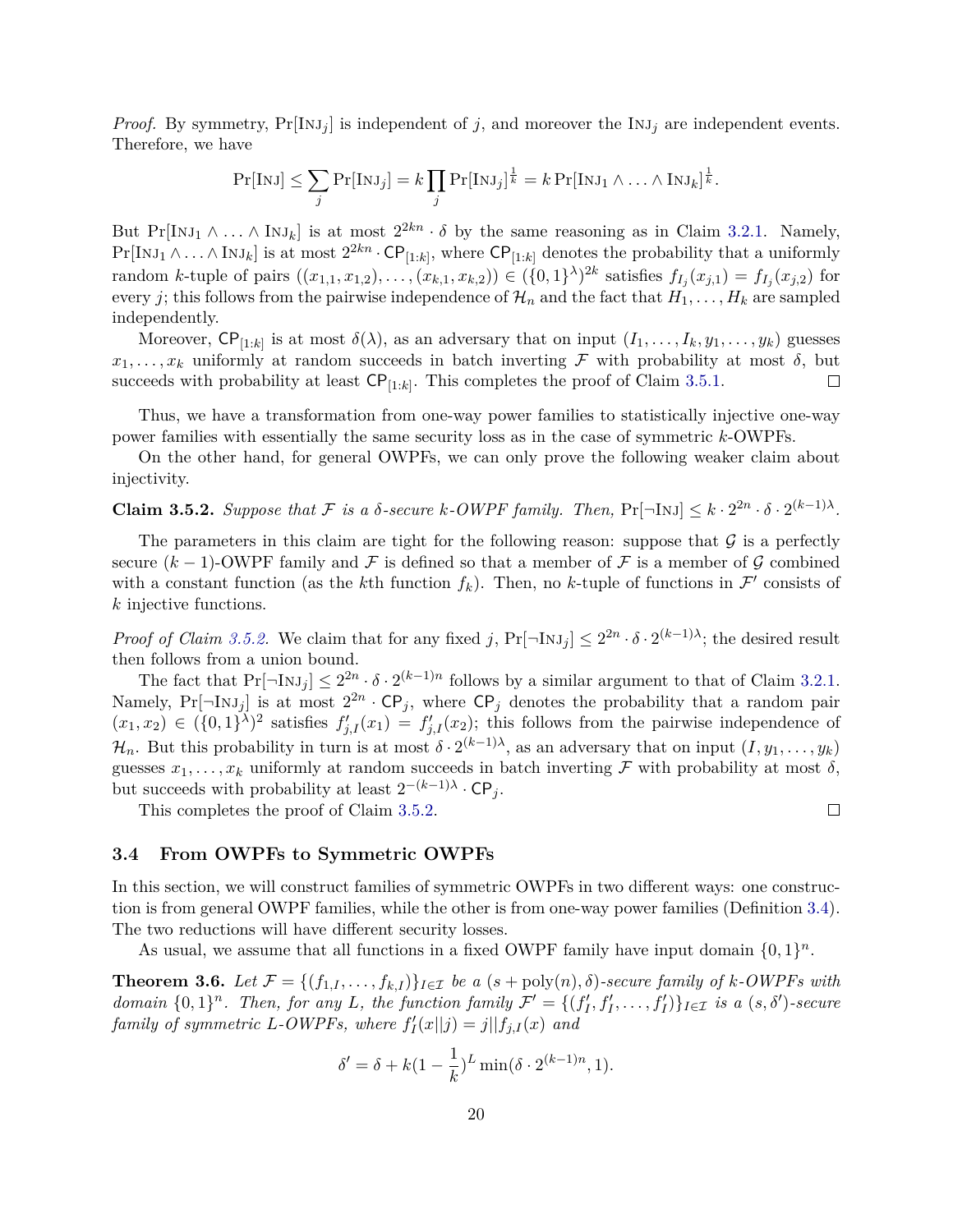**Remark 3.2.** *Note that if all*  $f_{j,I}$  *are injective with probability*  $1 - \eta$ *, then a random element of the family*  $\mathcal{F}'$  *is injective with probability at least*  $1 - \eta$ *.* 

*Proof.* Suppose that some size *s* adversary  $\mathcal{A}(y'_1, \ldots, y'_L)$  wins the OWPF security game for  $\mathcal{F}'$  with probability  $\epsilon$ , where  $y'_i = j_i || f_{j_i,I}(x_i)$  for each *i*. Let WIN denote the event that A produces L valid inverses (i.e. it wins the security game), and let DISTINCT be the event that  $\{j_1, \ldots, j_L\}$  contains at least *k* distinct elements. We prove two claims about the behavior of A.

**Claim 3.6.1.**  $Pr[Wh \wedge DISTNOT] \leq \delta$ .

*Proof.* This follows from the  $(s + \text{poly}(n), \delta)$ -security of F. Namely, a *k*-OWPF adversary A' given  $(\mathcal{I}, y_1, \ldots, y_k)$  can select  $j_1, \ldots, j_L \stackrel{\$}{\leftarrow} [k]$  at random and prepare a *L*-OWPF challenge for A containing each  $y_i$  in a location  $t$  with  $j_t = i$  (not including the challenge  $y_i$  if there is no such location). This perfectly simulates the OWPF security game for  $A$ , and in the event that WIN∧ DISTINCT occurs,  $\mathcal{A}'$  obtains inverses to all k of its challenges. Thus, we conclude the claim by the security of  $\mathcal{F}$ .  $\Box$ 

**Claim 3.6.2.**  $Pr[\text{Win} | \neg \text{DISTNOT}] \leq \delta \cdot 2^{(k-1)n}$ .

*Proof.* This also follows from the  $(s + poly(n), \delta)$ -security of F. Namely, a *k*-OWPF adversary A' given  $(\mathcal{I}, y_1, \ldots, y_k)$  can select  $j_1, \ldots, j_L \stackrel{\$}{\leftarrow} [k]$  subject to the event  $\neg$ DISTINCT (this can be done efficiently) and prepare a *L*-OWPF challenge for  $A$  containing  $y_{j_1}$  in location 1. Whenever  $A$ successfully inverts its first challenge,  $A'$  can guess its other  $k-1$  challenges uniformly at random and win with probability  $2^{-(k-1)n}$ . Thus, we conclude the claim by the security of F.  $\Box$ 

Finally, we note the combinatorial fact that  $Pr[DISTINCT] \leq k(1 - \frac{1}{k})$  $(\frac{1}{k})^L$ . Combining the two claims and this fact, we obtain the statement of Theorem [3.6.](#page-21-2)  $\Box$ 

**Remark 3.3.** *Setting*  $L \approx k \log(\frac{1}{\delta}) < k^2n$ , we see that the family  $\mathcal{F}'$  defined above is a  $(s, \delta(1 +$ *o*(1)))*-secure family of symmetric L-OWPFs.*

**Remark 3.4.** If we instead set  $k = 2$ ,  $\log^{1.1}(n) < L < \frac{n}{\log^{1.1}(n)}$ , and  $\delta = 2^{-2n + \frac{L}{2}}$ , we obtain a  $constraint of 2^{-n-L\log(L)}\cdot\text{negl}(n)$ -secure symmetric *L*-OWPFs from suitably strong (asymmetric) 2*-OWPFs. This is sufficient for L-multi-collision resistant hash functions (MCRHFs) if the original family* F *is also statistically injective. While this requires almost perfect security from the original OWPF family, we see this as a proof of concept that the most general notion of OWPF can be used without obfuscation to build more expressive primitives, such as MCRHFs.*

We now give a construction of symmetric OWPFs from one-way power families that has a milder security loss than the construction of Theorem [3.6;](#page-21-2) in the event that the one-way power family is *public coin*, the security loss can be improved even further.

<span id="page-22-0"></span>**Theorem 3.7.** Let  $\mathcal{F}^k = \{(f_{I_1}, \ldots, f_{I_k})\}_{(I_1, \ldots, I_k) \in \mathcal{I}^k}$  be a public coin  $(ks + \text{poly}(n), \delta)$ -secure one *way k*-power family with domain  $\{0,1\}^n$ . Moreover, for any  $N = 2^{\nu(n)}$ , and suppose that H is a *family of programmable k-wise independent hash functions from*  $[N] \rightarrow \mathcal{I}$ , where  $\mathcal{I}$  *is the key space*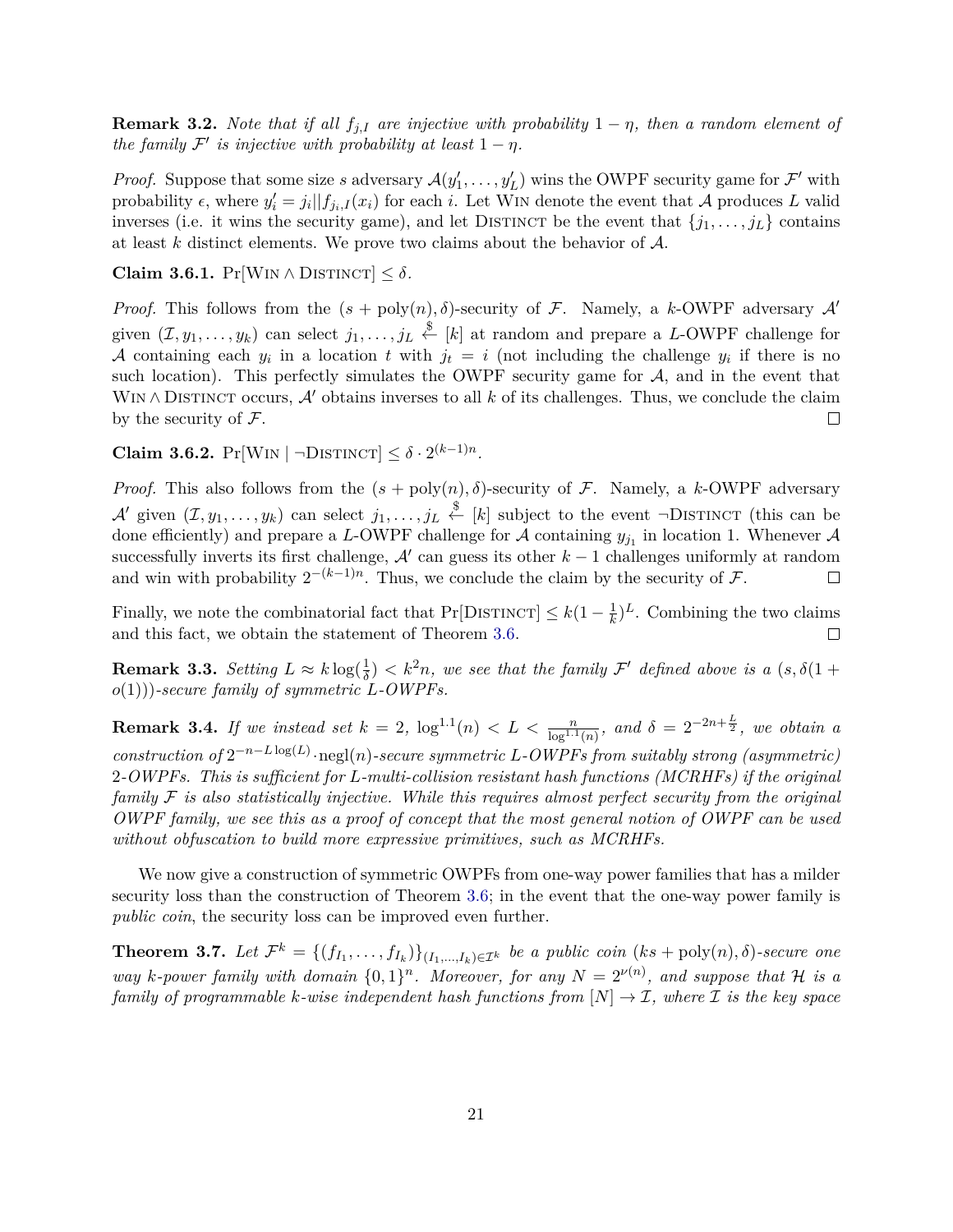for F.<sup>[7](#page-23-0)</sup> Then, for any L, the function family  $\mathcal{F'}^L = \{(f'_h, f'_h, \ldots, f'_h)\}_{h \in \mathcal{H}}$  is a  $(s, \delta')$ -secure family *of L*-*OWPFs* with domain  $\{0, 1\}^{n+\nu(n)}$ , where

$$
f'_h(x||\rho) = \rho||f_{h(\rho)}(x)
$$

*and*

$$
\delta' = \delta + (k-1) \cdot \max_{1 \le d \le k-1} \left[ \frac{d^d}{d!} \left( \frac{d}{N} \right)^{L-d} \delta^{\frac{1}{\lceil k/d \rceil}} \right].
$$

In the special case that  $N = \text{poly}(n, k)$  and a member of the "hash family" H consists of N *independently sampled*  $I_1, \ldots, I_N \in \mathcal{I}$ , we obtain the same conclusion when  $\mathcal F$  *is not public coin.* 

**Remark 3.5.** *Note that if all members of the family*  $\mathcal F$  *are injective, then*  $f'_h$  *is injective for every choice of hash function h.*

*Proof.* Suppose that some size *s* adversary  $\mathcal{A}(h, y'_1, \ldots, y'_L)$  wins the OWPF security game for  $\mathcal{F}'^k$ with probability  $\epsilon$ , where  $y'_i = \rho_i || f_{I_i}(x_i)$  and  $I_i = \mathcal{F}$ . Samp $(\rho_i)$  for each *i*. Let WIN denote the event that  $A$  produces  $L$  valid inverses (i.e. it wins the security game), and let  $d$ -DISTINCT be the event that  $\{ \rho_1, \ldots, \rho_L \}$  contains exactly *d* distinct elements. We prove the following claim about the behavior of A.

**Claim 3.7.1.**  $Pr[\text{Win} | d\text{-DISTNOT}] \leq \delta^{\frac{1}{\lceil k/d \rceil}}$ .

*Proof.* This follows from a two-part argument. First, we note that the family  $\mathcal{F}^d$  is a public coin  $(s, \delta^{\frac{1}{\lceil k/d \rceil}})$ -secure one-way *d*-power family. This is because any algorithm breaking  $\mathcal{F}^d$  could be used  $\lceil k/d \rceil$  times independently to break  $\mathcal{F}^k$ .

Thus, we prove the claim by reducing from the one-wayness of  $\mathcal{F}^d$ . In particular, an adversary A' given *d* independently drawn indices  $I_1, \ldots, I_d$  and values  $y_i = f_{I_i}(x_i)$  to invert could use A to break  $\mathcal{F}^d$  in the following way.

- First, sample *L* uniformly random values  $\rho_1, \ldots, \rho_L \leftarrow [N]$  such that there are exactly *d* distinct  $\rho_i$ . Call these values  $\rho_1^*, \ldots, \rho_d^*$ .
- Sample a hash function  $h \leftarrow H$ .CondGen $(\rho^*, \mathbf{I})$ , i.e., a hash function subject to the constraints that  $h(\rho_i^*) = I_i$ . Here, we think of the indices  $I_i$  as public coins so that this sampling is possible.
- Run  $\mathcal{A}(h, y'_1, \dots, y'_L)$ , where  $y'_i = \rho_i ||y_i$ .

By the conditional sampling property of  $H$  (and  $k$ -wise independence), the input distribution to A in this experiment is exactly the correct input distribution (a random input subject to the constraint *d*-DISTINCT), so by the  $\delta^{\frac{1}{\lceil k/d \rceil}}$ -hardness of  $\mathcal{F}^d$ , we conclude the claim.  $\Box$ 

Finally, we note that by a counting argument,

$$
\Pr[d\text{-DISTINCT}] = \binom{N}{d} \left(\frac{d}{N}\right)^L \le \frac{d^d}{d!} \left(\frac{d}{N}\right)^{L-d}.
$$

Thus, we conclude Theorem [3.7](#page-22-0) by a standard probability calculation.

 $\Box$ 

<span id="page-23-0"></span><sup>&</sup>lt;sup>7</sup>This is possible when either (1)  $\mathcal F$  is public coin, or (2)  $N = \text{poly}(n, k)$ , in which case sampling from  $\mathcal H$  consists of sampling  $N$  independent keys from  $\mathcal{I}$ .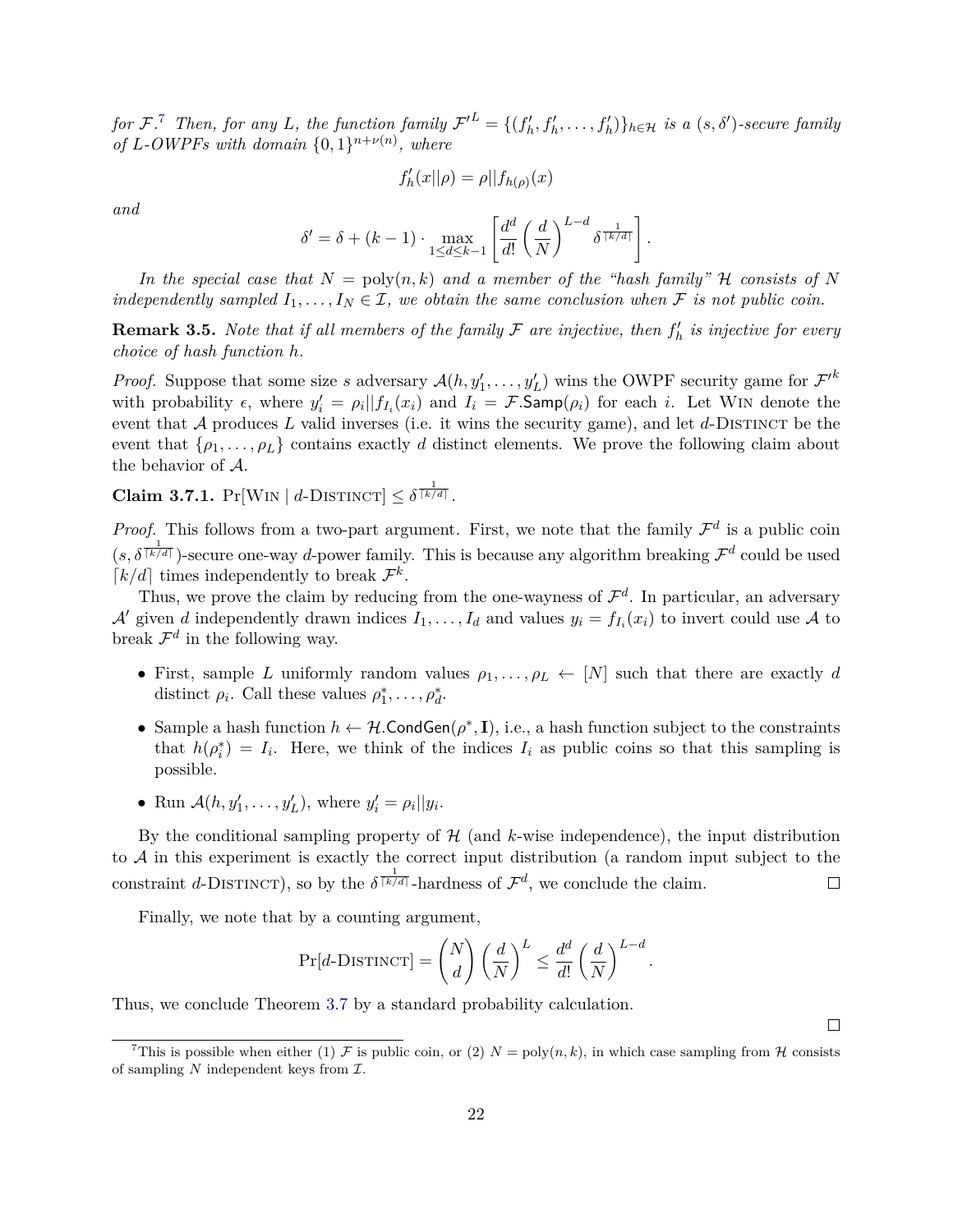**Corollary 3.8.** *Consider the case when*  $\mathcal F$  *is public coin,*  $k = 2$  *and*  $L = 3$ *, and set*  $\nu(n) = \frac{1}{4} \log(\frac{1}{\delta})$ *. Then, we have*

$$
\delta' = \delta + \frac{1}{N^2} \delta^{\frac{1}{2}} = 2\delta,
$$

*with a new security parameter of*  $n' = n + \frac{1}{4}$  $\frac{1}{4} \log(\frac{1}{\delta})$ *. For example, this yields a*  $2^{-n'} \cdot \text{negl}(n')$ -secure *symmetric* 3*-OWPF family from* 2 −4*n/*3 · negl(*n*)*-secure (public coin)* 2*-one-way power families* (which suffice for 3-MCRHFs if F is also injective), and a  $2^{(-4/3+o(1))n} \cdot \text{negl}(n)$ -secure symmetric 3*-OWPF* family from 2<sup>(−2+*o*(1))<sup>n</sup>-secure (public coin) one-way 2-power families.</sup>

**Corollary 3.9.** *Consider the case when* F *is public coin,*  $L = k(1 + \log(n))$  *and set*  $\nu(n) = \frac{n}{\log(n)}$ *. Then, we have*

$$
\delta' < \delta + k^L 2^{-kn},
$$

*yielding essentially a* (*s, δ*)*-secure symmetric L-OWPF family from δ-secure (public coin) one-way*  $k$ *-power families. This reduction suffices for many of the applications in Section* [5](#page-27-1) *if*  $\mathcal F$  *is injective.* 

**Corollary 3.10.** *Consider the case*  $N = ek \cdot (nk)^c$ ; *then, setting*  $L = k + \frac{1}{c \log n}$  $\frac{1}{c \log(kn)} \log(\frac{1}{\delta})$ *, we obtain δ* <sup>0</sup> *<* (1 + *o*(1))*δ. This yields L-MCRHFs from any statistically injective*[8](#page-24-1) *, δ-secure one-way k* $power\ families\ with\ \delta < \left(2^{-n-k\log(k)}\right)^{\frac{1}{1-1/c}}$ .<sup>[9](#page-24-2)</sup> *We therefore also obtain L-MCRHFs from sufficiently secure (not necessarily injective) one-way k-power families by first applying Construction [3.4](#page-20-1) and then applying the construction of Theorem [3.7.](#page-22-0)*

# <span id="page-24-0"></span>**4 Collision Resistance from OWPFs**

Having defined and explored the foundations of OWPFs in Section [3,](#page-14-0) we now turn to *applications* of OWPFs. In this section, we prove our main theorem on collision resistance. As usual, we assume that all OWPFs used have domain  $\{0,1\}^n$ .

<span id="page-24-4"></span>**Theorem 4.1.** *Suppose that*  $\mathcal F$  *is an*  $(s(n), \delta(n))$ -secure symmetric 2-OWPF-family  $\mathcal F$  *that is injective with probability*  $1 - \eta$ . Then, for every  $m = m(n)$ , the hash family  $\mathcal{H} := \mathcal{H}_{\mathcal{F},n,m(n)}$  in *Construction* [4.2](#page-24-3) *is*  $(s', \delta')$ -collision-resistant for  $s' = s + \text{poly}(n)$  and  $\delta' = \eta + \delta \cdot 2^{2n-m}$ .

<span id="page-24-3"></span>**Construction 4.2.** *Given input and output lengths n and m, and a symmetric* 2*-OWPF-family*  $\mathcal{F} = \{(f_I, f_I)\}_{I \in \mathcal{I}}$  given by algorithms (F.Gen, F.Eval), define the hash family  $\mathcal{H} = \mathcal{H}_{\mathcal{F},n,m}$  by (H.Gen, H.Eval) as follows. Let  $\ell = \text{poly}(\lambda)$  denote a bound on the output length of  $f_I$  for  $I$  in the *support of*  $\mathcal{F}$ *.*Gen( $1^{\lambda}$ )*.* 

 $H.\mathsf{Gen:}\ \ On\ \ input\ 1^{\lambda}\ \ sample\ \ I\ \leftarrow\ \mathcal{F}.\mathsf{Gen}(1^{\lambda}),\ \ and\ \ sample\ \ H_{\mathsf{out}}\ : \{0,1\}^{\ell}\ \rightarrow\ \{0,1\}^{m}\ \ from\ \ a\ \ pro-{\mathcal{F}.\mathsf{Gen}(1^{\lambda})}.$ *grammable pairwise independent hash family. Output* (*I, H*out) *as the hash function description.*

 $\mathcal{H}.\mathsf{Eval:}~~On~~input~~((I, H_{\mathsf{out}}), x),~output~~H_{\mathsf{out}}(f_I(x)).$ 

<span id="page-24-5"></span><span id="page-24-1"></span> ${}^8$ If F is statistically injective, then  $\mathcal{F}'$  is statistically injective because with overwhelming probability, all N of the sampled function keys  $I_1, \ldots, I_n$  will be injective.

<span id="page-24-2"></span><sup>&</sup>lt;sup>9</sup>This follows from the inequality  $\delta < 2^{-(n+\nu(n))} 2^{-L \log(L)}$ .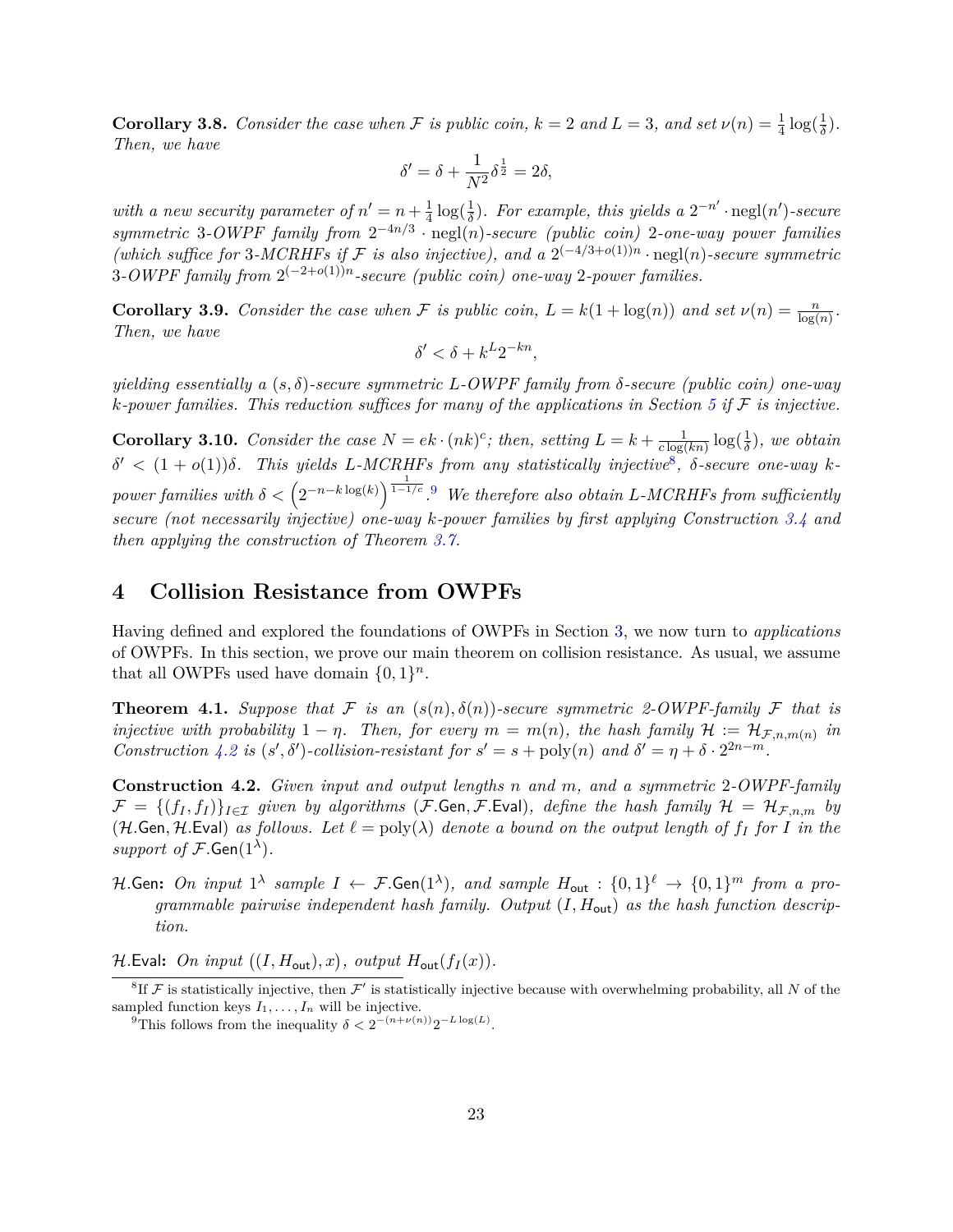**Corollary 4.3** (Follows from Theorem [4.1](#page-24-4) and Section [3.3\)](#page-17-1). If there exists a (poly $(n)$ ,  $2^{-n}$ ·negl $(n)$ ) *secure symmetric* 2*-OWPF family that is injective with probability* 1 − negl(*n*)*, then collision resistant hash families exist. Also, if there exists a*  $(\text{poly}(n), 2^{-1.6n} \cdot \text{negl}(n))$ -secure symmetric 2-OWPF *family (with no injectivity hypothesis), then there exist collision-resistant hash families. Finally, if symmetric* 2-*OWPFs with* nearly optimal security *(i.e., security*  $(s, 2^{-2n(1+o(1))} s^c)$ *) exist, then CRHFs with nearly optimal security also exist.*

Informally, we will define  $H_{i,h_{\text{out}}}(x) := h_{\text{out}}(f_i(x))$  for  $i \in \mathcal{I}$  and  $h_{\text{out}} \in \mathcal{H}_{\text{out}}$  and refer to Construction [4.2](#page-24-3) as the "outer hash construction."

For any 2-OWPF family F and associated outer hash construction  $\mathcal{H} = \mathcal{H}_{\mathcal{F},m}$ , we first prove that it is hard to find a *certain type* of "outer" collisions in H.

**Definition 4.1** (Outer and Inner Collisions). Let F be a 2-OWPF family and  $\mathcal{H} = \mathcal{H}_{\mathcal{F},m}$  be an associated outer hash construction. We say that  $(x_0, x_1) \in \{0, 1\}^n$  is an outer collision with respect to  $(i, h_{\text{out}})$  if  $H_{i, h_{\text{out}}}(x_0) = H_{i, h_{\text{out}}}(x_1)$  but  $f_i(x_0) \neq f_i(x_1)$ . We say that  $(x_0, x_1)$  is an inner collision *if*  $f_i(x_0) = f_i(x_1)$ .

Our result is as follows.

<span id="page-25-1"></span>**Theorem 4.4** (Outer Hash Lemma). For any polynomial  $m(n)$ , there exists<sup>[10](#page-25-0)</sup> a polynomial  $p(n)$ such that for any  $(s(n) + p(n), \delta(n))$ -secure family F of symmetric 2-OWPFs, it is  $(s(n), \delta(n))$ .  $2^{2n-m(n)}$ )-hard to find any outer collision *in*  $\mathcal{H}_{\mathcal{F},m}$ *, given* (*I,H*<sub>out</sub>) ←  $\mathcal{H}$ *.*Gen(1<sup>n</sup>).

*Proof.* Suppose for the sake of contradiction that there is an adversary  $A = \{A_n\}$  that violates the  $(s(n), \delta(n) \cdot 2^{2n-m(n)})$ -hardness of finding outer collisions for  $\mathcal{H}_{f,m}$ . That is, (1) the size of  $\mathcal{A}_n$ is at most  $s(n)$ , and (2) for infinitely many *n*, the probability that  $(X_0, X_1)$  is an outer collision with respect to  $(I, H_{\text{out}})$  is some  $\epsilon(n) > \delta(n) \cdot 2^{2n-m(n)}$  in the probability space defined by sampling  $(I, H_{\text{out}}) \leftarrow H$ .Gen $(1^n)$  and  $(X_0, X_1) \leftarrow A_n(I, H_{\text{out}})$ .

We let  $\text{Expt}_n^{(0)}$  and  $\text{Pr}_n^{(0)}$  respectively denote the experiment described above and the probability measure that it induces. In Expt<sup>(0)</sup>, let WIN denote the event that  $(X_0, X_1)$  is an outer collision with respect to  $(I, H_{\text{out}})$ . We now define a sequence of related probability experiments  $\left\{ \text{Expt}_{n}^{(j)} \right\}$ *j*∈{1*,*2*,*3} , and let  $\{\Pr_n^{(j)}\}$  denote the probability measures that they induce.

- Let  $\text{Expt}_n^{(1)}$  denote the following modification of  $\text{Expt}_n^{(0)}$ :
	- 1. Sample  $(I, H_{\text{out}}) \leftarrow H$ . Gen $(1^n)$
	- 2. Sample  $X_0^*, X_1^* \stackrel{\text{i.i.d.}}{\leftarrow} \{0,1\}^n$ .
	- 3. Compute  $(X_0, X_1) \leftarrow \mathcal{A}_n(I, H_{\text{out}})$ .

In Expt<sup>(1)</sup>, let WIN denote the event that  $(X_0, X_1)$  is an outer collision with respect to  $(I, H_{\text{out}})$ . It holds that

$$
\Pr_n^{(1)} \left[ \text{WIN} \wedge \left( (X_0, X_1) = (X_0^*, X_1^*) \right) \right] = \Pr_n^{(0)} \left[ \text{WIN} \right] \cdot 2^{-2n} \ge \frac{\epsilon(n)}{2^{2n}}.
$$

• Let  $\text{Expt}_n^{(2)}$  denote the following further modification.

<span id="page-25-0"></span> $10$ In fact,  $p(n) = \text{poly}(n, m(n))$  for some polynomial poly that depends only on the programmable pairwise hash family  $\mathcal{H}_{\text{out}}$ .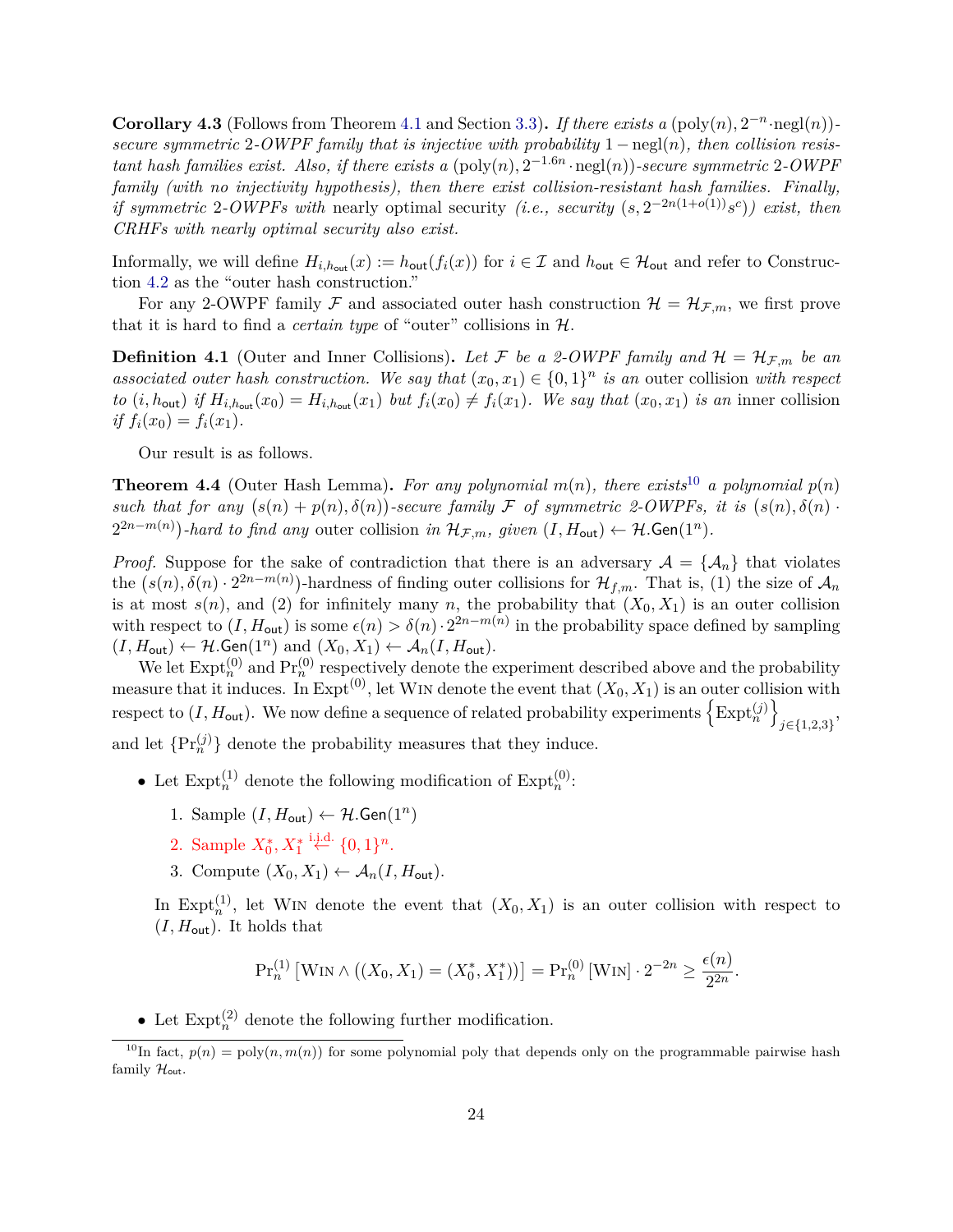- 1. Sample  $(I, X_0^*, X_1^*)$  as in Expt<sup>(1)</sup>. If  $f_I(X_0^*) = f_I(X_1^*)$ , abort.
- 2. Sample  $Z_0^*, Z_1^* \stackrel{\text{i.i.d.}}{\leftarrow} \{0,1\}^{m(n)}$ .
- 3. Sample  $H_{\text{out}} \leftarrow \mathcal{H}$ .CondGen $(\mathbf{Y}^*, \mathbf{Z}^*)$ , where  $\mathbf{Y}^* = (f_I(X_0^*), f_I(X_1^*))$  and  $\mathbf{Z}^* = (Z_0^*, Z_1^*)$ .
- 4. Compute  $(X_0, X_1) \leftarrow \mathcal{A}_n(I, H_{\text{out}})$ .

In Expt<sup>(2)</sup>, let WIN denote the event that (1)  $f_I(X_0^*) \neq f_I(X_1^*)$  (so that the experiment proceeds to completion) and (2)  $(X_0, X_1)$  is an outer collision with respect to  $(I, H_{\text{out}})$ . Then, it holds that

$$
\Pr_n^{(2)} \left[ \text{Win} \wedge \big( (X_0, X_1) = (X_0^*, X_1^*) \big) \right] = \Pr_n^{(1)} \left[ \text{Win} \wedge \big( (X_0, X_1) = (X_0^*, X_1^*) \big) \right] \ge \frac{\epsilon}{2^{2n}}.
$$

by the pairwise independence and programmability of  $\mathcal{H}_{\text{out}}$  (and the fact that  $\mathbf{Z}^*$  was chosen uniformly at random).

- Let  $\text{Expt}^{(3)}$  denote the following further modification.
	- 1. Sample  $(I, X_0^*, X_1^*)$  as in Expt<sup>(1)</sup>. If  $f_I(X_0^*) = f_I(X_1^*)$ , abort.
	- 2. Sample  $Z^* \leftarrow \{0,1\}^{m(n)}$  and define  $Z_0^* = Z_1^* = Z^*$ .
	- 3. Sample  $H_{\text{out}} \leftarrow \mathcal{H}$ .CondGen $(\mathbf{Y}^*, \mathbf{Z}^*)$ , where  $\mathbf{Y}^* = (f_I(X_0^*), f_I(X_1^*))$  and  $\mathbf{Z}^* = (Z_0^*, Z_1^*)$ .
	- 4. Compute  $(X_0, X_1) \leftarrow \mathcal{A}_n(I, H_{\text{out}})$ .

In Expt<sup>(3)</sup>, let the event W<sub>IN</sub> be defined as in Expt<sup>(2)</sup>. Then

$$
\Pr_n^{(3)}[(X_0, X_1) = (X_0^*, X_1^*)] \ge \Pr_n^{(3)}[\text{WIN} \land (X_0, X_1) = (X_0^*, X_1^*)]
$$
  
\n
$$
= \Pr_n^{(2)}[\text{WIN} \land (X_0, X_1) = (X_0^*, X_1^*) | Z_0^* = Z_1^*]
$$
  
\n
$$
= \frac{\Pr_n^{(2)}[\text{WIN} \land (X_0, X_1) = (X_0^*, X_1^*)]}{\Pr_n^{(2)} [Z_0^* = Z_1^*]}
$$
(6)

<span id="page-26-0"></span>
$$
\geq \frac{\epsilon \cdot 2^{-2n}}{2^{-m(n)}} = \epsilon \cdot 2^{m(n)-2n}.\tag{7}
$$

where Eq. [\(6\)](#page-26-0) follows because the event "WIN  $\wedge$   $(X_0, X_1) = (X_0^*, X_1^*)$ " occurs *only* when  $Z_0^* = Z_1^*$ .

We now deduce the existence of an  $(s(n) + \text{poly}(n), \epsilon(n) \cdot 2^{m(n)-2n})$ -attack on the 2-OWPF security of F. The attack is given by the following algorithm  $\mathcal{B} = {\mathcal{B}_n}$ . On input  $(I, Y_0^*, Y_1^*)$ ,  $\mathcal{B}_n$  does the following:

- 1. Sample  $Z^* \leftarrow \{0, 1\}^{m(n)}$
- 2. Sample  $H_{\text{out}} \leftarrow H_{\text{out}}$ . Cond Gen $(\mathbf{Y}^*, (Z^*, Z^*))$
- 3. Compute and output  $(X_0, X_1) \leftarrow A_n(I, H_{\text{out}})$ .

Suppose that as in the 2-OWPF security game,  $\mathcal{B}_n$ 's input  $(I, Y_0^*, Y_1^*)$  is generated by sampling *I* ←  $\mathcal{F}.\mathsf{Gen}(1^n)$ ;  $X_0^*, X_1^* \stackrel{\text{i.i.d.}}{\leftarrow} \{0,1\}^n$ ; and  $Y_b^* = f_I(X_b^*)$  for each  $b \in \{0,1\}$ . Then all of our named random variables are jointly distributed exactly as in  $\text{Expt}_n^{(3)}$ . Thus the output  $(X_0, X_1)$  of  $\mathcal{B}_n$  is equal to  $(X_0^*, X_1^*)$  (and in particular  $\mathcal{B}_n$  has inverted both  $Y_0^*$  and  $Y_1^*$ ) with probability at least  $\epsilon(n) \cdot 2^{m(n)-2n} > \delta(n).$ 

This concludes the proof of Theorem [4.4.](#page-25-1)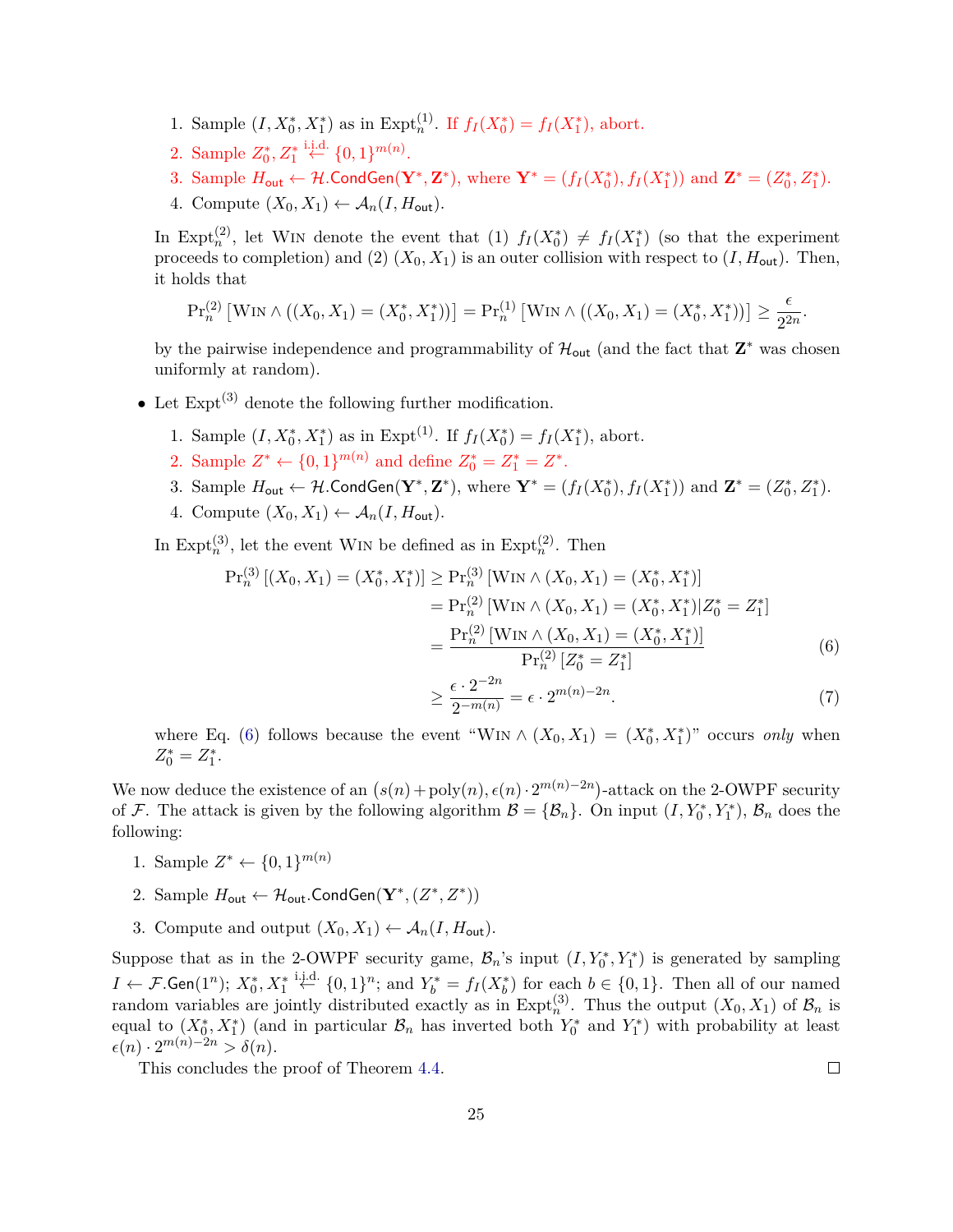Finally, we give a proof of Theorem [4.1.](#page-24-4)

*Proof of Theorem [4.1.](#page-24-4)* Suppose there is some size *s* adversary A that on input  $(I, H_{out})$  outputs  $x_1 \neq x_2$  such that  $H_{I,H_{out}}(x_1) = H_{I,H_{out}}(x_2)$  with probability  $\delta'$ ; that is, A finds a collision with this probability. Note that with probability  $1 - \eta$  over the randomness of  $H$ .Gen, *no inner collisions exist* in  $H_{I,H_{out}}$ . Moreover, note that by Theorem [4.4,](#page-25-1) A outputs an outer collision with probability at most  $\delta \cdot 2^{2n-m}$ . We conclude Theorem [4.1](#page-24-4) by a union bound.  $\Box$ 

#### <span id="page-27-0"></span>**4.1 Parameter Settings and Discussion**

When we aim for polynomially-secure CRHFs from  $\{0,1\}^n \to \{0,1\}^m$ , the 2-OWPF assumption required by Theorem [4.1–](#page-24-4) namely,  $2^{m-2n}$ ·negl(*n*)-secure injective symmetric 2-OWPFs – is plausible for any  $m = \omega(\log(n))$ .

We also obtain "optimally hard" collision resistant hash functions under plausible assumptions (which, for example, are satisfied by our "double discrete logarithm" candidate). The relevant result is sketched in Corollary [4.3,](#page-24-5) but to be more specific, our hash function is collision-resistant with  $2^{-m(1-\epsilon)}$ -security assuming the existence of a  $2^{-2n+\epsilon m}$  · negl(*n*)-secure (injective symmetric) 2-OWPF, which is plausible for any  $m = \omega(\frac{\log(n)}{\epsilon})$  $\frac{\zeta(n)}{\epsilon}$ ). This yields (for any super-logarithmic output length) a collision resistant hash family with security nearly matching the trivial attack of outputting two uniformly random points  $x_1, x_2$ . Moreover, by Section [3.3,](#page-17-1) the injectivity requirement on the 2-OWPF family can be removed (with slightly more security loss).

In terms of optimality, we recall that by Theorem [1.7](#page-5-1) (see Appendix [A\)](#page-46-0), the construction of CRHFs from  $2^{-n} \cdot \text{negl}(n)$ -secure injective symmetric 2-OWPFs cannot be quantitatively improved (with black box techniques); indeed, even one-way permutations with security  $\frac{2^{-n}}{\text{negl}(n)}$  do not imply CRHFs in a black-box way. Thus, constructing  $2^{-n} \cdot \text{negl}(n)$ -secure injective symmetric 2-OWPFs from  $2^{-\frac{n}{2}} \cdot \text{negl}(n)$ -secure one-way permutations (or even  $2^{-.99n}$ -secure one-way permutations) is an extremely interesting open question.

As a final note on collision resistance, recall that Corollary [4.3](#page-24-5) shows that CRHFs exist as long as sufficiently secure *symmetric* 2-OWPFs exist (without having to assume injectivity), but none of our OWPF transformations currently suffice to build CRHFs from asymmetric OWPFs. We leave the question of whether CRHFs can be constructed from (sufficiently secure) arbitrary 2-OWPFs open.

# <span id="page-27-1"></span>**5 Output Intractability from OWPFs**

In this section, we generalize the proof strategy of Section [4](#page-24-0) to build correlation intractable hash functions for all *k*-ary output relations ("*k*-output intractable hash functions") assuming suitably secure *k*-OWPF families exist. The hardness that we need depends quantitatively on the *sparsity* of the relation *R*.

We now define the relevant objects and assumptions for our construction.

**Definition 5.1** (Correlation Intractability). *A hash family*  $\mathcal{H} = \{h_I\}_{I \in \mathcal{I}}$  *(as in Definition [2.3\)](#page-13-3) is said to be* (*s, δ*)-multi-input correlation intractable *for a class* R *of relations if for every* 2*k-ary relation*  $R \in \mathcal{R}$  *and every size-s*(·) *circuit ensemble*  $\{A_n\}$ ,

$$
\Pr_{\substack{I \leftarrow \mathsf{Gen}(1^{\lambda}) \\ (x_1, \ldots, x_k) \leftarrow \mathcal{A}_{\lambda}(I)}} [(x_1, \ldots, x_k, h_I(x_1), \ldots, h_I(x_k)) \in R] \le O(\delta(\lambda)).
$$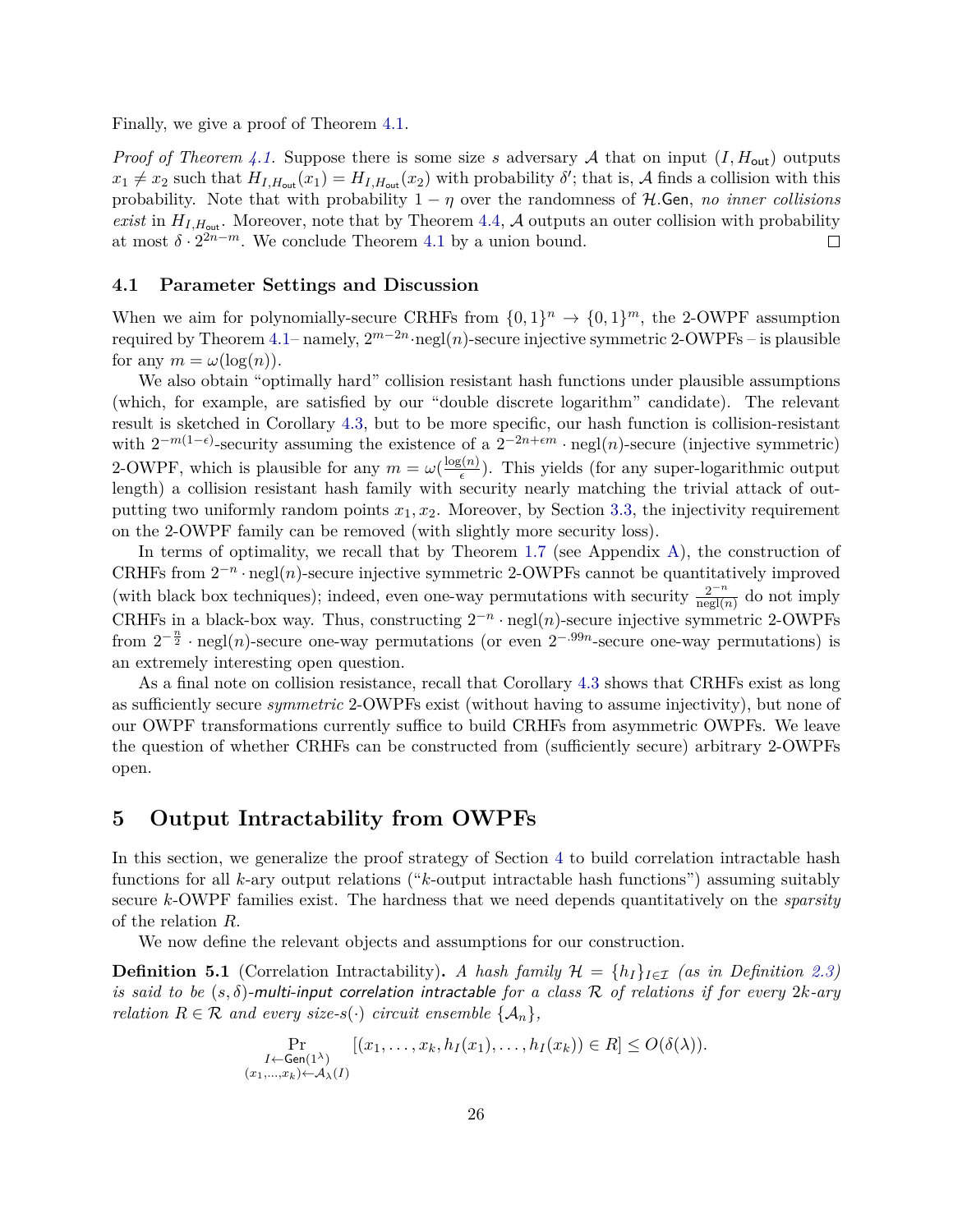*Additionally,* H *is said to be*  $\delta$ -multi-input correlation intractable with respect to R if H is  $(n^c, \delta)$ *multi-input correlation intractable for every c >* 0*, and* H *is said to be* multi-input correlation *intractable with respect to*  $R$  *if*  $H$  *is*  $(n^c, m(n)^{-c})$  *multi-input correlation intractable for every*  $c > 0$ *.* 

Correlation intractability is a useful and versatile property of random oracles that we would like to guarantee in the standard model. However, even a random oracle  $\mathcal O$  is not correlation intractable with respect to relations R whose accepting inputs are sufficiently dense. To avoid this problem, we restrict our relations *R* to be *sparse* as in Definition [5.2](#page-28-0) below.

<span id="page-28-0"></span>**Definition 5.2** (Sparsity). For any relation  $R ⊆ ({0,1}^*)^k × ({0,1}^*)^k$ , we say that  $R$  is  $p(·)$ -sparse *if for any*  $x \in (\{0, 1\}^*)^k$ ,

$$
\Pr_{\mathbf{y} \leftarrow (\{0,1\}^m)^k} [(\mathbf{x}, \mathbf{y}) \in R] \le p(m).
$$

*When p is a negligible function, we say simply that R is* sparse*.*

Ideally, we would construct a hash family that is correlation intractable for all sparse relations. However, our OWPF-based construction is only able to handle *k*-ary relations *R* that depend only on the *outputs* of H rather than the inputs.

<span id="page-28-1"></span>**Definition 5.3** (Output Intractability). We say that a hash family H is  $(s, \delta)$ -output intractable *for a class* R *of relations if* H *is* (*s, δ*)*-multi-input correlation intractable for* R*, and every relation in*  $\mathcal{R}$  (1) requires that  $x_1, \ldots, x_k$  are distinct, and (2) is otherwise only a function of the outputs  $y_i$  *of*  $H$  *(and not the inputs).* 

We note that requiring distinct inputs  $x_1, \ldots, x_k$  is necessary in order for our notion of sparsity to be applicable; this is because the random variable  $(H(x_1),...,H(x_k))_{H\leftarrow \mathcal{H}}$  cannot be a uniformly random *k*-tuple if  $x_i = x_j$  for some  $i \neq j$ . However, every *k*-ary relation  $R(y_1, \ldots, y_k)$  can be thought of as a union of at most  $k^k$  relations to which Definition [5.3](#page-28-1) can be applied.

Moreover, we note that in Section [6.3,](#page-35-0) we are able to construct hash functions that go beyond output intractability, at the cost of introducing indistinguishability obfuscation as an additional assumption.

Finally, we discuss the notion of *samplability* of a relation, which will prove useful in our security proof.

**Definition 5.4** (*t*-Samplability of a relation *R*). An output relation  $R \subset (\{0,1\}^m)^k$  is samplable *in time t if there is a sampling algorithm S such that* (1)  $S(1^n, 1^k)$  *runs in time*  $t = t(n)$ *, and* (2) *for every*  $y \in R$ *,* 

$$
\Pr[S(1^n, 1^k) = y_i \text{ for all } i] = \Pr_{\mathbf{Y} \leftarrow (\{0, 1\}^m)^k} [\mathbf{Y} = \mathbf{y} \mid R(\mathbf{Y}) = 1].
$$

In other words, the distribution sampled by  $S(1^n, 1^k)$  is the uniform distribution on the set of **y** for *which*  $R(y) = 1$ *.* 

*We say that R is efficiently samplable if it is samplable in time*  $poly(n, k)$ *.* 

**Remark 5.1.** *Any output relation*  $R \subset (\{0,1\}^m)^k$  *is samplable by a* non-uniform *algorithm running in time*  $t = 2^{2km}$ ·poly $(m)$  *by enumerating over all outputs*  $(y_1, \ldots, y_k)$ *, computing each*  $R(y_1, \ldots, y_k)$ (using a circuit of size  $2^{km}$ ), and selecting a uniformly random k-tuple out of those satisfying R.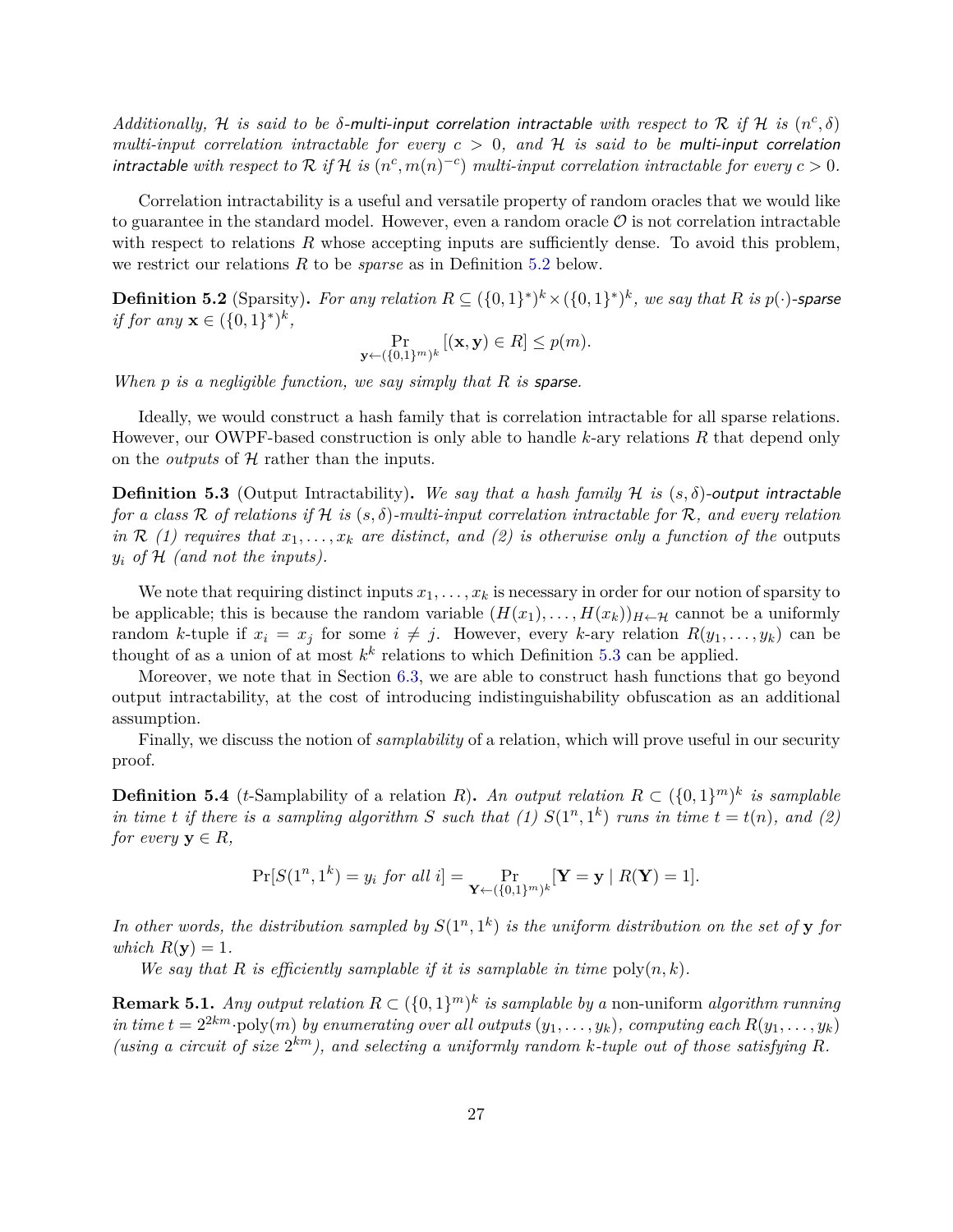Let  $\mathcal{R}_{k,p,t}^{\text{out}}$  denote the class of *k*-ary output relations

$$
R = \{ R_n \subset (\{0, 1\}^n)^{k(n)} \times (\{0, 1\}^m)^{k(n)} \}
$$

that are *p*-sparse and samplable in time  $t$ <sup>[11](#page-29-1)</sup>, and let  $\mathcal{R}_{k,p}^{\text{out}} = \bigcup_{t} \mathcal{R}_{k,p,t}^{\text{out}}$  denote the class of *k*-ary output relations that are *p*-sparse. For any  $R \in \mathcal{R}_{k,p}^{\text{out}}$ , we will abuse notation and think of R as both a relation on  $({0, 1})^m$ <sup>k</sup> (i.e. the outputs) and a relation on  $({0, 1})^n$ <sup>k</sup>  $\times ({0, 1})^m$ <sup>k</sup> (the output relation along with the constraint that the inputs  $x_i$  are all distinct).

We now state our results on output intractability.

<span id="page-29-0"></span>**Theorem 5.1.** Suppose that  $\mathcal{F} = \{f_I : \{0,1\}^n \to \{0,1\}^{\ell(n)}\}_{I \in \mathcal{I}}\}$  is a family of symmetric k-*OWPFs with security*  $(s + \text{poly}(n), \delta)$ *, and suppose further that* F *is injective with probability*  $1 - \eta$ *. For every*  $m = m(n)$ *, let*  $\mathcal{H} := \mathcal{H}_{\mathcal{F},n,m(n)}$  *denote the hash family in Construction [4.2.](#page-24-3) Then, for every sparsity p*, H is  $(s, \delta')$ -output intractable for  $\mathcal{R}_{k,p}^{\text{out}}$  with  $\delta' = \eta + \delta \cdot p \cdot 2^{kn}$ .

*Moreover, if a relation*  $R \in \mathcal{R}_{k,p,t}^{\text{out}}$  *is samplable in uniform time t, then there is a* uniform *reduction to OWPF security with an additional loss of t time.*

<span id="page-29-2"></span>**Construction 5.2.** *Suppose we are given a symmetric*  $k$ -*OWPF family*  $\mathcal{F} = \{f_I\}$  *with input space*  $\{0,1\}^n$  and output space  $\{0,1\}^{\ell(n)}$  given by algorithms (F.Gen, F.Eval). We define the hash family  $\mathcal{H} = \mathcal{H}_{\mathcal{F},n,m}$  *by* (H.Gen, H.Eval) *as follows.* 

*H*.Gen: *On input*  $1^{\lambda}$  sample  $I \leftarrow \mathcal{F}$ .Gen $(1^{\lambda})$ , and sample  $H_{\sf out} : \{0,1\}^{\ell} \rightarrow \{0,1\}^m$  from a pro*grammable k*-wise independent hash family  $H_{\text{out}}$ . Output  $(I, H_{\text{out}})$  *as the hash function description.*

 $\mathcal{H}$ .Eval: On input  $((I, H_{\text{out}}), x)$ , output  $H_{\text{out}}(\mathcal{F}.\text{Eval}(I, x))$ .

**Remark 5.2.** *For various parameter settings, Theorem [5.1](#page-29-0) can be combined with the reductions of Section [3.3](#page-17-1) and Section [3.4](#page-21-0) to obtain constructions from certain asymmetric and/or non-injective OWPFs. See Proposition [3.3](#page-18-1) and Section [3.4](#page-21-0) for some examples.*

Informally, we will define  $H_{I,h_{\text{out}}}(x) := h_{\text{out}}(f_I(x))$  for  $I \in \mathcal{I}$  and  $h_{\text{out}} \in \mathcal{H}_{\text{out}}$  and call Construction [5.2](#page-29-2) the "(generalized) outer hash construction."

We will prove Theorem [5.1](#page-29-0) by generalizing the outer hash lemma (Theorem [4.4\)](#page-25-1) to the case of general output intractability. That is, for any  $k$ -OWPF family  $\mathcal F$  and associated outer hash construction  $\mathcal{H} = \mathcal{H}_{\mathcal{F},n,m}$ , and for any output relation  $R \in \mathcal{R}_{k,p,t}^{\text{out}}$ , we prove that  $\mathcal{H}$  is correlation intractable with respect to a *modified* relation  $R_F$ :

**Definition 5.5** (Post-Composed Relation  $R_f$ ). For any output relation  $R \subset (\{0,1\}^m)^k$  and any  $function \ f: \{0,1\}^n \rightarrow \{0,1\}^{\ell(n)}, \ we \ define \ the \ post-composed \ relation \ R_f \ by$ 

 $R_f(\mathbf{x}, \mathbf{y}) = 1$  *if and only if*  $R(\mathbf{y}) = 1$  *and*  $f(x_1), \ldots, f(x_k)$  *are distinct.* 

In the case of collision resistance, this definition corresponds to the notion of an "outer collision." Our result is as follows.

<span id="page-29-3"></span><span id="page-29-1"></span> $11$ We may consider both uniform and non-uniform versions of this definition.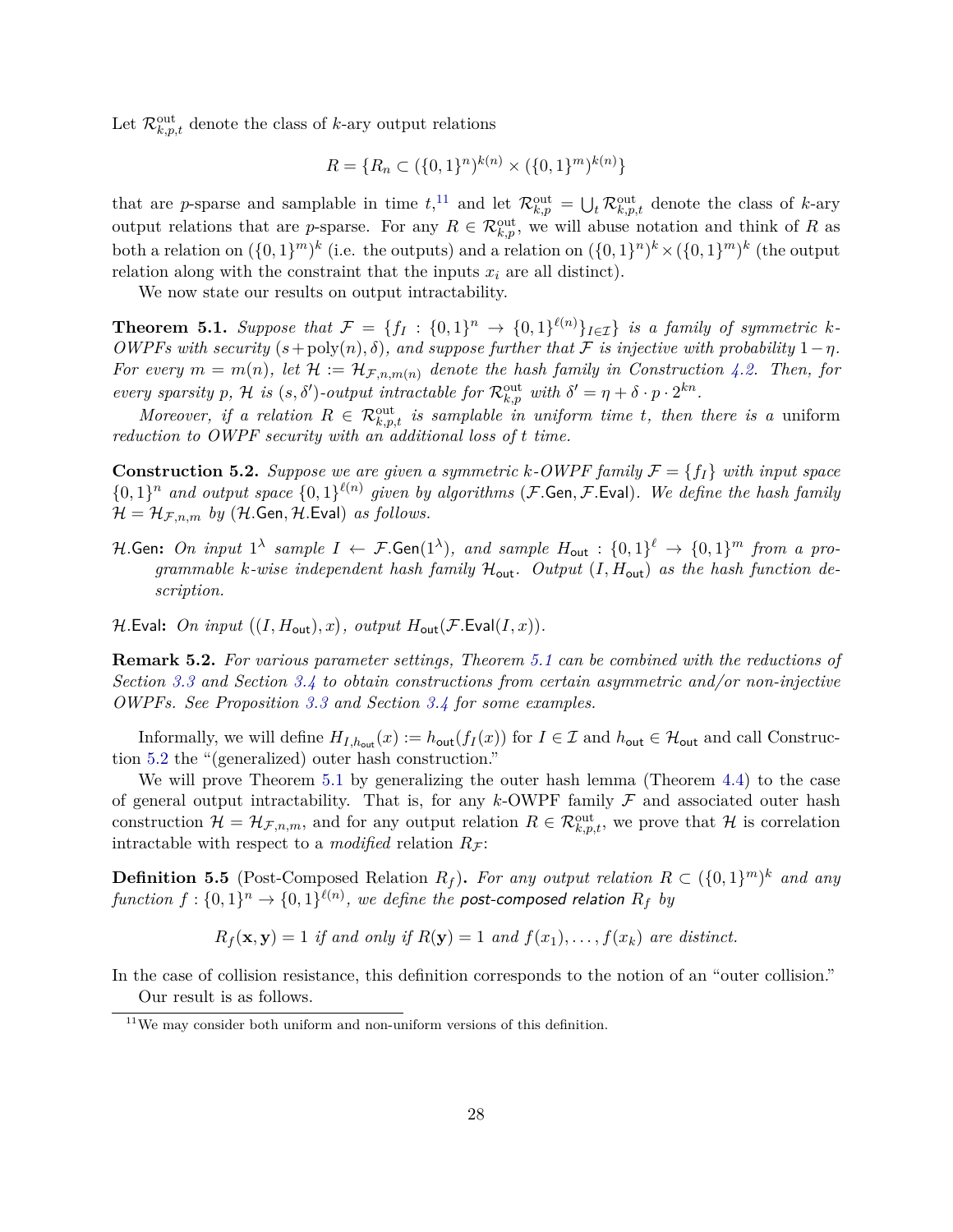**Theorem 5.3** (Generalized Outer Hash Lemma)**.** *Let t* 0 *be the runtime of the sampling algorithm*  $\mathcal{H}_{\sf out}$ .CondGen. If  $\mathcal{F}$  is a  $(s+t'+t,\delta)$ -secure  $k$ -OWPF against uniform adversaries and  $R \in \mathcal{R}_{k,p,t}^{\rm out}$ , *then* H *is*  $(s, \delta \cdot \frac{2^{kn}}{n})$  $\frac{dn}{p}$ )-correlation intractable with respect to  $R_F$  *(i.e. the relation*  $R_{f_I}$  depends on the *hash function*  $(I, H_{out}) \leftarrow H$ .Gen). Moreover, the same conclusion holds if F is a  $(s + t', \delta)$ -secure *k-OWPF with respect to nonuniform adversaries.*

*Proof.* Suppose that some *s*-time adversary A, on input  $(I, H_{out}) \leftarrow H$ . Gen(1<sup>n</sup>), produces with probability  $\epsilon$  an input **x** such that  $R_{f_I}(\mathbf{x}, \mathbf{y}) = 1$ , where  $y_i = H_{I, H_{out}}(x_i)$  for each *i*. Let the random variable  $\mathbf{X} = (X_1, \ldots, X_k)$  denote the output of  $\mathcal{A}(I, H_{\text{out}})$ , let  $Y_i = H_{I, H_{\text{out}}}(X_i)$  for all *i*, and let the random variable W<sub>IN</sub> denote the event that  $R_{f_I}(\mathbf{X}, \mathbf{Y}) = 1$ . We will call  $\text{Expt}^{(0)}$  the security game described above.

• Consider the following modified experiment  $Expt^{(1)}$ . A challenger generates  $(I, H_{out}) \leftarrow$  $\mathcal{H}.\mathsf{Gen}(1^n)$ , chooses uniformly random  $\mathbf{X}^* \xleftarrow{\$} (\{0,1\}^n)^k$ , and sends  $(I,H_\mathsf{out})$  to  $\mathcal{A}$ , which in turn outputs **X**. Then, we have

$$
Pr^{(1)}\left[\text{Win} \wedge (\mathbf{X} = \mathbf{X}^*)\right] = Pr^{(0)}\left[\text{Win}\right] \cdot 2^{-kn} \ge \frac{\epsilon}{2^{kn}}.
$$

We note that if the variables  $Y_i^* := f_I(X_i^*)$  are not distinct in Expt<sup>(1)</sup> then A necessarily loses, so we redefine the game to immediately end if this occurs.

• Consider the further modified experiment  $\text{Expt}^{(2)}$ , defined as follows. The challenger generates  $(I, \mathbf{X}^*)$  as above, and additionally generates  $\mathbf{Z}^* \stackrel{\$}{\leftarrow} (\{0,1\}^m)^k$  uniformly at random. The challenger then samples  $H_{\text{out}} \leftarrow H$ . Cond Gen( $\mathbf{Y}^*, \mathbf{Z}^*$ ) and sends  $(I, H_{\text{out}})$  to A. Then, we have

$$
\Pr^{(2)}\left[\operatorname{Win} \wedge \left(\mathbf{X} = \mathbf{X}^*\right)\right] = \Pr^{(1)}\left[\operatorname{Win} \wedge \left(\mathbf{X} = \mathbf{X}^*\right)\right] \geq \frac{\epsilon}{2^{kn}}
$$

by the programmability correctness of  $\mathcal{H}_{\text{out}}$  (and the fact that  $\mathbf{Z}^*$  was chosen uniformly at random).

• Consider an experiment Expt<sup>(3)</sup> which differs from Expt<sup>(2)</sup> only in that **Z**<sup>\*</sup> is instead sampled by  $S(1^n, 1^k)$ , the sampling algorithm associated to R. Then

$$
Pr(3) [\mathbf{X} = \mathbf{X}^*] \ge Pr(3) [WIN \wedge \mathbf{X} = \mathbf{X}^*]
$$
  
= Pr<sup>(2)</sup> [WIN \wedge \mathbf{X} = \mathbf{X}^\* | R(\mathbf{Z}^\*) = 1] (8)

<span id="page-30-1"></span><span id="page-30-0"></span>
$$
= \frac{\Pr^{(2)}\left[\text{WIN} \wedge \mathbf{X} = \mathbf{X}^*\right]}{\Pr^{(2)}\left[R(\mathbf{Z}^*) = 1\right]}
$$
(9)

<span id="page-30-2"></span>
$$
\geq \frac{\epsilon \cdot 2^{-kn}}{p}.\tag{10}
$$

where Eq. [\(8\)](#page-30-0) follows from our correctness requirement of the sampling algorithm *S*, Eq. [\(9\)](#page-30-1) follows because the event "W<sub>IN</sub>  $\wedge$ **X** = **X**<sup>\*</sup>" occurs *only* when  $R(\mathbf{Z}^*) = 1$ , and Eq. [\(10\)](#page-30-2) follows from the *p*-sparsity of *R*.

• Finally, we note that  $\text{Expt}^{(3)}$  leads to a  $(s + t + t', \epsilon \cdot \frac{2^{-kn}}{n})$  $\frac{n}{p}$ )-attack on the *k*-OWPF security of F. The attack is as follows: an adversary  $\mathcal{A}'$  given  $(I, \mathbf{Y}^*)$  as in the *k*-OWPF security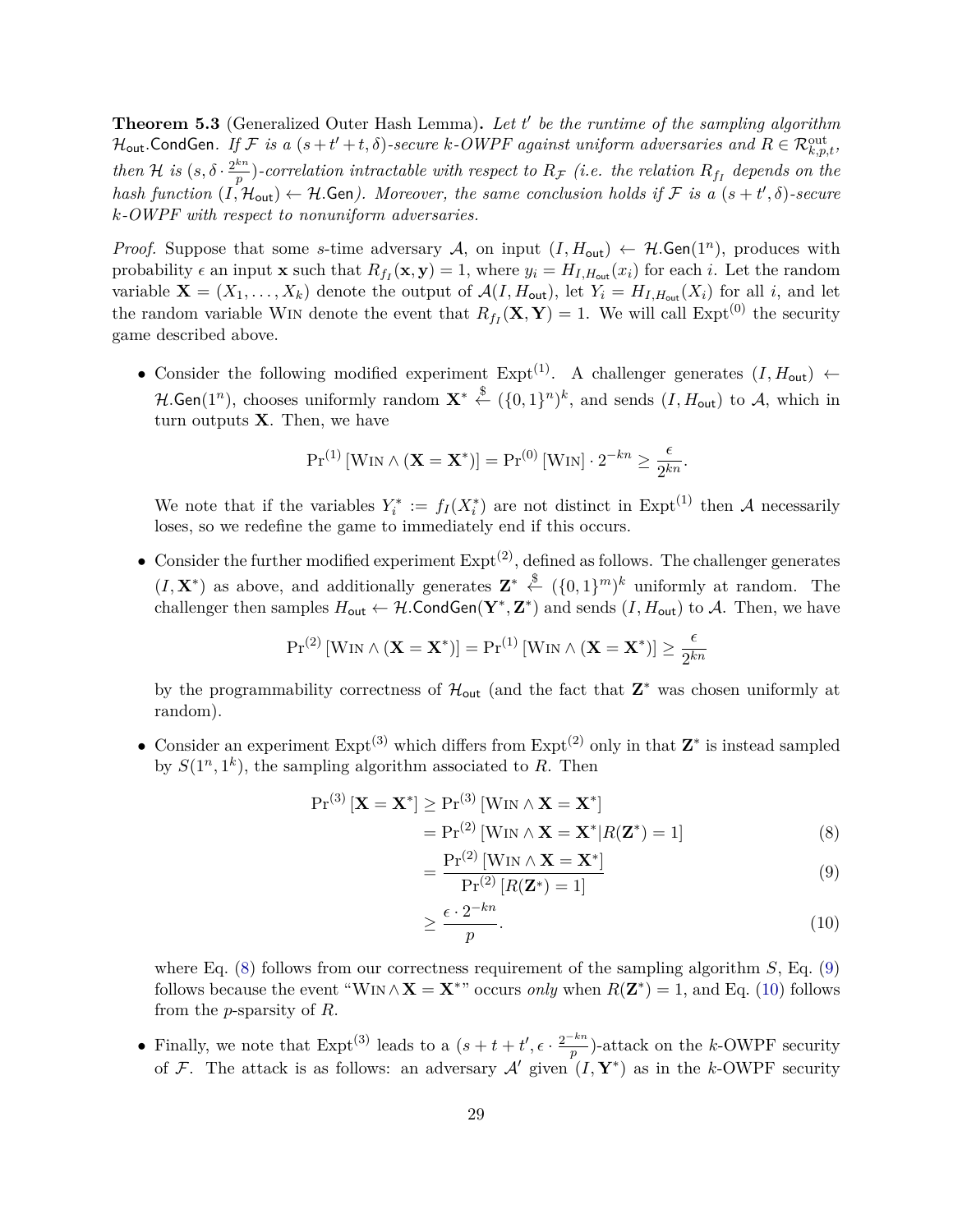game can sample  $\mathbf{Z}^* \leftarrow S(1^n, 1^k)$ , sample  $H_{\text{out}} \leftarrow H_{\text{out}}$ . CondGen $(\mathbf{Y}^*, \mathbf{Z}^*)$ , and run  $\mathcal{A}(I, H_{\text{out}})$ . This perfectly simulates  $Expt^{(3)}$ , and hence A' recovers  $X^*$  (which in particular satisfies  $f_I(X_i^*) = Y_i^*$  for all *i*) with probability at least  $\epsilon \cdot \frac{2^{-kn}}{p}$  $\frac{\overline{p}}{p}$ .

As a uniform algorithm, the OWPF adversary  $\mathcal{A}'$  runs in time  $s + t' + t$ , but since the sampling step  $\mathbf{Z}^* \leftarrow S(1^n, 1^k)$  is oblivious to the OWPF challenge  $\mathbf{Y}^*$ , by an averaging argument there *exists* some string  $z^* \in (\{0,1\}^m)^k$  such that  $\mathcal{A}'$  with  $\mathbf{Z}^* := \mathbf{z}^*$  hardwired also inverts  $\mathbf{Y}^*$  with probability  $\epsilon \cdot \frac{2^{-kn}}{n}$  $\frac{f^{kn}}{p}$ , which yields a nonuniform attack running in time  $s + t'$ . This concludes the proof of Theorem [5.3.](#page-29-3)  $\Box$ 

Finally, we give a proof of Theorem [5.1.](#page-29-0)

*Proof of Theorem [5.1.](#page-29-0)* Suppose there is some size *s* adversary A that on input  $(I, H_{out})$  outputs **x** such that all  $x_i$  are distinct and  $R(\mathbf{y}) = 1$ , where  $y_i = H_{I, H_{out}}(x_i)$  for all *i*, with probability  $\delta'$ . Note that with probability  $1-\eta$  over the randomness of  $H$ . Gen, the function  $f_I$  is injective, so by a union bound, A wins its security game *and*  $f_I$  is injective with probability at least  $\delta' - \eta$ . However, if A wins its security game and  $f_I$  is injective, then A has produced an input **x** such that  $R_{f_I}(\mathbf{x}, \mathbf{y}) = 1$ . But by Theorem [5.3,](#page-29-3) this can happen with probability at most  $\delta \cdot 2^{kn} \cdot p$ . Thus, we conclude that  $\delta' \leq \eta + \delta \cdot 2^{kn} \cdot p$ , as desired. □

#### <span id="page-31-0"></span>**5.1 Examples Arising from Theorem [5.1](#page-29-0)**

We now we describe some of the consequences of Theorem [5.1](#page-29-0) for particular relations R of interest.

#### **5.1.1 Collision Resistance**

As a direct consequence of Theorem [5.1,](#page-29-0) we recover our theorem on collision resistance, Theorem [4.1.](#page-24-4) The relevant output relation is defined as follows:  $R(y_1, y_2) = 1$  if and only if  $y_1 = y_2$ . *R* has sparsity  $2^{-m}$ , where *m* is the output length of our hash function  $H: \{0,1\}^n \to \{0,1\}^m$ . Moreover, the set  ${\bf y}: R({\bf y}) = 1$  is exactly  $\{(r, r): r \in \{0, 1\}^m\}$  and is therefore polynomial-time samplable (meaning that we do not have to rely on a non-uniform reduction).

Thus, we recover Theorem [4.1](#page-24-4) from Theorem [5.1,](#page-29-0) as the distinguishing advantage  $\delta$  produced by Theorem [5.1](#page-29-0) is  $\delta = 2^{-2n} \cdot 2^m \cdot \text{negl}(n)$  for any negligible function negl(*n*).

#### **5.1.2 Multi-Collision Resistance**

By considering the *k*-ary output relation

 $R(\mathbf{y}) = 1$  if and only if  $y_1 = y_2 = \ldots = y_k$ ,

we obtain a result on *k*-collision resistance [\[BDRV18,](#page-43-4) [BKP18,](#page-43-5) [KNY18\]](#page-45-8) for any *k*. This relation has sparsity  $2^{-(k-1)m}$  (if the hash function has output length *m*), and we can efficiently sample a random **y** such that  $R(\mathbf{y}) = 1$  by choosing a uniformly random  $r \leftarrow \{0, 1\}^m$  and outputting  $(r, \ldots, r)$ . Thus, by Theorem [5.1,](#page-29-0) we have the following result.

**Corollary 5.4.** *If there exists an injective symmetric OWPF family with security*  $(s, \delta)$ *, then there exists a family of k*-*MCRHFs mapping*  $\{0,1\}^n \to \{0,1\}^m$  *with security roughly*  $(s, \delta \cdot 2^{kn} \cdot 2^{-(k-1)m})$ *. (Moreover, this is proved by a uniform reduction.)*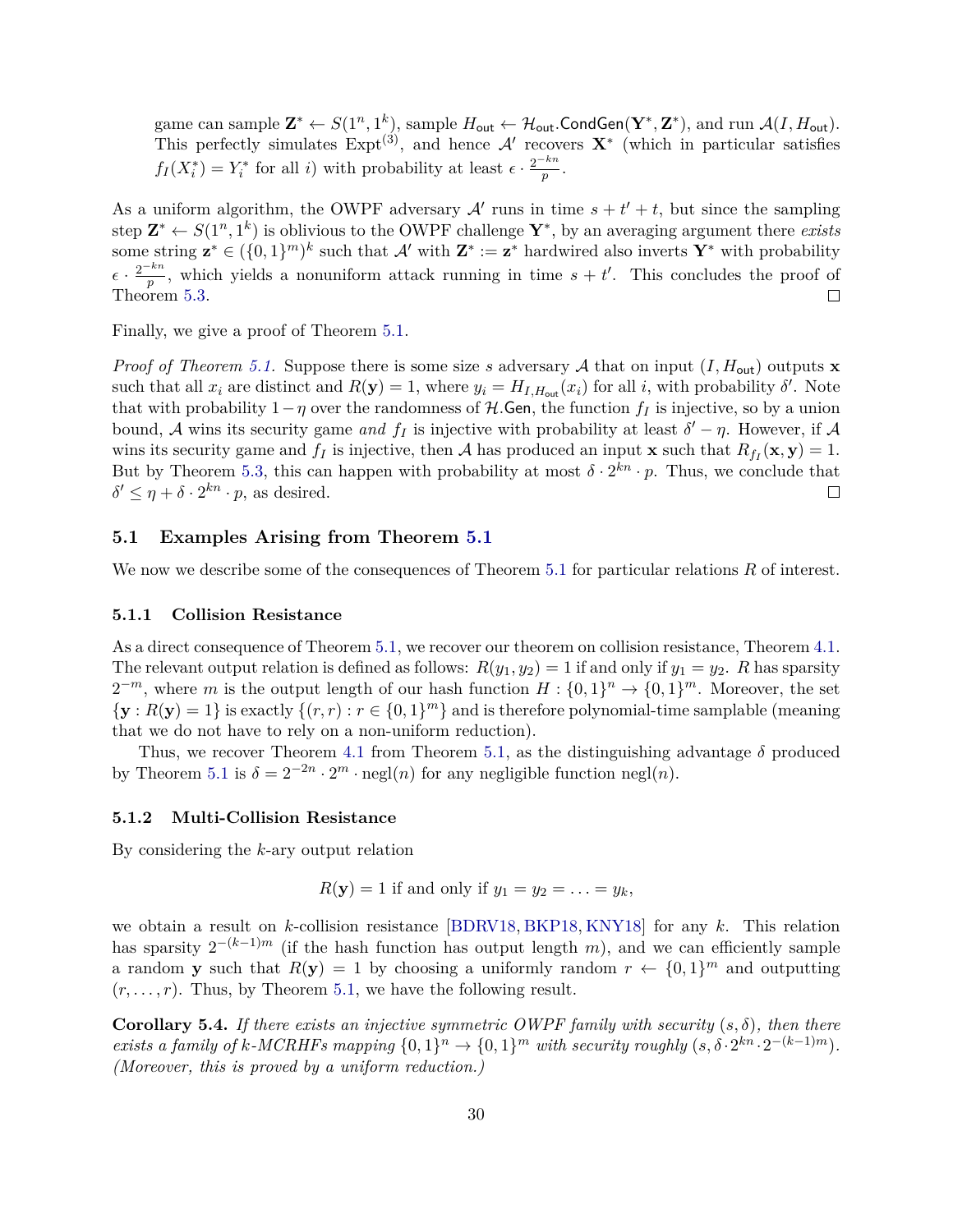In particular, for any  $m = \omega(\log n)$ , a plausible setting of  $\delta$  yields a k-collision resistant hash family whose security matches the trivial attack of outputting *k* uniformly random points  $x_1, \ldots, x_k$ .

Finally, we consider the special case  $m = n - \log(k)$  (the minimal compression to guarantee *k*collisions) and polynomial security, in which case we require an injective OWPF that is  $2^{-n-k\log(k)}$ . negl(*n*)-secure. For example, in the case of  $k = \frac{\alpha n}{\log(r)}$  $\frac{\alpha n}{\log(n)}$ , we require  $2^{-(1+\alpha)n}$ -hardness of a problem for which the naive algorithm has success probability  $2^{-\frac{\alpha^2 n^2}{\log^2(n)}}$ 

 $\sqrt{\log^2(n)}$ . This is a substantially weaker OWPF assumption than is required for collision resistance.

We note that by [\[BDRV18,](#page-43-4) [KNY18\]](#page-45-8), *k*-collision-resistant hash functions (for any *k*) suffice to build constant-round statistically-hiding commitments, another primitive which we currently do not know how to construct from IO and one-way functions alone.

Additionally, the quantitatively weaker (injective symmetric) OWPF requirements for *k*-MCRHFs allow us to use reductions from both Section [3.3](#page-17-1) and Section [3.4](#page-21-0) to obtain constructions from various kinds of asymmetric and/or non-injective OWPFs. We refer the reader to these previous sections for details.

# <span id="page-32-0"></span>**6 Constructions from IO and OWPFs**

In this section, we combine OWPFs with the powerful notion of *indistinguishability obfuscation* in the hopes of obtaining better constructions of hash functions. We successfully obtain:

- A better quantitative tradeoff than in constructions based on general (i.e. *asymmetric*) OW-PFs, avoiding a costly intermediate reduction such as Theorem [3.6.](#page-21-2) For example, we obtain a construction of CRHFs from IO and  $2^{-n} \cdot \text{negl}(n)$ -secure injective 2-OWPFs (without any symmetry requirement).
- A hash family that is correlation intractable with respect to a broader class of relations than achievable with (symmetric) OWPFs alone. As described later, this includes an instantiation of the Fiat-Shamir transform for an expressive class of interactive proofs.

Moreover, our constuction is extremely simple: our hash function is an obfuscated (puncturable) PRF  $\mathcal{O}(F_s(\cdot))$ , and we only require the existence of OWPFs in the security proofs. As a byproduct, this construction confirms our intuition that obfuscated (puncturable) PRFs should satisfy many random oracle properties (including collision-resistance, despite the negative result of [\[AS15\]](#page-43-2)). Our work in this section extends the proof technique of [\[KRR16\]](#page-45-7), who show that an obfuscated puncturable PRF suffices for Fiat-Shamir assuming the existence of strong point function obfuscation.

#### <span id="page-32-1"></span>**6.1 Preliminaries**

#### **6.1.1 Indistinguishability Obfuscation**

An *obfuscator for all circuits* is a ppt algorithm  $\mathcal O$  such that for every circuit *C*,  $\mathcal O(C)$  is with probability 1 a circuit  $\tilde{C}$  with the same functionality as  $C$ . Various security properties may be defined for an obfuscator; the one most relevant to us is *indistinguishability obfuscation* [\[BGI](#page-43-3)+01].

**Definition 6.1** (Indistinguishability Obfuscation)**.** O *is a* (*s, δ*)*-secure* indistinguishability obfuscator *(IO) if for all pairs of functionally equivalent circuits*  $C_0$  *and*  $C_1$  *of size*  $|C_0| = |C_1| = \lambda$ *, and all*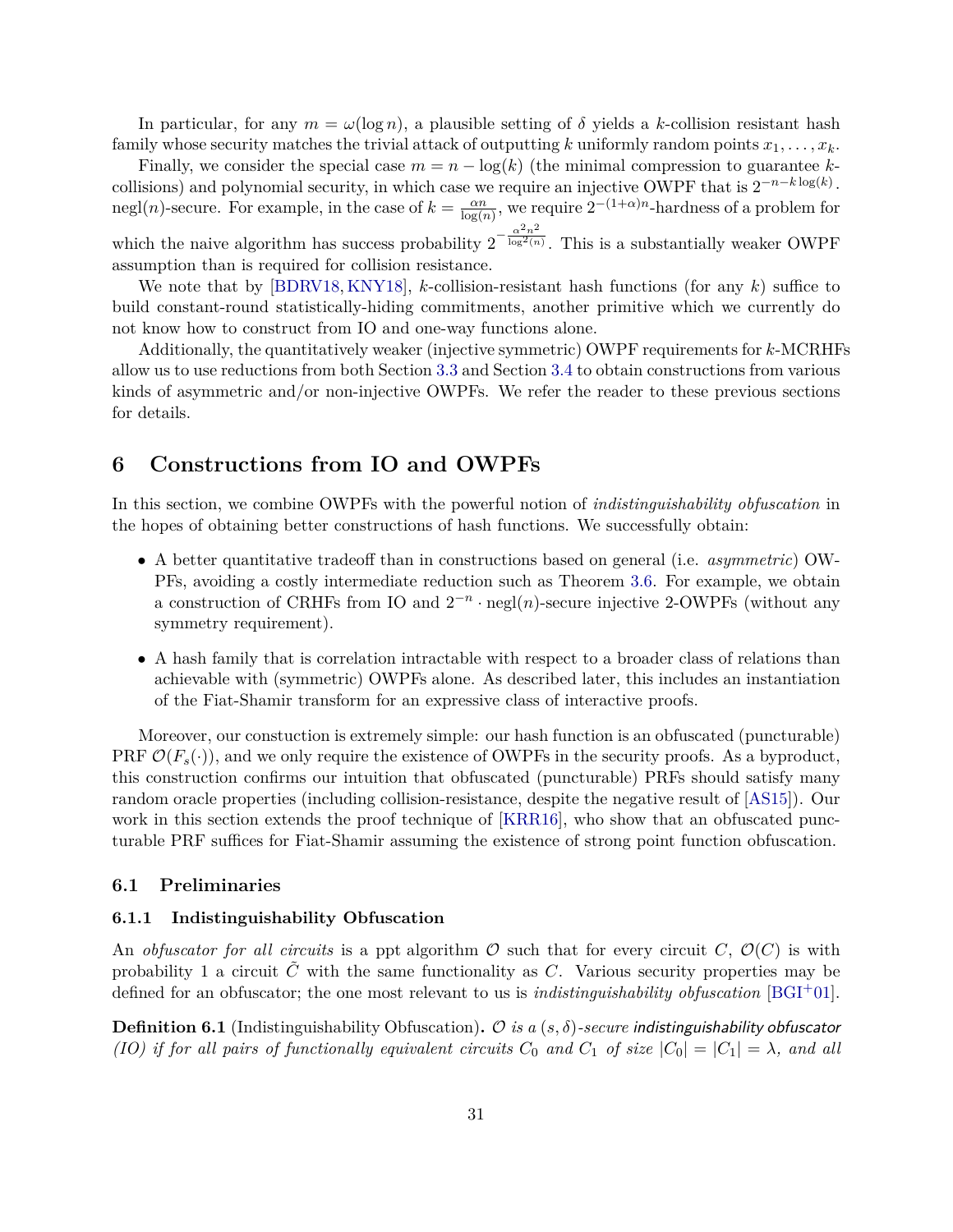*circuits* A *of size*  $s(\lambda)$ *, it holds that* 

$$
Pr[\mathcal{A}(\mathcal{O}(C_0)) = 1] - Pr[\mathcal{A}(\mathcal{O}(C_1)) = 1] \le O(\delta(\lambda)).
$$

#### **6.1.2 Puncturable PRFs**

**Definition 6.2** (Puncturable PRF [\[BW13,](#page-43-9) [BGI14,](#page-43-10)[KPTZ13,](#page-45-14) [SW14\]](#page-46-8))**.** *A PPRF family is a family of functions*

$$
\mathcal{F} = \left\{ F_{n,s} : \{0,1\}^n \to \{0,1\}^{m(n)} \right\}_{n \in \mathbb{N}, s \in \{0,1\}^{\ell(n)}}
$$

*with associated (deterministic) polynomial-time algorithms* (F*.*Eval*,* F*.*Puncture*,* F*.*PuncEval) *satisfying*

- *For all*  $x \in \{0,1\}^n$  *and all*  $s \in \{0,1\}^{\ell(n)}$ , *F*. Eval $(s, x) = F_{n,s}(x)$ .
- *For all distinct*  $x, x' \in \{0, 1\}^n$  *and all*  $s \in \{0, 1\}^{\ell(n)}$ , *F*. PuncEval(*F*. Puncture(*s, x*), *x*') =  $\mathcal{F}$ *.* Eval $(s, x')$ *.*

*For ease of notation, we write*  $F_s(x)$  *and*  $\mathcal{F}$ . Eval(*s, x*) *interchangeably, and we write*  $s\{x\}$  *to denote* F*.*Puncture(*s, x*)*.*

 $\mathcal{F}$  is said to be  $(s, \delta)$ -secure if for every  $\{x^{(n)} \in \{0,1\}^n\}_{n \in \mathbb{N}}$ , the following two distribution *ensembles (indexed by n) are*  $\delta(n)$ *-indistinguishable to circuits of size*  $s(n)$ *:* 

$$
(S\{x^{(n)}\}, F_S(x^{(n)})) \text{ where } S \leftarrow \{0,1\}^{\ell(n)}
$$

*and*

$$
(S\{x^{(n)}\}, U) where S \leftarrow \{0, 1\}^{\ell(n)}, U \leftarrow \{0, 1\}^{m(n)}.
$$

**Theorem 6.1** ( [\[GGM86,](#page-44-2)[KPTZ13,](#page-45-14)[BW13,](#page-43-9)[BGI14,](#page-43-10)[SW14\]](#page-46-8))**.** *If {polynomially secure, subexponentially secure, subexponential advantage-secure}* one-way functions exist, then for all functions  $m : \mathbb{N} \to \mathbb{N}$  $(with 1^{m(n)}$  *polynomial-time computable from*  $1^n$ *), and all*  $\delta : \mathbb{N} \to [0,1]$  *with*  $\delta(n) \geq 2^{-poly(n)}$ , *there is a polynomial*  $\ell(n)$  *and a {polynomially secure,*  $(\frac{1}{\delta})$ *δ , δ*)*-secure, δ-secure} PPRF family*

$$
\mathcal{F}_m = \left\{ F_{n,s} : \{0,1\}^n \to \{0,1\}^{m(n)} \}_{n \in \mathbb{N}, s \in \{0,1\}^{\ell(n)}} \right\}.
$$

### <span id="page-33-0"></span>**6.2 Warm-Up: Target Collision Resistance**

To demonstrate the power of our technique, we first show that an obfuscated PPRF  $\mathcal{O}(F_s)$  is target collision-resistant (i.e. a UOWHF), only making use of the additional assumption that injective one-way functions exist. This result may be of independent interest – although one-way functions imply UOWHFs without additional assumptions [\[Rom90\]](#page-45-3), we are not aware of any prior proof that  $\mathcal{O}(F_s)$  (with suitable padding) is a UOWHF.<sup>[12](#page-33-1)</sup> This result also demonstrates that the planting technique can be used without making any exponential assumptions.

**Theorem 6.2.** Let  $m : \mathbb{N} \to \mathbb{N}$  be a polynomial time computable function such that  $n > m(n) \geq$ *n* − *O*(log *n*)*. Suppose that*

<span id="page-33-1"></span><sup>&</sup>lt;sup>12</sup>In contrast, a standard puncturing argument suffices to prove that  $\mathcal{O}(G \circ F_s')$  *is* target collision-resistant, where *G* denotes a PRG and  $F'_s$  denotes a PRF with output length  $\frac{m}{2}$ .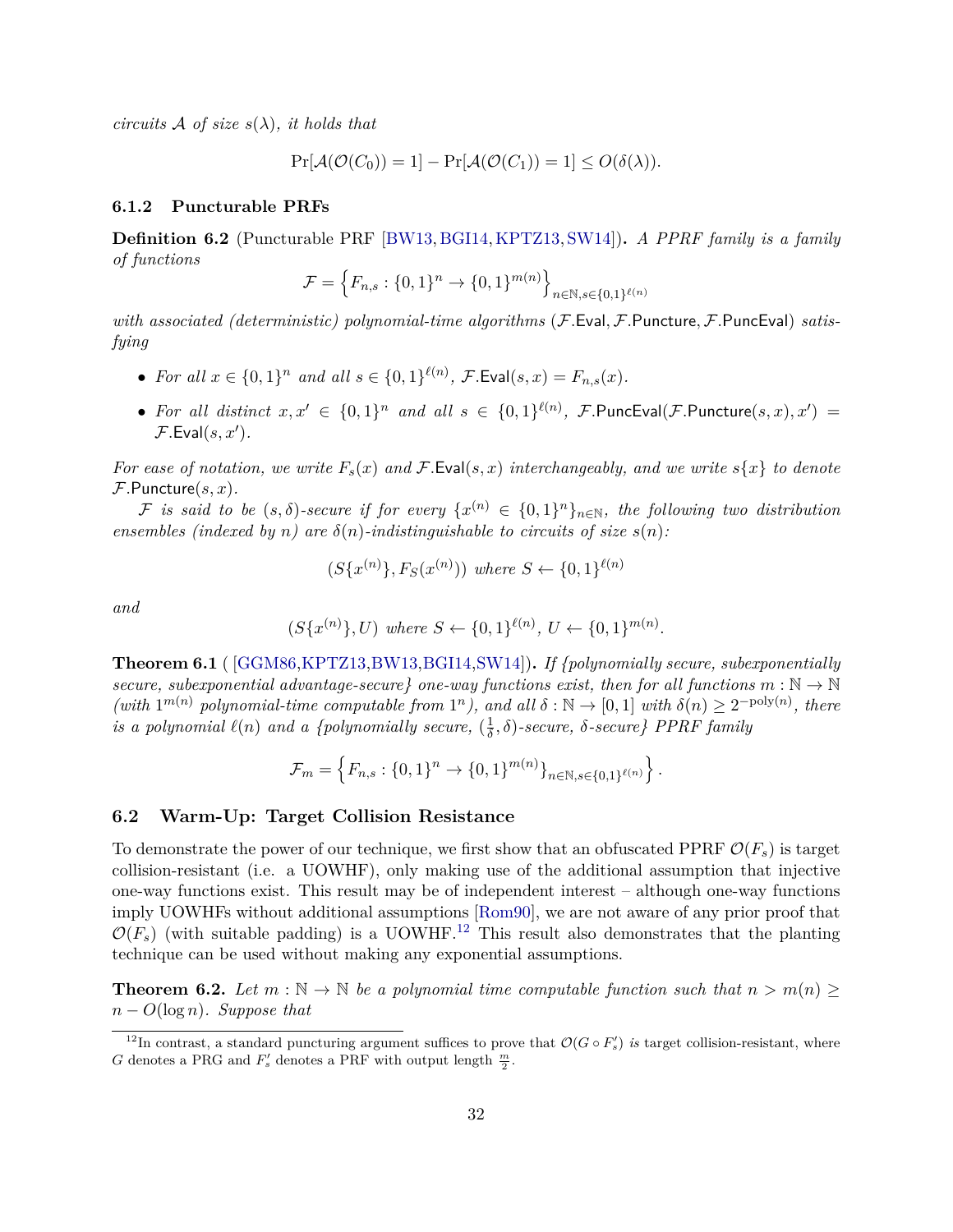- O *is a sub-exponential advantage-secure indistinguishability obfuscator.*
- $\bullet$   $\mathcal{F} = \left\{ \{F_{n,s} : \{0,1\}^n \to \{0,1\}^{m(n)} \}_{s \in \{0,1\}^{\ell(n)}} \right\}$  $n \in \{0,1\}^*$  *is a family of*  $2^{-2n}$ -secure puncturable *PRFs.* We will use the notation  $F_s(\cdot)$  as shorthand.
- *There* exists *a family* F*inj of (polynomially secure) injective one-way functions.*

*Then, there is a polynomial*  $p : \mathbb{N} \to \mathbb{N}$  *such that the hash family* H *defined by*  $H \leftarrow \mathcal{O}(P_s)$  *is a UOWHF family, where*  $P_s$  *is a program padded to have size*  $p(n)$  *which on input*  $x \in \{0,1\}^n$  *outputs*  $F_s(x)$ .

**Proof Overview** We will show that if an adversary A finds collisions in H with noticeable probability, then it also finds a random *planted* collision in *H* with noticeable probability. On the other hand, we hide the planted collision with an special-purpose obfuscator (based on any injective one-way function), which exactly prevents  $A$  from finding the planted collision with noticeable probability.

*Proof.* The polynomial  $p(n)$  is chosen to be large enough so that  $\mathcal O$  is  $2^{-2n}$ -secure for programs of length  $p(n)$ , and so that all circuits obfuscated in our proof's hybrids have size at most  $p(n)$  (in particular,  $p(n)$  must be at least as large as the description of a function in  $\mathcal{F}_{\text{inj}}$ ).

Suppose that H is not a UOWHF – namely, for some ppt  $(A_0, A_1)$ , some  $c > 0$ , and infinitely many *n*, in the experiment Expt<sup>(0)</sup> defined by sampling  $(X, st) \leftarrow A_0(1^n)$ ,  $S \leftarrow \{0, 1\}^{\ell(n)}$ ,  $H \leftarrow$  $\mathcal{O}(P_S)$  and  $X' := \mathcal{A}_1(H, \text{st})$ , it holds that

$$
Pr^{(0)}[WIN] > m(n)^{-c} := m^{-c},
$$

where WIN denotes the event that  $X \neq X'$  but  $H(X) = H(X')$ .

• Consider an experiment  $\text{Expt}^{(1)}$  which differs from  $\text{Expt}^{(0)}$  only in that we additionally (and independently) sample  $X^* \leftarrow \{0,1\}^n$ . Then clearly

$$
Pr^{(1)} [WIN \wedge (X' = X^*)] = Pr^{(0)} [WIN] \cdot 2^{-n} > \frac{1}{2^n m^c}.
$$

• Consider an experiment  $\text{Expt}^{(2)}$  which differs from  $\text{Expt}^{(1)}$  only in the definition of *H*. Namely, *H* is defined not as  $\mathcal{O}(P_S)$ , but as  $\mathcal{O}(P_{S,X^*,F_S(X^*)})$ , where  $P_{s,x^*,y^*}$  is the appropriately padded circuit (with  $s\{x^*\}$ ,  $x^*$ , and  $y^*$  hard-coded) that computes

$$
P_{s,x^*,y^*}(x) = \begin{cases} y^* & \text{if } x = x^* \\ \mathsf{PuncEval}(s\{x^*\}, x) & \text{otherwise.} \end{cases}
$$

Because  $P_{S,X^*,F_s(X^*)}$  is functionally equivalent to  $P_S$ , the  $2^{-2n}$  security of  $\mathcal O$  implies that

$$
Pr^{(2)}\left[WIN \wedge (X' = X^*)\right] \ge Pr^{(1)}\left[WIN \wedge (X' = X^*)\right] - 2^{-2n} > \frac{1}{2^n m^c} - 2^{-2n}
$$

*.*

• Consider an experiment  $\text{Expt}^{(3)}$  which differs from  $\text{Expt}^{(2)}$  only in the definition of *H*. Namely, *H* is now sampled as  $\mathcal{O}(P_{S,X^*,Y^*})$  for independently and uniformly random  $Y^* \leftarrow \{0,1\}^m$ . Now the  $2^{-2n}$  punctured pseudorandomness of  $F_s$  at  $X^*$  implies that

$$
Pr^{(3)}\left[WIN \wedge (X' = X^*)\right] \ge Pr^{(2)}\left[WIN \wedge (X' = X^*)\right] - 2^{-2n} > \frac{1}{2^n m^c} - 2 \cdot 2^{-2n}.
$$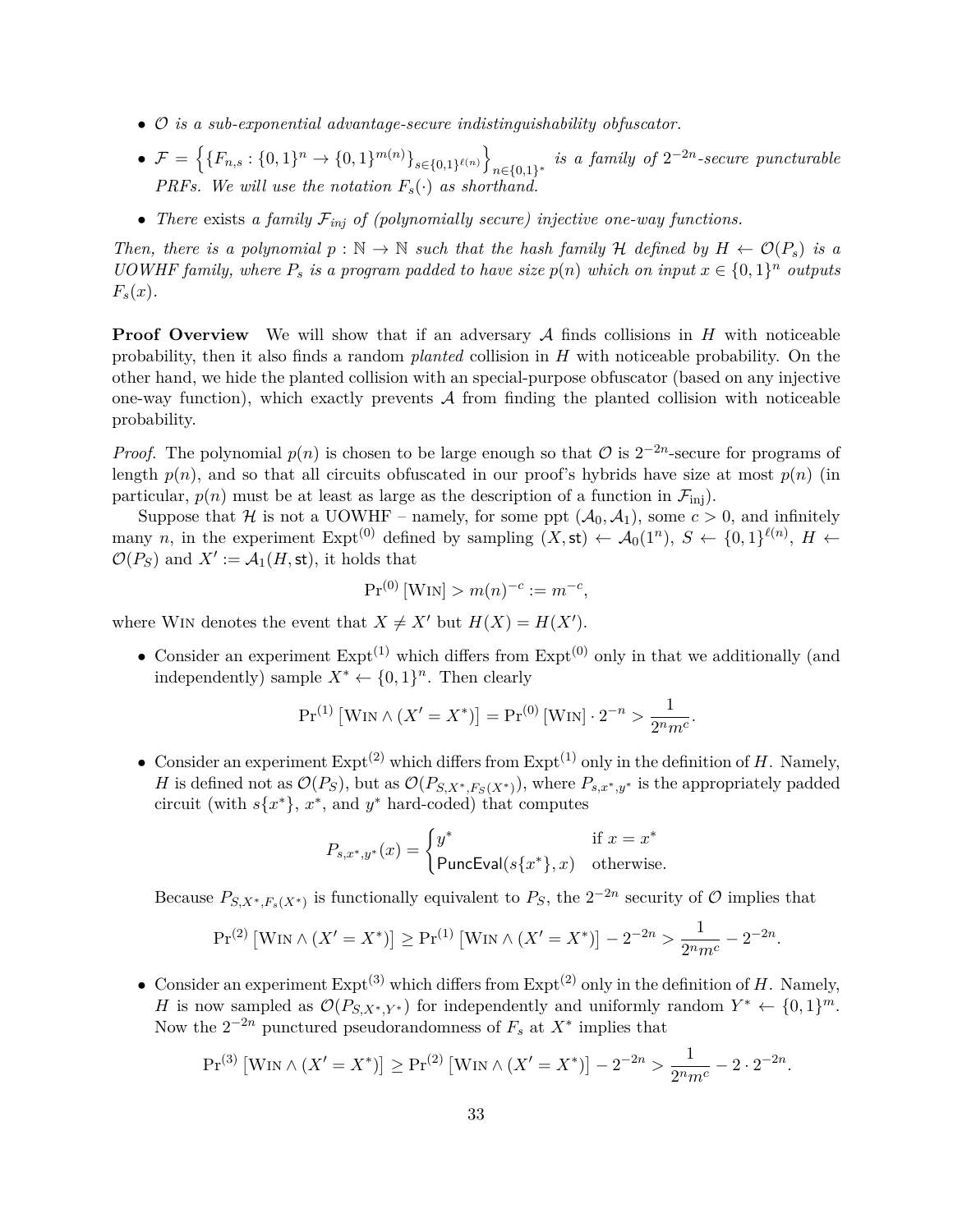• Consider an experiment Expt(4) which differs from Expt(3) only in that *Y* ∗ is now defined as  $Y^* := F_S(X)$ . Then

$$
\Pr^{(4)}\left[X'=X^*\right] \ge \Pr^{(4)}\left[\text{Win} \land (X'=X^*)\right] \\
= \Pr^{(3)}\left[\text{Win} \land (X'=X^*)\middle|Y^*=F_s(X)\right] \\
= \frac{\Pr^{(3)}\left[\text{Win} \land (X'=X^*)\right]}{\Pr^{(3)}\left[Y^*=F_s(X)\right]} \\
> \left(\frac{1}{2^n m^c} - 2 \cdot 2^{-2n}\right)2^m \ge \frac{1}{m^c \cdot 2^{O(\log(n))}} = \text{non-negl}(n),\n\tag{11}
$$

where Eq. [\(11\)](#page-35-1) follows because the event "W<sub>IN</sub>  $\wedge$   $(X' = X^*)$ " occurs *only* when  $Y^* = F_S(X)$ .

• Finally, consider an experiment  $\text{Expt}^{(5)}$  which differs from  $\text{Expt}^{(4)}$  only in that *H* is now sampled as  $\mathcal{O}(\tilde{P}_{S, f_I(X^*), Y^*})$ , where  $f_I \leftarrow \mathcal{F}_{\text{inj}}$  is sampled from the family of injective one-way functions, and  $\tilde{P}_{s,w^*,y^*}$  is the circuit (with *s*,  $w^*$ , and  $y^*$  hard-coded) that computes

<span id="page-35-1"></span>
$$
\tilde{P}_{s,w^*,y^*}(x) = \begin{cases} y^* & \text{if } f_I(x) = w^* \\ F_s(x) & \text{otherwise.} \end{cases}
$$

Since  $f_I$  is injective, we know that  $\tilde{P}_{S, f_I(X^*)}, Y^*$  is functionally equivalent to  $P_{S, X^*, Y^*}$ . We then have that  $Pr^{(5)}[X' = X^*] = \text{non-negl}(n)$  by the security of  $\mathcal{O}$ .

• However, this constitutes a polynomial-time inversion attack on  $\mathcal{F}_{\text{ini}}$ . Even if A were given  $\tilde{P}_{S,f_{\text{inj}}(X^*)}$ ,  $Y^*$  in the clear, A should be unable to produce an inverse to  $f_{\text{inj}}(X^*)$ , as  $X^*$  is uniformly random and independent of  $S$  and  $Y^*$ . This contradicts the one-wayness of the family  $\mathcal{F}_{\text{ini}}$ , and so we have proved that H is a UOWHF.  $\Box$ 

### <span id="page-35-0"></span>**6.3 Multi-Input Correlation Intractability**

In this section, we generalize the proof strategy of Section [6.2](#page-33-0) to build multi-input correlation intractable hash functions – for a special class of relations that we define below – assuming the existence of IO, puncturable PRFs, and suitably secure injective *k*-OWPF families. The hardness that we need depends quantitatively on the *sparsity* of the relation *R*. Our proof relies on the observation that injective *k*-OWPFs allow us to obfuscate programs of the form

$$
P_{x_1,\dots,x_k}(x) = \begin{cases} i & x = x_i \text{ for some } i \\ 0 & \text{otherwise.} \end{cases}
$$

Moreover, by combining our result here with Construction [3.4,](#page-20-1) we obtain a construction from suitably secure (asymmetric and non-injective) *k*-OWPFs.

We refer the reader to Section [5](#page-27-1) for the relevant definitions about correlation intractability. We again note that ideally, we would prove that an obfuscated (puncturable) PRF is correlation intractable for all sparse relations. Indeed, our proof reduces correlation intractability for any sparse *R* to the *existence* of an (extremely secure) special-purpose obfuscator that depends on *R*. [13](#page-35-2) When *R* is a *k*-ary relation that satisfies a "local sampleability" property, we construct such an obfuscator from injective OWPFs.

<span id="page-35-2"></span><sup>&</sup>lt;sup>13</sup>In general, it is not clear when such obfuscators exist, and upon which assumptions they can be based.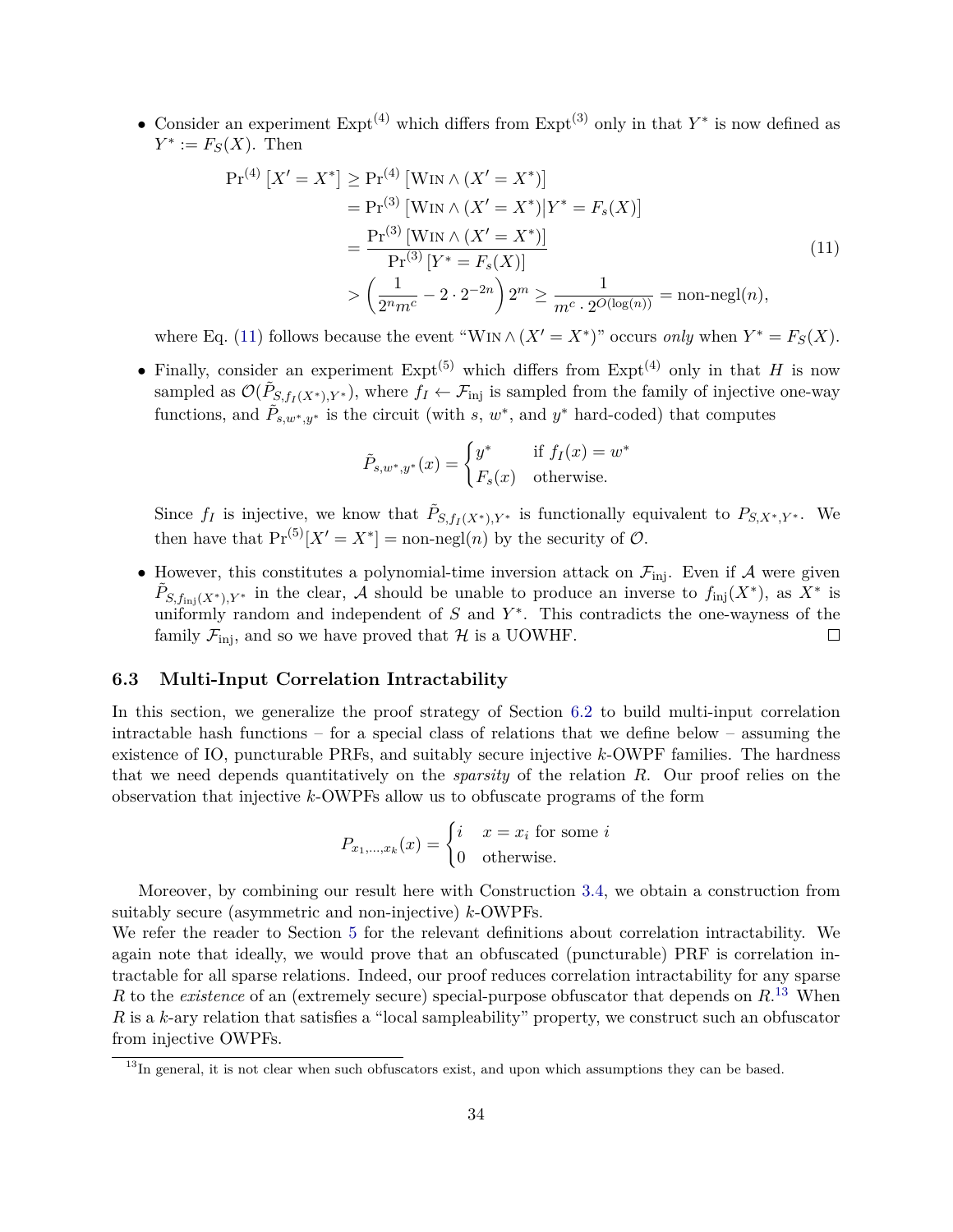**Definition 6.3** (Local Approximate Sampling with Setup). *A relation*  $R \subseteq (\{0,1\}^n)^k \times (\{0,1\}^m)^k$ *is locally*  $\epsilon$ -approximately samplable with *t*-setup if there are *k* polynomial time algorithms  $S_1, S_2, \ldots$ , *S<sup>k</sup> and a probabilistic algorithm* Setup *such that:*

- Setup( $1^n, 1^k$ ) *runs in time t and outputs a string* CRS *of length* poly $(n, k)$ *.*
- *For every*  $(\mathbf{x}, \mathbf{y}) \in R$ *,*

$$
\Pr_{\mathsf{CRS}}[S_i(x_i; \mathsf{CRS}) = y_i \text{ for all } i] \ge \epsilon \cdot \Pr_{\mathbf{Y} \leftarrow (\{0,1\}^m)^k}[\mathbf{Y} = \mathbf{y} \mid R(\mathbf{x}, \mathbf{Y}) = 1].
$$

In other words, for every  $\mathbf{x}$ , the distribution  $(S_i(x_i; \text{CRS}))$  *approximates the uniform distribution on the set of* **y** *for which*  $R(x, y) = 1$  *as long as this set is non-empty.* 

We further restrict our attention to "distinct-input" relations, as we do in Section [5.](#page-27-1)

**Definition 6.4** (Distinct-Input Relation). *A k-ary relation*  $R \in (\{0,1\}^n)^k \times (\{0,1\}^m)^k$  *is a distinct*input relation if  $R(\mathbf{x}, \mathbf{y}) = 0$  whenever  $x_i = x_j$  for some  $i \neq j \in [k]$ .

Let  $\mathcal{R}_{k,t,\epsilon,p}$  denote the class of distinct-input *k*-ary relations

$$
R = \{ R_n \subset (\{0,1\}^n)^{k(n)} \times (\{0,1\}^m)^{k(n)} \}
$$

that are *p*-sparse and locally  $\epsilon$ -approximately samplable with *t*-setup, and let  $\mathcal{R}_{k,\epsilon,p} := \bigcup_t \mathcal{R}_{k,t,\epsilon,p}$ denote the class of distinct-input  $k$ -ary relations that are *p*-sparse and locally  $\epsilon$ -approximately samplable (with any setup time).

We now state our most general result on multi-input correlation intractability.

<span id="page-36-0"></span>**Theorem 6.3.** Let  $\nu : \mathbb{N} \to \mathbb{R}$  be a function satisfying  $\nu(n) \geq 2^{-\text{poly}(n)}$ , let  $k : \mathbb{N} \to \mathbb{N}$  be any  $polynomial, let T, t : \mathbb{N} \to \mathbb{N} \text{ satisfy } t(n) \leq 2^{\text{poly}(n)} \text{ and } T(n) \leq k(n) \cdot 2^n.$  Suppose also that

- O *is a sub-exponentially secure*[14](#page-36-1) *indistinguishability obfuscator.*
- $\bullet$   $\mathcal{F} = \left\{ \{F_{n,s} : \{0,1\}^n \to \{0,1\}^{m(n)} \}_{s \in \{0,1\}^{\ell(n)}} \right\}$  $\sum_{n \in \mathbb{N}}$  *is a family of*  $(2^{2kn}, \nu(m(n)) \cdot 2^{-2kn})$ -secure *puncturable PRFs. We will use the notation*  $F_s(\cdot)$  *as shorthand for*  $F_{n,s}(\cdot)$ *.*
- *There* exists *a*  $(T + \text{poly}(n), \delta)$ -secure injective *k*-OWPF family  $\mathcal{F}_{inj}$  for some  $\delta = 2^{-kn} \cdot \frac{\epsilon}{n}$  $\frac{\epsilon}{p}$  . *ν*(*m*)*.*

*Then, there is a polynomial*  $p : \mathbb{N} \to \mathbb{N}$  *such that the hash family*  $\mathcal{H}$  *defined by*  $H \leftarrow \mathcal{O}(P_s)$  *is*  $(T, \nu(m(\cdot))$ -correlation intractable for  $\mathcal{R}_{k,\epsilon,p}$ , where  $P_s$  is a circuit that evaluates  $F_s$  (padded to size *p*(*n*)*).*

*Moreover, for the restricted class*  $\mathcal{R}_{k,t,\epsilon,p}$ *, the reduction to OWPF security can be made uniform with an additional loss of t time.*

**Remark 6.1.** *The restriction to distinct-input relations is primarily for ease of presentation; in particular, any* 2*k-ary relation R is a union of at most k <sup>k</sup> distinct-input relations, so at the cost of parameters that are worse by a factor of*  $k^k$ , Theorem [6.3](#page-36-0) can be applied to sparse relations not *necessarily satisfying the distinct-input condition.*

<span id="page-36-1"></span><sup>&</sup>lt;sup>14</sup>Correlation intractability for any fixed relation *R* can be achieved from a potentially weaker assumption;  $\mathcal{O}$  and  $F$  must be secure against circuits of size that depends on  $t$  and the time to decide  $R$ .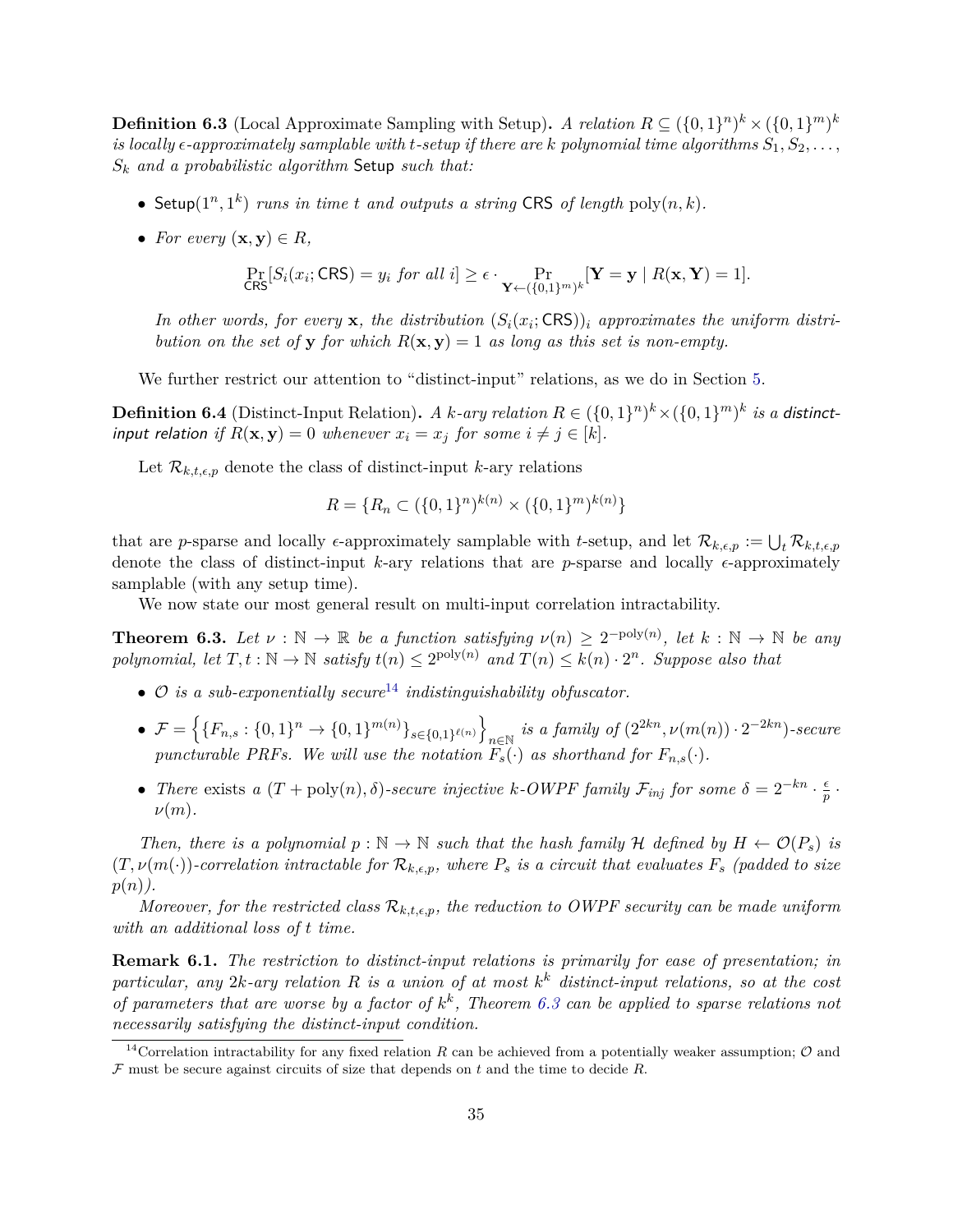*Proof.* The polynomial  $p(n)$  is chosen to be large enough so that  $\mathcal{O}$  is  $(t + 2^{2kn}, \nu(m(n)) \cdot 2^{-2kn} \cdot \epsilon)$ secure for programs of length  $p(n)$ , and so that all circuits obfuscated in our proof's hybrids have size at most  $p(n)$ .

Let *R* be any relation in  $\mathcal{R}_{k,t,\epsilon,p}$ , and suppose that an adversary *A* breaks the  $(T,\nu(m(\cdot)))$ correlation intractability of  $H$  for  $R$ . We define  $Exp<sup>(0)</sup>$  to be the *R*-correlation intractability game:  $S \leftarrow \{0,1\}^{\ell(n)}$ ,  $H \leftarrow \mathcal{O}(P_S)$ , and  $\mathbf{X} := (X_1,\ldots,X_k) \leftarrow \mathcal{A}(H)$ . Moreover, we define  $\mathbf{Y} := Y_1 || \dots || Y_k := H(X_1) || \dots || H(X_k)$ , and define WIN to be the event that  $R(\mathbf{X}, \mathbf{Y}) = 1$ . We then argue as follows.

• Consider an experiment  $\text{Expt}^{(1)}$  which differs from  $\text{Expt}^{(0)}$  only in that we additionally (and independently) sample  $\mathbf{X}^* := (X_1^*, \ldots, X_k^*)$  ←  $({0, 1}^n)^k$ . Then,

$$
Pr^{(1)}\left[\text{WIN} \wedge (\mathbf{X} = \mathbf{X}^*)\right] = Pr^{(0)}\left[\text{WIN}\right] \cdot 2^{-kn} > \omega(\nu(m)) \cdot 2^{-kn}.
$$

Note that when  $(X_1^*, \ldots, X_i^*)$  are not distinct in Expt<sup>(1)</sup>, A necessarily loses, so we re-define the game to immediately end if this event occurs.

• Consider an experiment  $\text{Expt}^{(2)}$  which differs from  $\text{Expt}^{(1)}$  only in the definition of *H*. Namely, *H* is sampled not as  $\mathcal{O}(P_S)$ , but as  $\mathcal{O}(P_{S,\mathbf{X}^*,\mathbf{Y}^*})$ , where  $\mathbf{Y}^* := (Y_1^*, \ldots, Y_k^*) \leftarrow (\{0,1\}^m)^k$  is drawn uniformly at random, and  $P_{s,x^*,y^*}$  is the appropriately padded circuit (with  $s, x^*$ , and **y** <sup>∗</sup> hard-coded) that computes

$$
P_{s, \mathbf{x}^*, \mathbf{y}^*}(x) = \begin{cases} y_1^* & \text{if } x = x_1^* \\ \vdots & \vdots \\ y_k^* & \text{if } x = x_k^* \\ F_s(x) & \text{otherwise.} \end{cases}
$$

Then, we have that

$$
\Pr^{(2)}\left[\text{WIN} \wedge \mathbf{X} = \mathbf{X}^*\right] \ge \Pr^{(1)}\left[\text{WIN} \wedge \mathbf{X} = \mathbf{X}^*\right] - O(k \cdot 2^{-2kn})
$$

$$
> \frac{\omega(\nu(m))}{2^{kn}} - O(k \cdot \nu(m) \cdot 2^{-2kn}) = \frac{\omega(\nu(m))}{2^{kn}}.
$$

where we have invoked the  $(2^{2kn}, \nu(m(n)) \cdot 2^{-2kn})$  security<sup>[15](#page-37-0)</sup> of  $\mathcal{O}(k+1)$  times) and the  $(2^{2kn}, \nu(m(n)) \cdot 2^{-2kn})$  security of F (*k* times) to puncture the program  $P_S$  at each  $X_i^*$ .

• Consider an experiment Expt(3) which differs from Expt(2) only in how **Y**<sup>∗</sup> is sampled. Specifically, conditioned on  $\mathbf{X}^* = \mathbf{x}^*$ , its distribution is uniform on  $\{\mathbf{y} \in (\{0,1\}^m)^k : R(\mathbf{x}^*, \mathbf{y}) = 1\}$ 

<span id="page-37-0"></span><sup>&</sup>lt;sup>15</sup>This level of security is required because determining whether W<sub>IN</sub> occurs requires deciding R.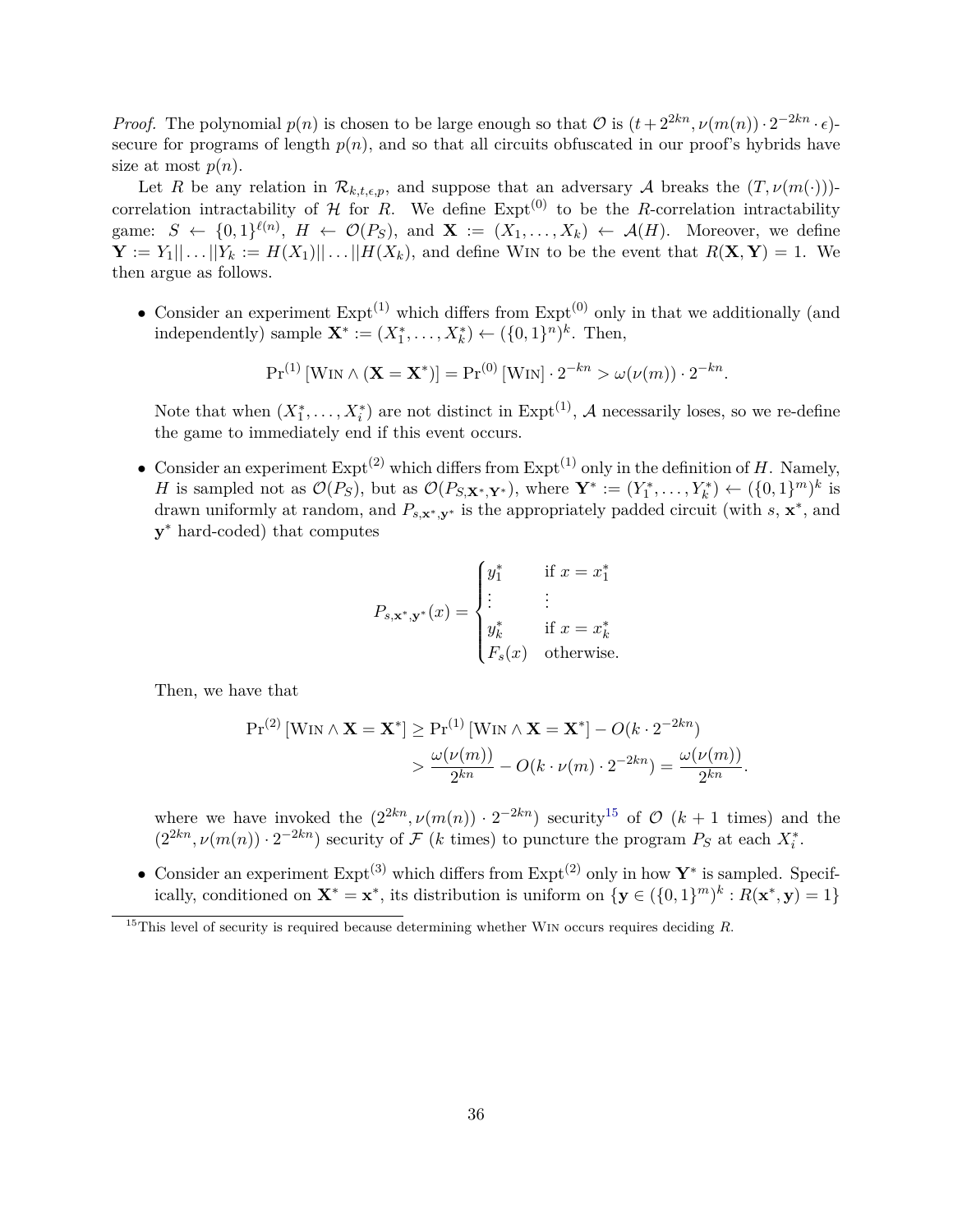whenever this set is non-empty. Then,

$$
\Pr^{(3)}\left[\mathbf{X}=\mathbf{X}^*\right] \ge \Pr^{(3)}\left[\text{WIN} \wedge \mathbf{X}=\mathbf{X}^*\right] \n= 2^{-kn} \sum_{\mathbf{x}^*} \Pr^{(3)}\left[\text{WIN} \wedge \mathbf{X}=\mathbf{X}^*|\mathbf{X}^*=\mathbf{x}^*\right] \n= 2^{-kn} \sum_{\mathbf{x}^*} \Pr^{(2)}\left[\text{WIN} \wedge R(\mathbf{x}^*, \mathbf{Y}^*)=1 \wedge \mathbf{X}=\mathbf{X}^*|\mathbf{X}^*=\mathbf{x}^*\right] \n= 2^{-kn} \sum_{\mathbf{x}^*} \frac{\Pr^{(2)}\left[\text{WIN} \wedge \mathbf{X}=\mathbf{X}^*|\mathbf{X}^*=\mathbf{x}^*\right]}{\Pr^{(2)}\left[R(\mathbf{x}^*, \mathbf{Y}^*)=1\right]}
$$
\n(12)

<span id="page-38-1"></span><span id="page-38-0"></span>
$$
\geq 2^{-kn} \sum_{\mathbf{x}^*} \frac{\Pr^{(2)}\left[\text{WIN} \wedge \mathbf{X} = \mathbf{X}^* \mid \mathbf{X}^* = \mathbf{x}^*\right]}{p}
$$
\n
$$
= \frac{\Pr^{(2)}\left[\text{WIN} \wedge \mathbf{X} = \mathbf{X}^*\right]}{p} = \frac{\omega(\nu(m))}{2^{kn} \cdot p}
$$
\n(13)

where Eq. [\(12\)](#page-38-0) follows because the event "WIN  $\wedge$  **X** = **x**<sup>\*"</sup> occurs *only* when  $R(\mathbf{x}^*, \mathbf{Y}^*) = 1$ , and Eq. [\(13\)](#page-38-1) follows from the *p*-sparsity of *R*.

• Consider an experiment Expt(4) which differs from Expt(3) only in how **Y**<sup>∗</sup> is sampled. Specifically, conditioned on  $\mathbf{X}^* = \mathbf{x}^*$ ,  $\mathbf{Y}^*$  is equal to  $(S_i(x_i^*, \text{CRS}))_{i=1}^k$ , where  $\text{CRS} \leftarrow \text{Setup}(1^n||1^k)$ . Then,

$$
\Pr^{(4)}\left[\mathbf{X}=\mathbf{X}^*\right] = \sum_{\mathbf{x}^*,\mathbf{y}^*} \Pr^{(4)}\left[\mathbf{X}=\mathbf{X}^*\mid (\mathbf{X}^*,\mathbf{Y}^*)=(\mathbf{x}^*,\mathbf{y}^*)\right] \Pr^{(4)}\left[(\mathbf{X}^*,\mathbf{Y}^*)=(\mathbf{x}^*,\mathbf{y}^*)\right]
$$
\n
$$
= 2^{-kn} \sum_{\mathbf{x}^*,\mathbf{y}^*} \Pr^{(4)}\left[\mathbf{X}=\mathbf{X}^*\mid (\mathbf{X}^*,\mathbf{Y}^*)=(\mathbf{x}^*,\mathbf{y}^*)\right] \Pr^{(4)}\left[\mathbf{Y}^*=\mathbf{y}^*\mid \mathbf{X}^*=\mathbf{x}^*\right]
$$
\n
$$
\geq \epsilon \cdot 2^{-kn} \sum_{\mathbf{x}^*,\mathbf{y}^*} \Pr^{(3)}\left[\mathbf{X}=\mathbf{X}^*\mid (\mathbf{X}^*,\mathbf{Y}^*)=(\mathbf{x}^*,\mathbf{y}^*)\right] \Pr^{(3)}\left[\mathbf{Y}^*=\mathbf{y}^*\mid \mathbf{X}^*=\mathbf{x}^*\right]
$$
\n
$$
= \epsilon \cdot \Pr^{(3)}\left[\mathbf{X}=\mathbf{X}^*\right] = \frac{\epsilon \cdot \omega(\nu(m))}{2^{kn} \cdot p}
$$
\n(14)

where Eq. [\(14\)](#page-38-2) follows from the approximate sampling condition for  $(S_1, \ldots, S_k)$  and the fact that  $\text{Expt}^{(4)}$  and  $\text{Expt}^{(3)}$  only differ in the sampling of  $y^*$ .

• Finally, consider an experiment  $\text{Expt}^{(5)}$  which differs from  $\text{Expt}^{(4)}$  only in that *H* is now sampled as  $\mathcal{O}(\tilde{P}_{S,\mathbf{W}_{\mathcal{D}}^{*}\text{CRS}})$ , where  $W_i^* := f_i(X_i^*), (f_1, \ldots, f_k) \leftarrow \mathcal{F}_{\text{inj}}$  is sampled from the OWPF family, and  $\tilde{P}_{s,w^*,\text{crs}}$  is the circuit (with *s*,  $w^*$ , and crs hard-coded) that computes

<span id="page-38-2"></span>
$$
\tilde{P}_{s,\mathbf{w}^*,\text{crs}}(x) = \begin{cases} S_i(x;\text{crs}) & \text{if } f_i(x) = w_i^* \text{ for some } i\\ F_s(x) & \text{otherwise.} \end{cases}
$$

Since the  $f_i$  are all injective, we know that  $\tilde{P}_{S, \mathbf{W}^*, \mathbf{crs}}$  is functionally equivalent to  $P_{S, \mathbf{X}^*, \mathbf{Y}^*}$ for  $Y^* = (S_i(X_i^*; \text{CRS}))_{i=1}^k$ . We then have that  $\Pr^{(5)}[\mathbf{X} = \mathbf{X}^*] = \frac{\epsilon \cdot \omega(\nu(m))}{2^{kn} \cdot p}$  by the  $(T + t +$  $poly(n), \epsilon \cdot \nu(m) \cdot 2^{-2kn}$ -security of  $\mathcal{O}$ .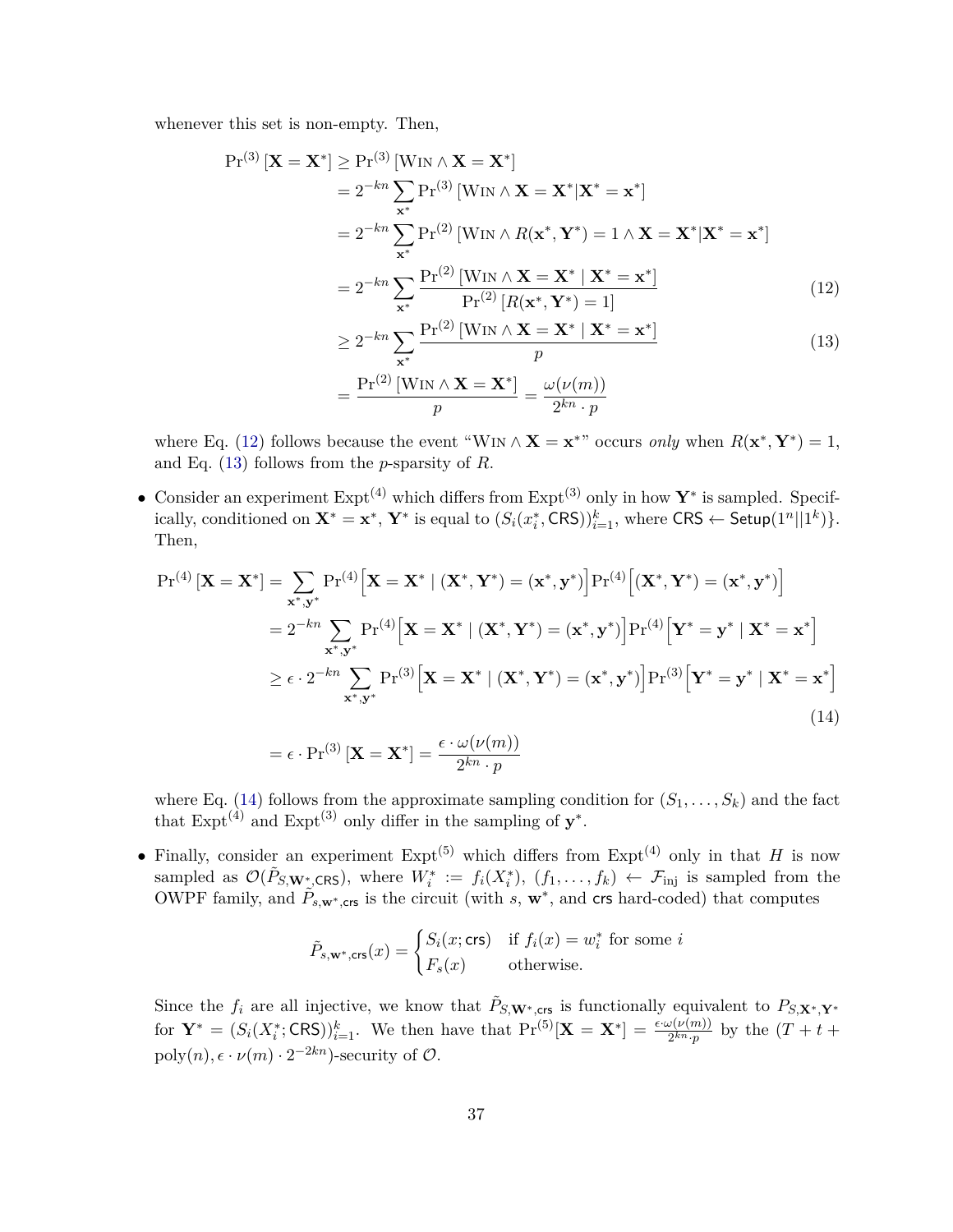• However, the adversary's success in Expt<sup>(5)</sup> contradicts the  $(t + \text{poly}(n), 2^{-kn} \cdot \frac{\epsilon}{n})$ *p* · *ν*(*m*)) security of  $\mathcal{F}_{\text{inj}}$ . In particular, a modified adversary  $\mathcal{B}$  given only  $W_i^* := f_i(X_i^*)$  for all *i* could sample  $\check{P}_{S,\mathbf{W}^*,\mathbf{CRS}}$  itself in time  $t + \text{poly}(n)$  and feed this output to A, solving the batch inversion problem with probability  $\frac{\epsilon \cdot \omega(\nu(m))}{2^{kn} \cdot p}$ . This constitutes a  $(T + t + \text{poly}(n), \frac{\epsilon \cdot \omega(\nu(m))}{2^{kn} \cdot p}$  $\frac{\partial (V(m))}{2^{kn}\cdot p}$ attack on the OWPF family, which completes the claimed uniform reduction. Moreover, we note that the CRS sampling algorithm  $\mathsf{Setup}(1^n,1^k)$  is oblivious to the OWPF challenge, so by an averaging argument there *exists* some string crs such that  $\beta$  with CRS := crs hardcoded wins the OWPF security game with the same probability. This completes the nonuniform reduction, proving correlation intractability for every  $R \in \mathcal{R}_{k,\epsilon,p}$ .  $\Box$ 

#### <span id="page-39-0"></span>**6.4 Examples Arising from Theorem [6.3](#page-36-0)**

We now we describe some of the consequences of Theorem [6.3](#page-36-0) for particular relations R of interest.

#### **6.4.1 Collision Resistance**

As a direct consequence of Theorem [6.3,](#page-36-0) we obtain a second construction of collision-resistant hash functions. Similarly to before, the relevant relation is defined as follows:  $R(x_1, x_2, y_1, y_2) = 1$  if and only if  $x_1 \neq x_2$  and  $y_1 = y_2$ . As noted in Section [5.1,](#page-31-0) *R* has sparsity  $2^{-m}$ , and the set  $\{y : R(x, y) = 1\}$  is efficiently sampleable in a way that is *oblivious* to the input **x**. Thus R is clearly locally 1-sampleable with polynomial-time setup.

Thus, we obtain the following corollary.

<span id="page-39-1"></span>**Corollary 6.4.** *If* O *is a sub-exponential advantage-secure indistinguishability obfuscator,* F *is a sub-exponential advantage-secure puncturable PRF, and there exists a δ-secure injective* 2*-OWPF family, then an*  $O$ -obfuscation of a (sufficiently padded) PRF chosen from  $\mathcal F$  is  $\delta \cdot 2^{2n} \cdot 2^{-m}$ - collision *resistant (by a uniform reduction).*

This exactly matches the quantitative parameters of Theorem [4.1.](#page-24-4) However, there are significant differences between the two results, namely:

- Corollary [6.4](#page-39-1) requires the existence of sub-exponential advantage-secure IO, but
- Corollary [6.4](#page-39-1) only requires (injective) OWPFs rather than *symmetric* (injective) OWPFs. Moreover, Corollary [6.4](#page-39-1) only requires that such OWPFs exist; they are not required in the construction itself. Theorem [4.4,](#page-25-1) even when combined with the reductions of Section [3,](#page-14-0) was unable to produce a construction of CRHFs from (injective) asymmetric OWPFs.

Since the quantitative parameters of Corollary [6.4](#page-39-1) match those of Theorem [4.1,](#page-24-4) this also yields CRHFs with optimal security under plausible OWPF assumptions (and IO).

#### **6.4.2 Output Intractability**

We also obtain an analog to Theorem [5.1;](#page-29-0) that is, a result on output intractability.

**Corollary 6.5.** *If* O *is a sub-exponentially secure indistinguishability obfuscator,* F *is a subexponentially secure puncturable PRF, and there exists a δ-secure injective k-OWPF family, then a*  $O$ -obfuscation of a (sufficiently padded) PRF chosen from  $F$  is  $\delta \cdot 2^{kn} \cdot p$ -output intractable for *all k-ary output relations R. Moreover, this reduction can be made uniform (with a time t loss) if R is t-samplable.*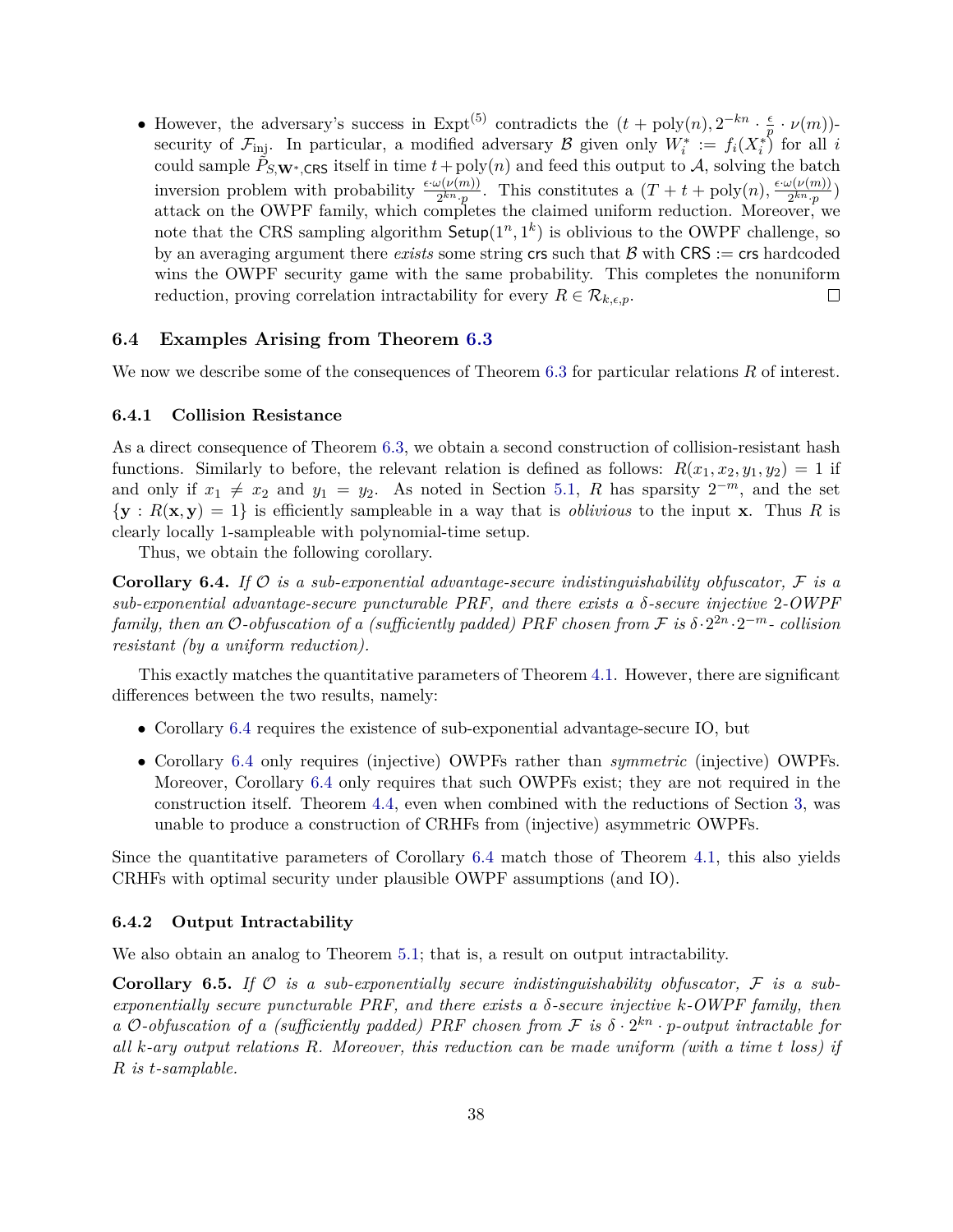Again, this involves the same quantitative OWPF parameters as in Theorem [5.1,](#page-29-0) with the same tradeoff as in the collision resistance example above.

#### **6.4.3 An Example Falling Outside the Output Intractability Framework**

All of our previous examples are special cases of output intractability as defined in [\[Zha16\]](#page-46-3) (albeit with possibly unbounded relations, unlike [\[Zha16\]](#page-46-3)). On the other hand, consider the following relation on  $({0, 1}^n)^2 \times ({0, 1}^m)^2$ , parametrized by a matrix  $\mathbf{A} \in \mathbb{F}_2^{m \times n}$ :

$$
R_{\mathbf{A}}(x_1, x_2, y_1, y_2) = 1
$$
 if  $x_1 \neq x_2$  and  $y_1 \oplus y_2 = \mathbf{A}(x_1 \oplus x_2)$ .

This is clearly not a special case of output intractability (the relation depends explicitly on both the inputs and outputs). However, it falls into the framework captured by Theorem [6.3.](#page-36-0) The relation  $R_{\mathbf{A}}$  has sparsity  $2^{-m}$ . We can also sample, for any  $x_1 \neq x_2 \in \{0,1\}^m$ , a random  $(y_1, y_2)$ such that  $R_{\mathbf{A}}(x_1, x_2, y_1, y_2) = 1$  with the algorithms

$$
S_i(x_i; r) = r \oplus \mathbf{A} x_i.
$$

Thus, we see that an obfuscated PRF is correlation intractable for these relations assuming an injective 2-OWPF family with the exact same parameters as those required for collision resistance.

In fact, this example extends to the following relation on  $({0,1}^n)^2 \times ({0,1}^m)^2$ , parametrized by a matrix  $\mathbf{A} \in \mathbb{F}_2^{d \times n}$  and a full-rank matrix  $\mathbf{B} \in \mathbb{F}_2^{d \times m}$ , as long as  $2^{-d} = \text{negl}(n)$ :

$$
R_{\mathbf{A},\mathbf{B}}(x_1,x_2,y_1,y_2) = 1
$$
 if  $x_1 \neq x_2$  and  $\mathbf{B}(y_1 \oplus y_2) = \mathbf{A}(x_1 \oplus x_2)$ .

#### **6.4.4 The Fiat-Shamir Transform for Commit-Challenge-Response Proofs**

Theorem [6.3](#page-36-0) is also applicable in the case  $k = 1$ : we give new sufficient conditions for the provably secure instantiation of the Fiat-Shamir heuristic [\[FS86\]](#page-44-0), for an expressive class of interactive proof systems. Namely, we consider the familiar example of "commit-challenge-response" proofs.

**Definition 6.5** (Commit-Challenge-Response Proof System)**.** *A 3-message proof system* Π = (*P, V* ) *is called a* commit-challenge-response *proof system for a language L if it satisfies the following properties.*

- *1. The first message is sent by the prover to the verifier. This message, which we denote by a, consists of a block-wise commitment (under a statistically binding commitment scheme) to a string y that is a function of both the common input x and the prover's private input w.*
- *2. The second message, which we denote by e and refer to as the verifier's "challenge", is sent by the verifier to the prover and is sampled uniformly at random from a* poly(*λ*)*-size alphabet* Σ*.*
- *3. The third and final message, which we denote by z, is sent by the prover to the verifier, and consists of a* decommitment *to*  $y_T$ , *i.e.*, *a subset T of the blocks of y. Here, T is a function of the challenge e.*
- 4. The verifier V accepts if and only if (1)  $z$  is a valid decommitment of  $a_T$ , and (2) the tuple  $(x, y_T, e)$  passes some efficient test Check, where  $y_T$  is the value to which  $a_T$  was decommitted.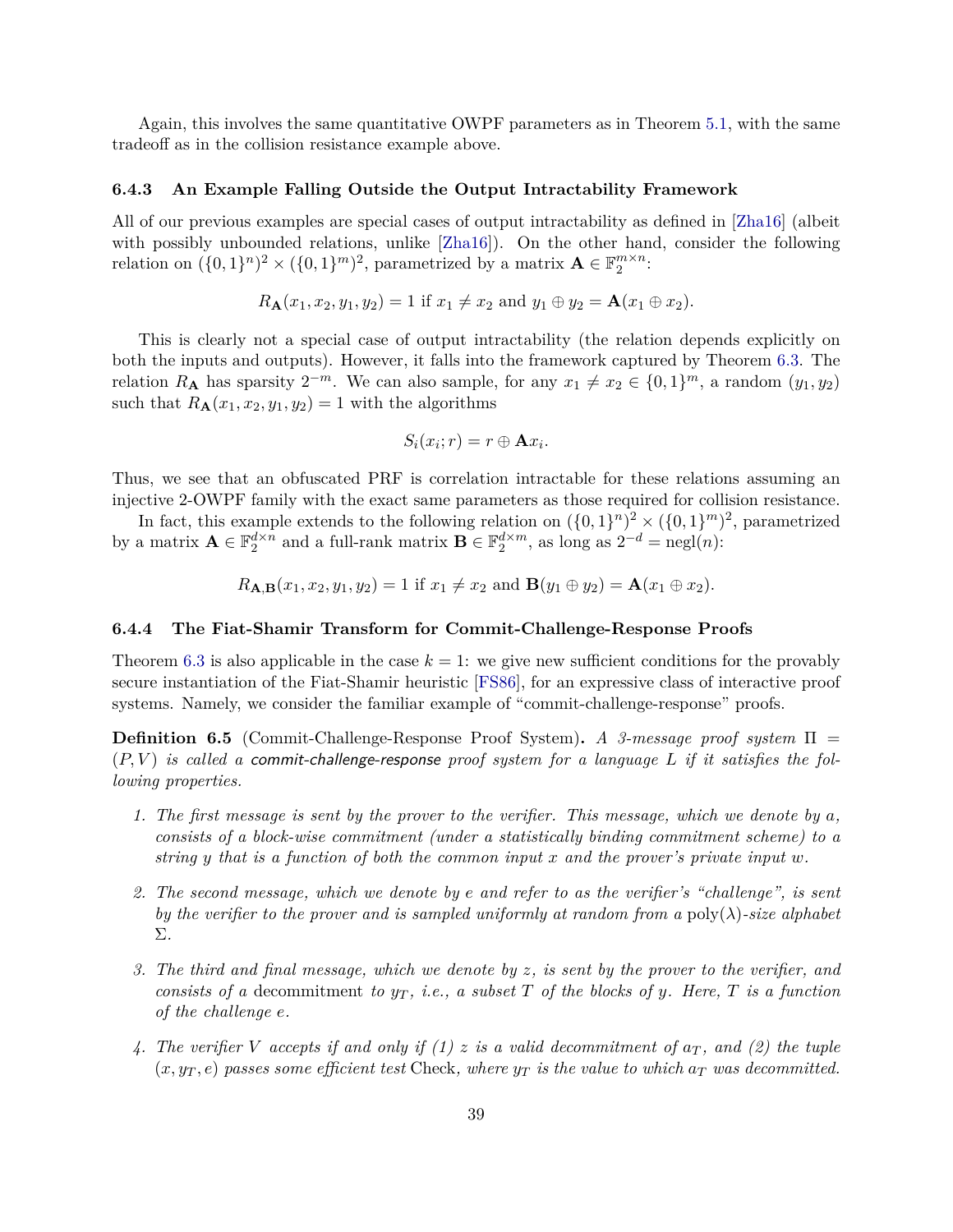Examples of commit-challenge-response proof systems include the classical 3-message zero knowledge protocol for 3-coloring [\[GMW91\]](#page-45-5) as well as the 3-message zero knowledge protocol for Hamiltonicity given by [\[FLS99\]](#page-44-13) (with a slight modification).

As we will see shortly, it is possible to use Theorem [6.3](#page-36-0) to instantiate the Fiat-Shamir heuristic for any commit-challenge-response protocol (repeated in parallel). The key advantage to using our approach over that of [\[KRR16\]](#page-45-7), or the more recent work of [\[CCRR18\]](#page-44-7), is that we prove security only assuming that IO and exponentially secure one-way functions exist, rather than needing (exponentially secure) input-hiding obfuscation for arbitrary multi-bit point functions (for [\[KRR16\]](#page-45-7)) or exponentially secure KDM-secure secret key encryption with respect to arbitrary functions (for [\[CCRR18\]](#page-44-7)).

<span id="page-41-0"></span>**Theorem 6.6.** Let  $\Pi = (P, V)$  be a commit-challenge-response proof system for some language  $L \in \mathbb{NP}$  *with soundness error*  $\mu = \mu(n)$ *, where n denotes the length of a first message a. Moreover, let*  $|\Sigma| = |\Sigma(n)|$  *be the number of possible challenges associated to a single commit message*  $a \in$  $\{0,1\}^n$ , let  $N = \lambda \Sigma |n$  *(for arbitrarily related*  $n = \text{poly}(\lambda)$ *), and suppose that* 

- O *is a sub-exponential advantage secure indistinguishability obfuscator.*
- $\mathcal{F} = \left\{ \{F_{n,\lambda,s} : \{0,1\}^N \rightarrow \{0,1\}^{\lambda|\Sigma|\log|\Sigma|} \}_{s \in \{0,1\}^{\ell(n)}} \right\}$  $\lim_{n \in \mathbb{N}} i s a family of (poly(N), 2^{-2N})$ *-secure puncturable PRFs. We will use the notation*  $F_s(\cdot)$  *as shorthand for*  $F_{n,s}(\cdot)$ *.*
- *There* exists *a*  $\delta$ -secure injective OWF family  $\mathcal{F}_{inj}$  for some  $\delta = 2^{-N} \cdot (\frac{1}{\mu})$  $\frac{1}{\mu}$ <sup> $\lambda$ |Σ|</sup>·negl(*N*) *taking inputs of length N.*

*Then, if* Π *is instantiated using a public key encryption scheme to commit (where the public key is provided as a common reference string and commitment is encryption), then there is a polynomial*  $p : \mathbb{N} \to \mathbb{N}$  and a such that the hash family H defined by  $H \leftarrow \mathcal{O}(P_s)$  instantiates the Fiat-Shamir *heuristic*<sup>[16](#page-41-1)</sup> *for a*  $\lambda|\Sigma|$ *-wise parallel repetition of*  $\Pi$ *, where*  $P_s$  *is a circuit (padded to size*  $p(n)$ *) that evaluates Fs.*

*Moreover, if* Π *is honest verifier zero-knowledge, then the new* 1-message proof system Π' is also *zero knowledge (with a programmable CRS).*

**Remark 6.2.** *By Section [3.3,](#page-17-1) the same result holds if there exists a δ'-secure (not necessarily injective)* OWF family for some  $\delta'(N) = 2^{-N} \cdot 2^{\frac{N}{3}} \delta(\frac{N}{3})$  $\frac{N}{3}$ .

Applying Theorem [6.6](#page-41-0) to either the 3-colorability protocol of [\[GMW91\]](#page-45-5) or the Hamiltonicity protocol of [\[FLS99\]](#page-44-13) yields a construction of NIZK arguments (in the common reference string model). While NIZK proofs from IO and OWFs are already known by [\[BP15\]](#page-43-11), this yields a construction of NIZK arguments through the Fiat-Shamir transform.

*Proof of Theorem [6.6.](#page-41-0)* Let *x* be any string *not* in the language *L*, and let crs be a random CRS for the commitment scheme used in Π. We would like to apply Theorem [6.3](#page-36-0) to the single input-output relation

$$
R = \left\{ R_\lambda := \left\{ (\mathbf{a},\mathbf{e}) : \text{ there exists } \mathbf{z} \text{ such that } (\mathbf{a},\mathbf{e},\mathbf{z}) \text{ is an accepting transcript for } \Pi^{\lambda|\Sigma|} \right\} \right\},
$$

<span id="page-41-1"></span> $16$ in the common reference string model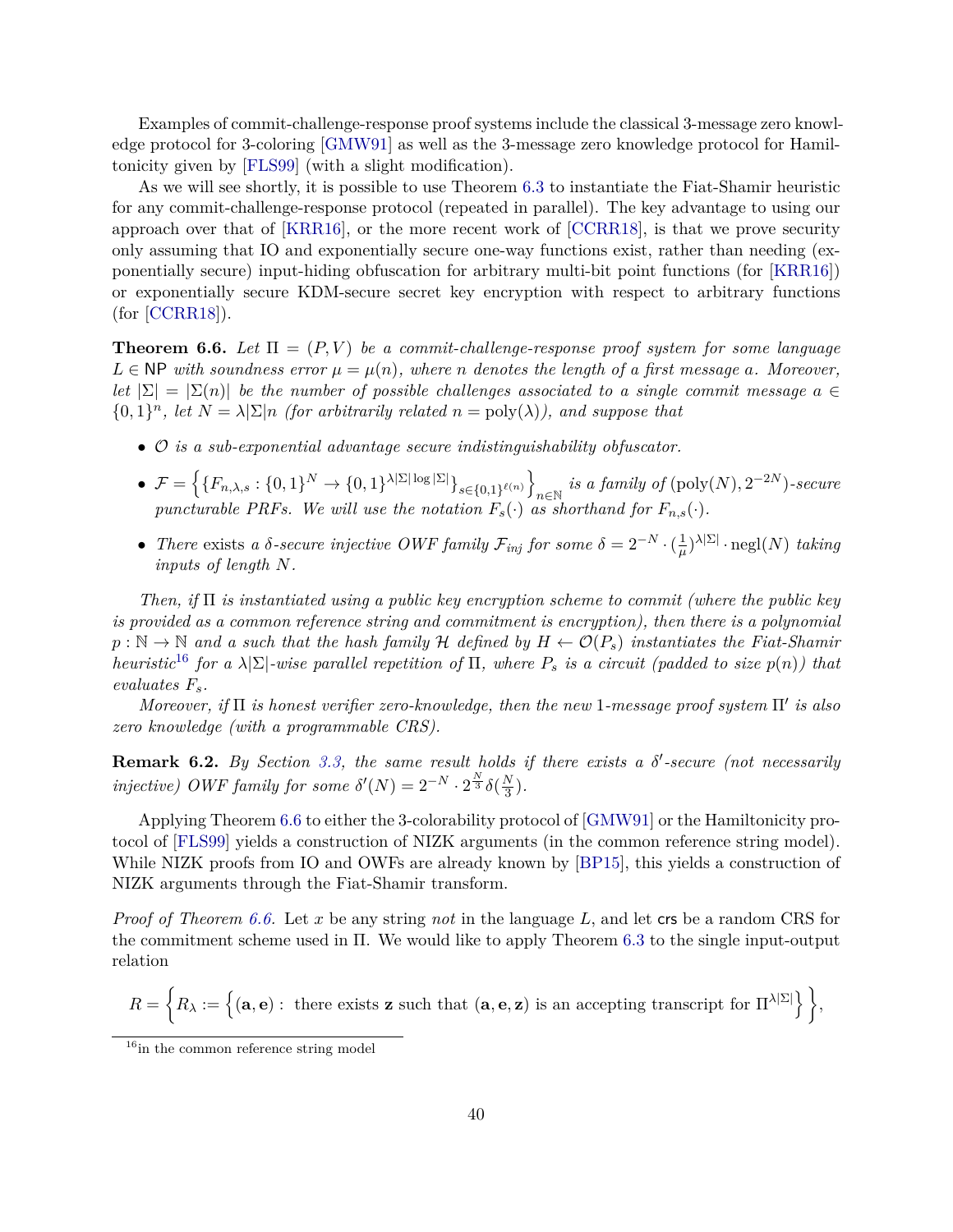which is a  $\mu^{\lambda|\Sigma|}$ -sparse relation for any  $x \notin L$ . Unfortunately, it is not clear that R satisfies the hypotheses of Theorem [6.3;](#page-36-0) namely, it is unclear whether *R* is efficiently samplable. This issue can be fixed with two modifications:

- We instantiate the commitment scheme using a public key encryption scheme, where the public key is provided as a common reference string.
- We replace the relation  $R_{\lambda}$  with a relaxed relation  $\tilde{R}_{\lambda, \text{sk}}$  that is in  $\mathcal{R}_{1,0,\mu^{\lambda}|\Sigma|}$ .

More specifically, the modified relation  $\tilde{R}_{\lambda, \text{sk}}$  is defined as follows:

$$
\tilde{R}_{\lambda,\mathsf{sk}} = \left\{ (\mathbf{a},\mathbf{e}) : \text{Check}\left(x, y_{T(e^{(i)})}^{(i)}, e^{(i)}\right) = 1 \text{ for all } i, \text{ where } \mathbf{y} = \text{Dec}(\mathsf{sk}, \mathbf{a}) \right\}.
$$

We first note that  $\tilde{R}_{\lambda,sk}$  is a strict relaxation (superset) of  $R_{\lambda}$  when the commitment scheme for Π is instantiated with a public key encryption scheme. This follows from (1) the definition of a commit-challenge-response protocol, and  $(2)$  the fact that given a first message  $a^{(i)}$ , the only possible valid decommitment to any block of  $a^{(i)}$  is the corresponding block of  $Dec(\mathsf{sk}, a^{(i)})$ .

Moreover, it is easy to see that  $\tilde{R}_{\lambda, \text{sk}}$  is efficiently (locally) samplable. The sampling algorithm is as follows: given  $\mathbf{a} = a^{(1)} \mid \mid \dots \mid a^{(\lambda|\Sigma|)}$  and  $\mathsf{sk}$ , compute  $\mathbf{y} = \mathsf{Dec}(\mathsf{sk}, \mathbf{a})$ . Then, for every  $i \in [\lambda]$ , do the following procedure: for every  $e \in \Sigma$ , run Check $(x, y_{T}^{(i)})$  $T(e)$ , *e*), and then sample  $e^{(i)}$  uniformly at random from the set of *e* for which Check outputs 1. The sampling algorithm outputs **e** =  $e^{(1)}||\dots||e^{(\lambda|\Sigma|)}.$ 

Since  $\tilde{R}_{\lambda,sk}$  is efficiently (locally) samplable and has sparsity  $\mu^{\lambda|\Sigma|}$ , we conclude that the hash family H is correlation intractable for  $\tilde{R}_{\lambda, \text{sk}}$  by Theorem [6.3.](#page-36-0) Moreover, since  $\tilde{R}_{\lambda, \text{sk}}$  is a relaxation of the relation  $R_\lambda$ , we conclude that it is hard for an efficient adversary  $\mathcal{A}(H)$  to produce any message **a** such that  $(a, H(a), z)$  is an accepting transcript for any possible **z**. Thus, the Fiat-Shamir 1message protocol is sound, as desired.

To show that the protocol is zero knowledge (if Π is honest verifier zero knowledge), we define the simulator Sim' for the 1-message protocol in terms of an honest-verifier simulator Sim for Π:

- 1. Sample a public key pk for the public key encryption scheme.
- 2. Run  $\mathsf{Sim}(x, \mathsf{pk})$  independently  $\lambda \Sigma$  times to obtain simulated transcripts  $(\tilde{a}^{(i)}, \tilde{e}^{(i)}, \tilde{z}^{(i)})_{i \leq \lambda \Sigma}$ .
- 3. Letting  $\tilde{\mathbf{a}} = (\tilde{a}^{(1)}, \ldots, \tilde{a}^{(\lambda|\Sigma|)}), \tilde{\mathbf{e}} = (\tilde{e}^{(1)}, \ldots, \tilde{e}^{(\lambda|\Sigma|)}), \text{ and } \tilde{\mathbf{z}} = (\tilde{z}^{(1)}, \ldots, \tilde{z}^{(\lambda|\Sigma|)}), \text{ compute the}$ obfuscated program  $H = \mathcal{O}(P_{s,\tilde{\mathbf{a}},\tilde{\mathbf{e}}})$ , where

$$
P_{s,\tilde{\mathbf{a}},\tilde{\mathbf{e}}}(x) = \begin{cases} \tilde{\mathbf{e}} & \text{if } x = \tilde{\mathbf{a}} \\ F_s(x) & \text{otherwise.} \end{cases}
$$

4. Output  $(\widetilde{\textsf{CRS}}, \tilde{\pi}) = ((\textsf{pk}, \tilde{H}), (\tilde{\mathbf{a}}, \tilde{\mathbf{z}})).$ 

The proof that Sim' samples from a distribution computationally indistinguishable from an honest proof follows by a hybrid argument: first, convert  $(\tilde{\mathbf{a}}, \tilde{\mathbf{e}}, \tilde{\mathbf{z}})$  to a collection  $(\mathbf{a}, \mathbf{e}, \mathbf{z})$  of  $\lambda | \Sigma |$ honest  $\Pi$ -proofs by the security of Sim, and then convert the obfuscated program  $\mathcal{O}(P_{s,\mathbf{a},\mathbf{e}})$  into an obfuscated program  $\mathcal{O}(P_s)$  by obfuscation and puncturing security.  $\Box$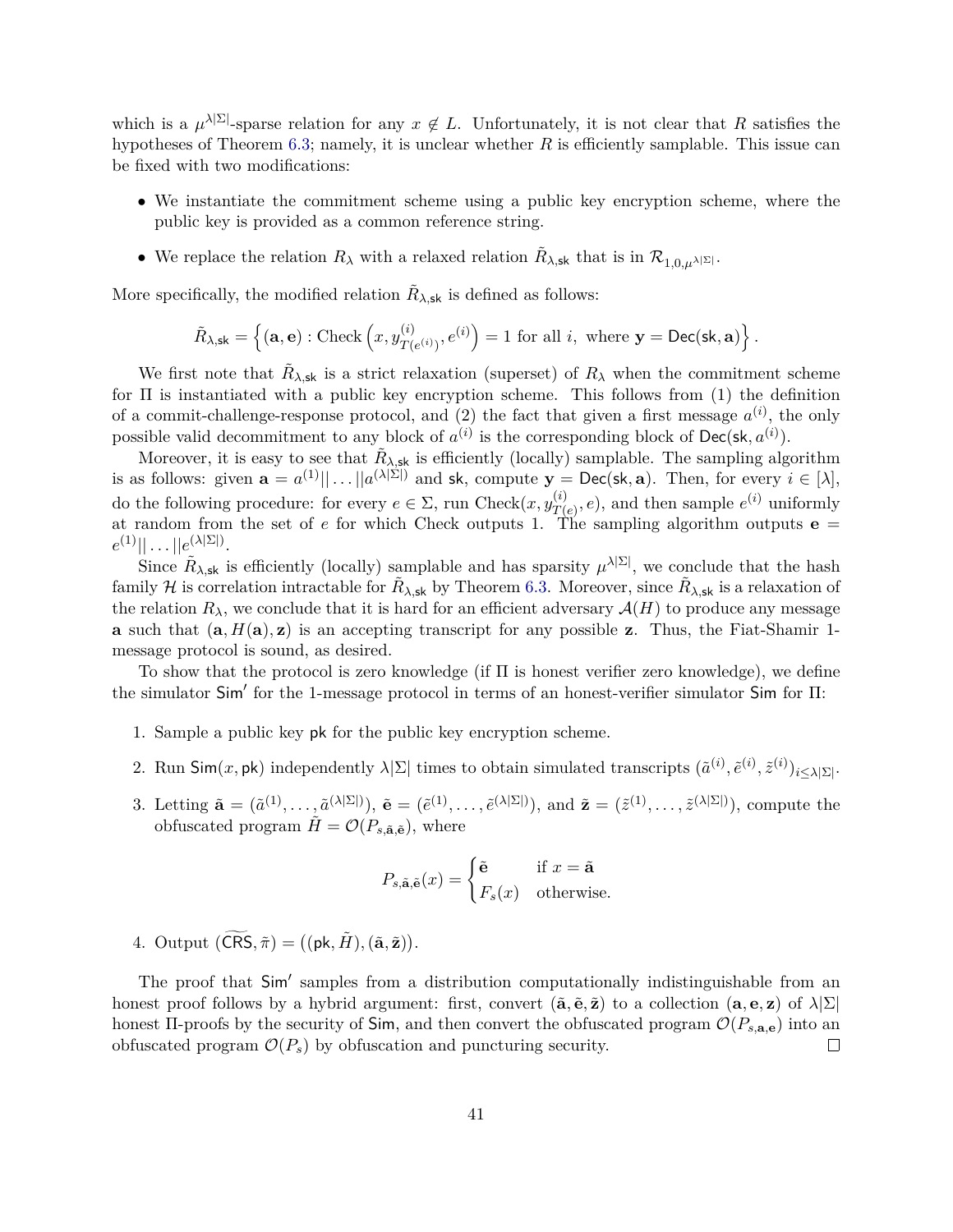# **Acknowledgements**

The authors thank Zvika Brakerski, Yael Kalai, Omer Paneth, and Vinod Vaikuntanathan for helpful discussions and comments.

## <span id="page-43-0"></span>**References**

- <span id="page-43-2"></span>[AS15] Gilad Asharov and Gil Segev, *Limits on the Power of Indistinguishability Obfuscation and Functional Encryption*, 2015 IEEE 56th Annual Symposium on Foundations of Computer Science, 2015.
- <span id="page-43-4"></span>[BDRV18] Itay Berman, Akshay Degwekar, Ron D Rothblum, and Prashant Nalini Vasudevan, *Multi collision resistant hash functions and their applications*, Annual International Conference on the Theory and Applications of Cryptographic Techniques – EURO-CRYPT 2018, Springer, 2018.
- <span id="page-43-7"></span>[BDSG+13] Nir Bitansky, Dana Dachman-Soled, Sanjam Garg, Abhishek Jain, Yael Tauman Kalai, Adriana López-Alt, and Daniel Wichs, *Why âĂIJfiat-shamir for proofsâĂİ lacks a proof*, Theory of Cryptography, Springer, 2013, pp. 182–201.
- <span id="page-43-8"></span>[BDV17] Nir Bitansky, Akshay Degwekar, and Vinod Vaikuntanathan, *Structure vs. hardness through the obfuscation lens*, Annual International Cryptology Conference – CRYPTO 2017, Springer, 2017, pp. 696–723.
- <span id="page-43-3"></span>[BGI+01] Boaz Barak, Oded Goldreich, Rusell Impagliazzo, Steven Rudich, Amit Sahai, Salil Vadhan, and Ke Yang, *On the (im) possibility of obfuscating programs*, Annual International Cryptology Conference – CRYPTO 2001, Springer, 2001, Journal version appears in JACM 2012, pp. 1–18.
- <span id="page-43-10"></span>[BGI14] Elette Boyle, Shafi Goldwasser, and Ioana Ivan, *Functional signatures and pseudorandom functions*, Public Key Cryptography, Lecture Notes in Computer Science, vol. 8383, Springer, 2014, pp. 501–519.
- <span id="page-43-5"></span>[BKP18] Nir Bitansky, Yael Tauman Kalai, and Omer Paneth, *Multi-collision resistance: A paradigm for keyless hash functions*, STOC, 2018.
- <span id="page-43-6"></span>[BLVW18] Zvika Brakerski, Vadim Lyubashevsky, Vinod Vaikuntanathan, and Daniel Wichs, *Cryptographic hashing and worst-case hardness for lpn via code smoothing*.
- <span id="page-43-11"></span>[BP15] Nir Bitansky and Omer Paneth, *Zaps and non-interactive witness indistinguishability from indistinguishability obfuscation*, TCC (2), Lecture Notes in Computer Science, vol. 9015, Springer, 2015, pp. 401–427.
- <span id="page-43-1"></span>[BR93] Mihir Bellare and Phillip Rogaway, *Random oracles are practical: A paradigm for designing efficient protocols*, Proceedings of the 1st ACM conference on Computer and communications security, ACM, 1993, pp. 62–73.
- <span id="page-43-9"></span>[BW13] Dan Boneh and Brent Waters, *Constrained pseudorandom functions and their applications*, ASIACRYPT (2), Lecture Notes in Computer Science, vol. 8270, Springer, 2013, pp. 280–300.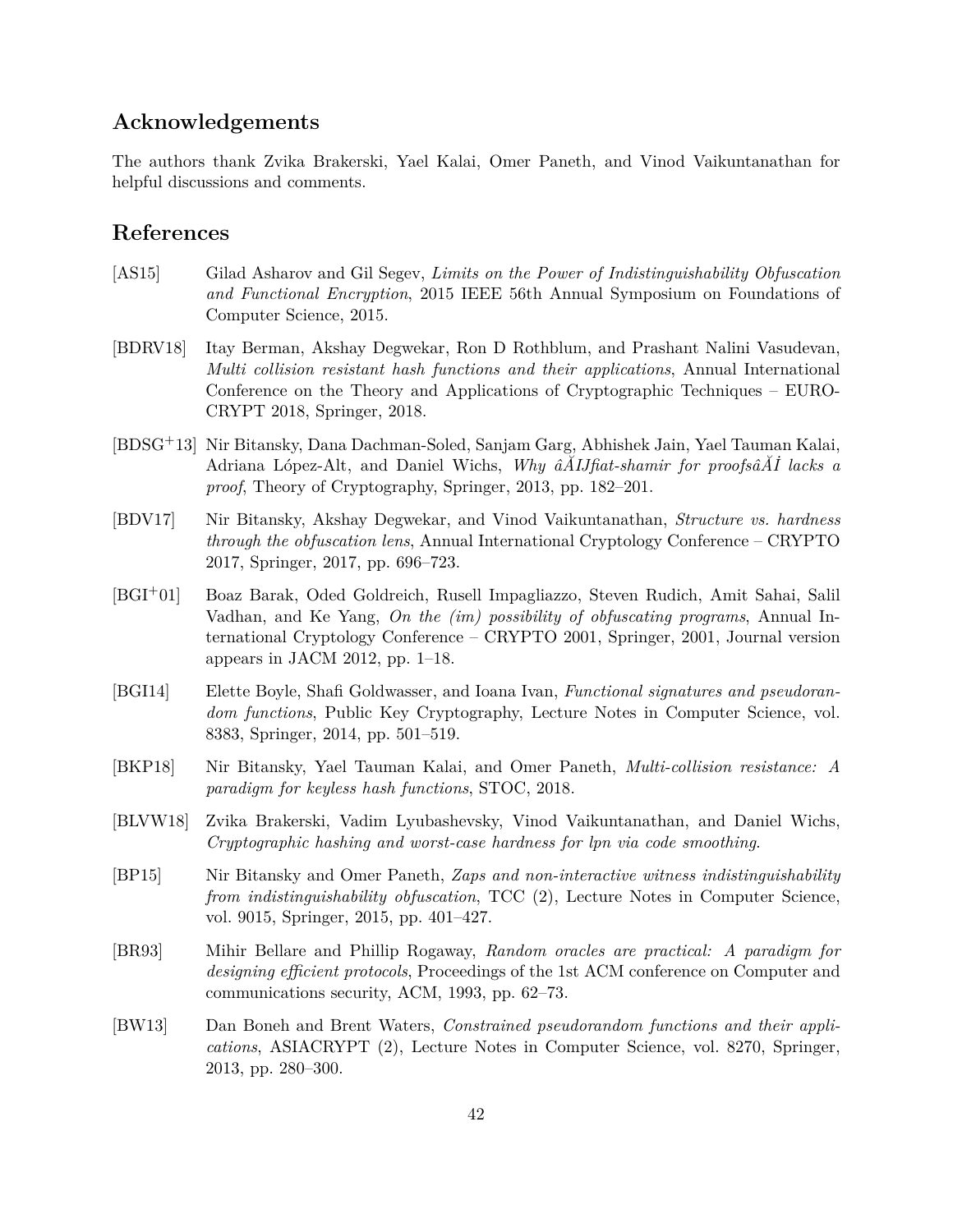- <span id="page-44-10"></span>[Can97] Ran Canetti, *Towards realizing random oracles: Hash functions that hide all partial information*, IACR Cryptology ePrint Archive **1997** (1997), 7.
- <span id="page-44-6"></span>[CCR16] Ran Canetti, Yilei Chen, and Leonid Reyzin, *On the correlation intractability of obfuscated pseudorandom functions*, Theory of Cryptography Conference, Springer, 2016, pp. 389–415.
- <span id="page-44-7"></span>[CCRR18] Ran Canetti, Yilei Chen, Leonid Reyzin, and Ron Rothblum, *Fiat-shamir and correlation intractability from strong kdm-secure encryption*, Annual International Conference on the Theory and Applications of Cryptographic Techniques – EUROCRYPT 2018, Springer, 2018.
- <span id="page-44-4"></span>[CGH04] Ran Canetti, Oded Goldreich, and Shai Halevi, *The random oracle methodology, revisited*, Journal of the ACM (JACM) **51** (2004), no. 4, 557–594.
- <span id="page-44-9"></span>[CK18] Henry Corrigan-Gibbs and Dmitry Kogan, *The discrete-logarithm problem with preprocessing*, Annual International Conference on the Theory and Applications of Cryptographic Techniques – EUROCRYPT 2018, 2018.
- <span id="page-44-11"></span>[CMR98] Ran Canetti, Daniele Micciancio, and Omer Reingold, *Perfectly one-way probabilistic hash functions (preliminary version)*, STOC, ACM, 1998, pp. 131–140.
- <span id="page-44-1"></span>[Dam87] Ivan Damgård, *Collision free hash functions and public key signature schemes*, EURO-CRYPT, Lecture Notes in Computer Science, vol. 304, Springer, 1987, pp. 203–216.
- <span id="page-44-8"></span>[DJMW12] Yevgeniy Dodis, Abhishek Jain, Tal Moran, and Daniel Wichs, *Counterexamples to hardness amplification beyond negligible*, Theory of Cryptography Conference, Springer, 2012, pp. 476–493.
- <span id="page-44-13"></span>[FLS99] Uriel Feige, Dror Lapidot, and Adi Shamir, *Multiple noninteractive zero knowledge proofs under general assumptions*, SIAM Journal on Computing **29** (1999), no. 1, 1– 28.
- <span id="page-44-0"></span>[FS86] Amos Fiat and Adi Shamir, *How to prove yourself: Practical solutions to identification and signature problems*, Conference on the Theory and Application of Cryptographic Techniques, Springer, 1986, pp. 186–194.
- <span id="page-44-3"></span>[GGH+13] Sanjam Garg, Craig Gentry, Shai Halevi, Mariana Raykova, Amit Sahai, and Brent Waters, *Candidate Indistinguishability Obfuscation and Functional Encryption for all Circuits*, Foundations of Computer Science (FOCS), 2013 IEEE 54th Annual Symposium on, 2013, pp. 40–49.
- <span id="page-44-2"></span>[GGM86] Oded Goldreich, Shafi Goldwasser, and Silvio Micali, *How to construct random functions*, J. ACM **33** (1986), no. 4, 792–807.
- <span id="page-44-5"></span>[GK03] Shafi Goldwasser and Yael Tauman Kalai, *On the (in) security of the fiat-shamir paradigm*, Foundations of Computer Science, 2003. Proceedings. 44th Annual IEEE Symposium on, IEEE, 2003, pp. 102–113.
- <span id="page-44-12"></span>[GK16] , *Cryptographic assumptions: A position paper*, Theory of Cryptography Conference, Springer, 2016, pp. 505–522.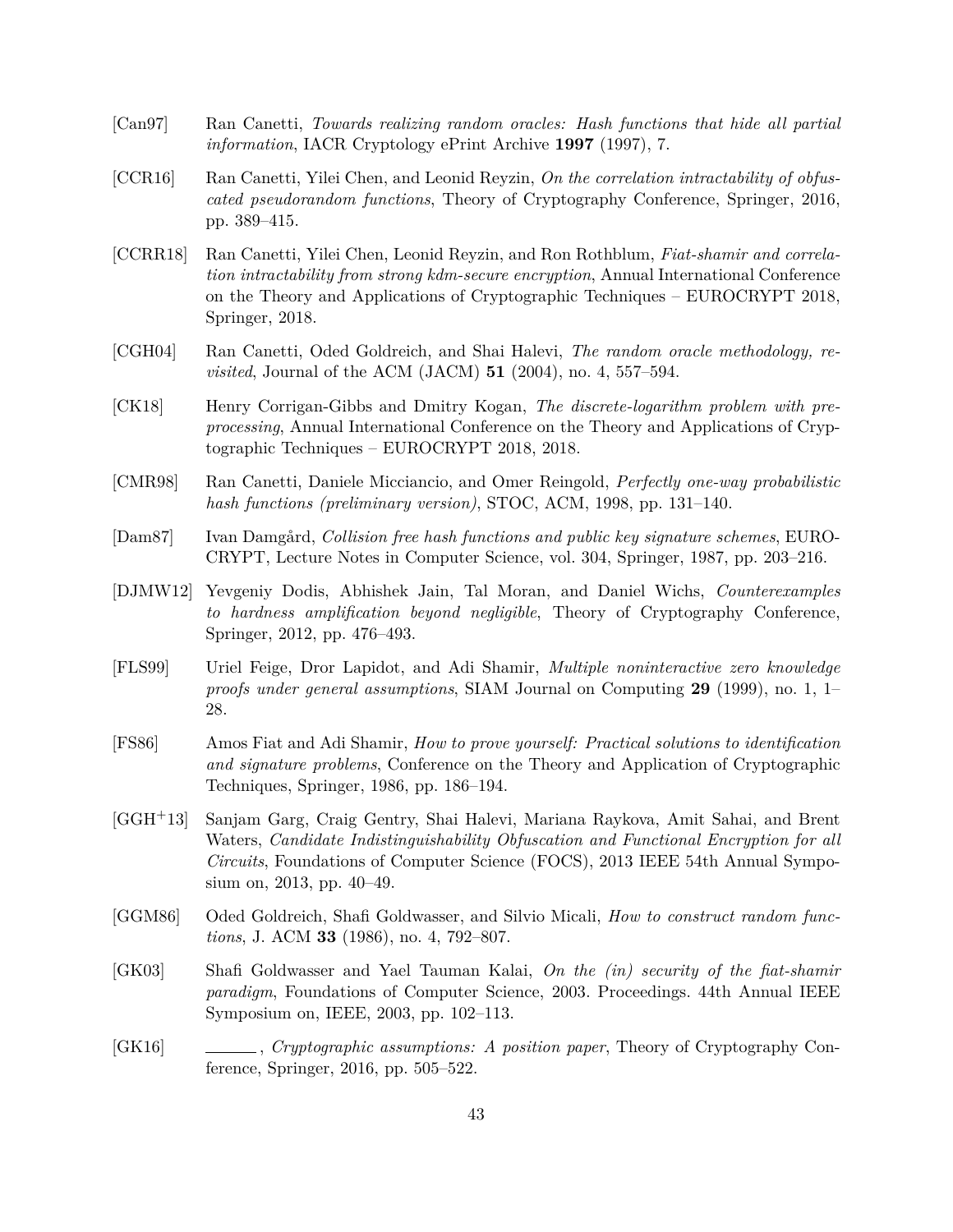- <span id="page-45-5"></span>[GMW91] Oded Goldreich, Silvio Micali, and Avi Wigderson, *Proofs that yield nothing but their validity or all languages in np have zero-knowledge proof systems*, Journal of the ACM (JACM) **38** (1991), no. 3, 690–728.
- <span id="page-45-11"></span>[Gol04] Oded Goldreich, *The foundations of cryptography - volume 2, basic applications*, Cambridge University Press, 2004.
- <span id="page-45-10"></span>[GR07] Shafi Goldwasser and Guy N Rothblum, *On best-possible obfuscation*, Theory of Cryptography Conference, Springer, 2007, pp. 194–213.
- <span id="page-45-13"></span>[GW11] Craig Gentry and Daniel Wichs, *Separating succinct non-interactive arguments from all falsifiable assumptions*, Proceedings of the forty-third annual ACM symposium on Theory of computing, ACM, 2011, pp. 99–108.
- <span id="page-45-2"></span>[HILL99] Johan Håstad, Russell Impagliazzo, Leonid A Levin, and Michael Luby, *A pseudorandom generator from any one-way function*, SIAM Journal on Computing **28** (1999), no. 4, 1364–1396.
- <span id="page-45-1"></span>[Kil94] Joe Kilian, *On the complexity of bounded-interaction and noninteractive zeroknowledge proofs*, Foundations of Computer Science, 1994 Proceedings., 35th Annual Symposium on, IEEE, 1994, pp. 466–477.
- <span id="page-45-8"></span>[KNY18] Ilan Komargodski, Moni Naor, and Eylon Yogev, *Collision resistant hashing for paranoids: Dealing with multiple collisions*, Annual International Conference on the Theory and Applications of Cryptographic Techniques – EUROCRYPT 2018, Springer, 2018.
- <span id="page-45-14"></span>[KPTZ13] Aggelos Kiayias, Stavros Papadopoulos, Nikos Triandopoulos, and Thomas Zacharias, *Delegatable pseudorandom functions and applications*, IACR Cryptology ePrint Archive **2013** (2013), 379.
- <span id="page-45-7"></span>[KRR16] Yael Tauman Kalai, Guy Rothblum, and Ron Rothblum, *From Obfuscation to the Security of Fiat-Shamir for Proofs*, Advances in Cryptology - CRYPTO 2017, 2016.
- <span id="page-45-6"></span>[LP09] Yehuda Lindell and Benny Pinkas, *A proof of security of yaoâĂŹs protocol for twoparty computation*, Journal of Cryptology **22** (2009), no. 2, 161–188.
- <span id="page-45-4"></span>[Nao91] Moni Naor, *Bit commitment using pseudorandomness*, Journal of cryptology **4** (1991), no. 2, 151–158.
- <span id="page-45-12"></span>[Nao03] , *On cryptographic assumptions and challenges*, Annual International Cryptology Conference – CRYPTO 2003, Springer, 2003, pp. 96–109.
- <span id="page-45-0"></span>[NY89] Moni Naor and Moti Yung, *Universal one-way hash functions and their cryptographic applications*, Proceedings of the twenty-first annual ACM symposium on Theory of computing, ACM, 1989, pp. 33–43.
- <span id="page-45-9"></span>[PW11] Chris Peikert and Brent Waters, *Lossy trapdoor functions and their applications*, SIAM Journal on Computing **40** (2011), no. 6, 1803–1844.
- <span id="page-45-3"></span>[Rom90] John Rompel, *One-way functions are necessary and sufficient for secure signatures*, STOC, ACM, 1990, pp. 387–394.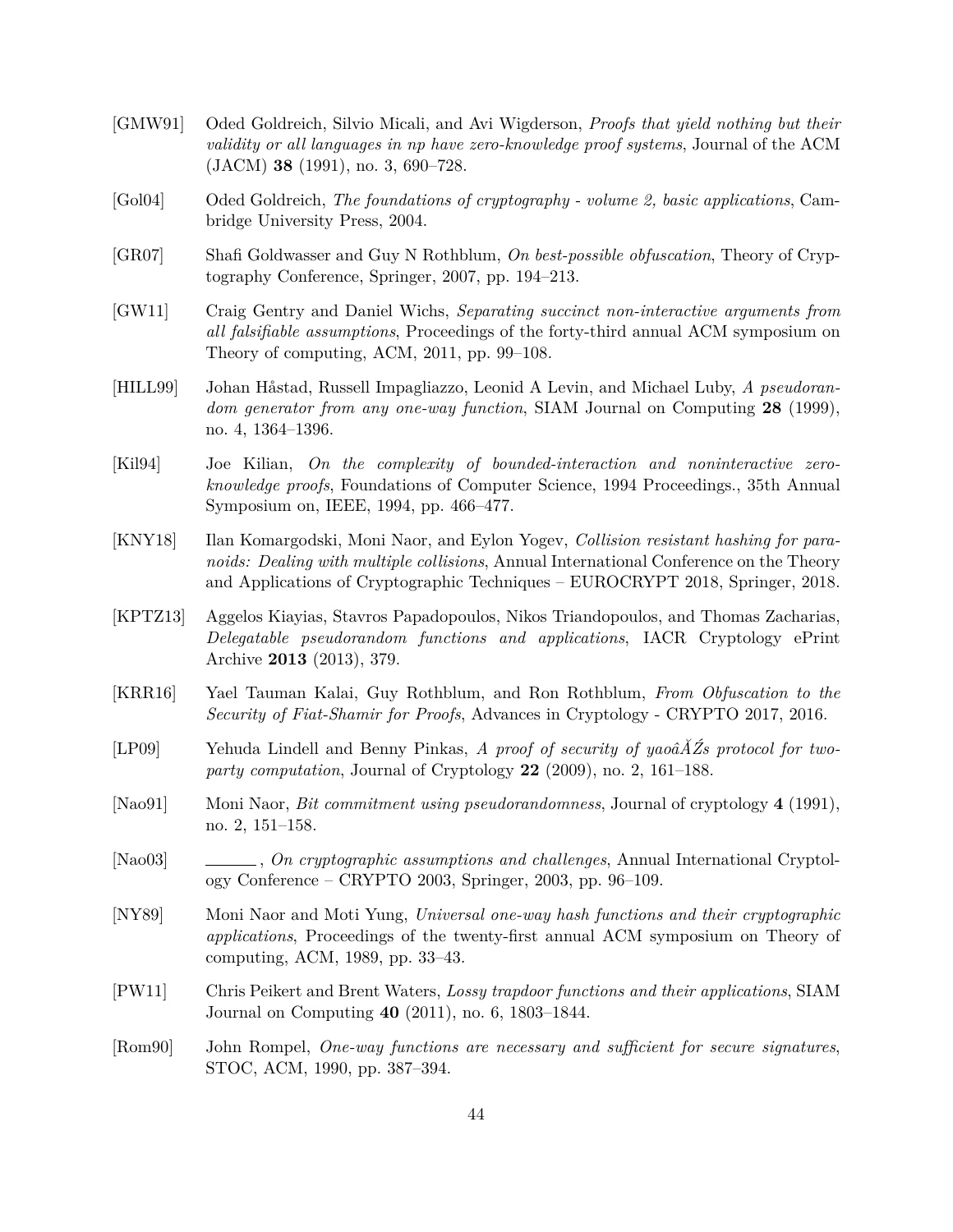<span id="page-46-8"></span><span id="page-46-7"></span><span id="page-46-5"></span><span id="page-46-2"></span>

| $[\text{Sho}97]$     | Victor Shoup, Lower bounds for discrete logarithms and related problems, International<br>Conference on the Theory and Applications of Cryptographic Techniques, Springer,<br>1997, pp. 256–266.                                              |
|----------------------|-----------------------------------------------------------------------------------------------------------------------------------------------------------------------------------------------------------------------------------------------|
| $\text{[Sim98]}$     | Daniel R Simon, Finding collisions on a one-way street: Can secure hash functions be<br>based on general assumptions?, International Conference on the Theory and Applica-<br>tions of Cryptographic Techniques, Springer, 1998, pp. 334–345. |
| [SW14]               | Amit Sahai and Brent Waters, <i>How to use indistinguishability obfuscation: deniable</i><br>encryption, and more, STOC, ACM, $2014$ , pp. $475-484$ .                                                                                        |
| [Wee05]              | Hoeteck Wee, On obfuscating point functions, Proceedings of the thirty-seventh annual<br>ACM symposium on Theory of computing, ACM, 2005, pp. 523–532.                                                                                        |
| [Wic18]              | Daniel Wichs, personal communication, April 2018.                                                                                                                                                                                             |
| [Ya <sub>0</sub> 86] | Andrew Chi-Chih Yao, <i>How to generate and exchange secrets</i> , Foundations of Com-<br>puter Science, 1986., 27th Annual Symposium on, IEEE, 1986, pp. 162–167.                                                                            |
| $[YZW^+17]$          | Yu Yu, Jiang Zhang, Jian Weng, Chun Guo, and Xiangxue Li, Learning parity with<br>noise implies collision resistant hashing, https://eprint.iacr.org/2017/1260.pdf.                                                                           |
| [Zha16]              | Mark Zhandry, The magic of elfs, Proceedings, Part I, of the 36th Annual Interna-<br>tional Cryptology Conference on Advances in Cryptology—CRYPTO 2016-Volume                                                                                |

# <span id="page-46-3"></span><span id="page-46-0"></span>**A A Proof of the Refined Asharov-Segev Bound**

<span id="page-46-6"></span><span id="page-46-4"></span><span id="page-46-1"></span>9814, Springer-Verlag New York, Inc., 2016, pp. 479–508.

In this section, we prove Theorem [1.7](#page-5-1) (a refined analysis of the Asharov-Segev impossibility result [\[AS15\]](#page-43-2)). We now formally state Theorem [1.7.](#page-5-1)

<span id="page-46-9"></span>**Theorem A.1.** *There exists an oracle*  $\Gamma'$  *and an oracle*  $\Gamma = (\Gamma', \text{CollFind}^{\Gamma'})$  *such that no hash function built relative to* Γ 0 *is collision-resistant relative to* Γ*, and such that the following cryptographic primitives* can be built *relative to*  $\Gamma'$  *(and are secure relative to*  $\Gamma$ *)*:

- 1.  $(2^{\frac{n}{15}}, 2^{-\frac{n}{40}})$ *-secure indistinguishability obfuscation*
- 2.  $(2^{\frac{n}{50}}, 2^{-\frac{n}{50}})$ *-secure one-way permutations.*
- *3. A* one-way permutation which is  $(q(n), q(n)^c \cdot n \cdot 2^{-n})$ -secure for every polynomial q (for some *absolute constant c).*

As in [\[AS15\]](#page-43-2), the oracle  $\Gamma$  is defined as follows.

**Definition A.1** (Asharov-Segev Oracle). *The Asharov-Segev oracle*  $\Gamma = (\Gamma', \text{CollFind}^{\Gamma'}) = (f, \mathcal{O},$  $Eval^{f, \mathcal{O}}$ , CollFind<sup>f, $\mathcal{O}, Eval$ </sup> consists of four parts:

- *1. A* uniformly random permutation  $f = f^{(n)} : \{0,1\}^n \to \{0,1\}^n$  for every input length n.
- 2. *A* uniformly random permutation  $\mathcal{O} = \mathcal{O}^{(n)} : \{0,1\}^{2n} \to \{0,1\}^{2n}$  for every input length *n*.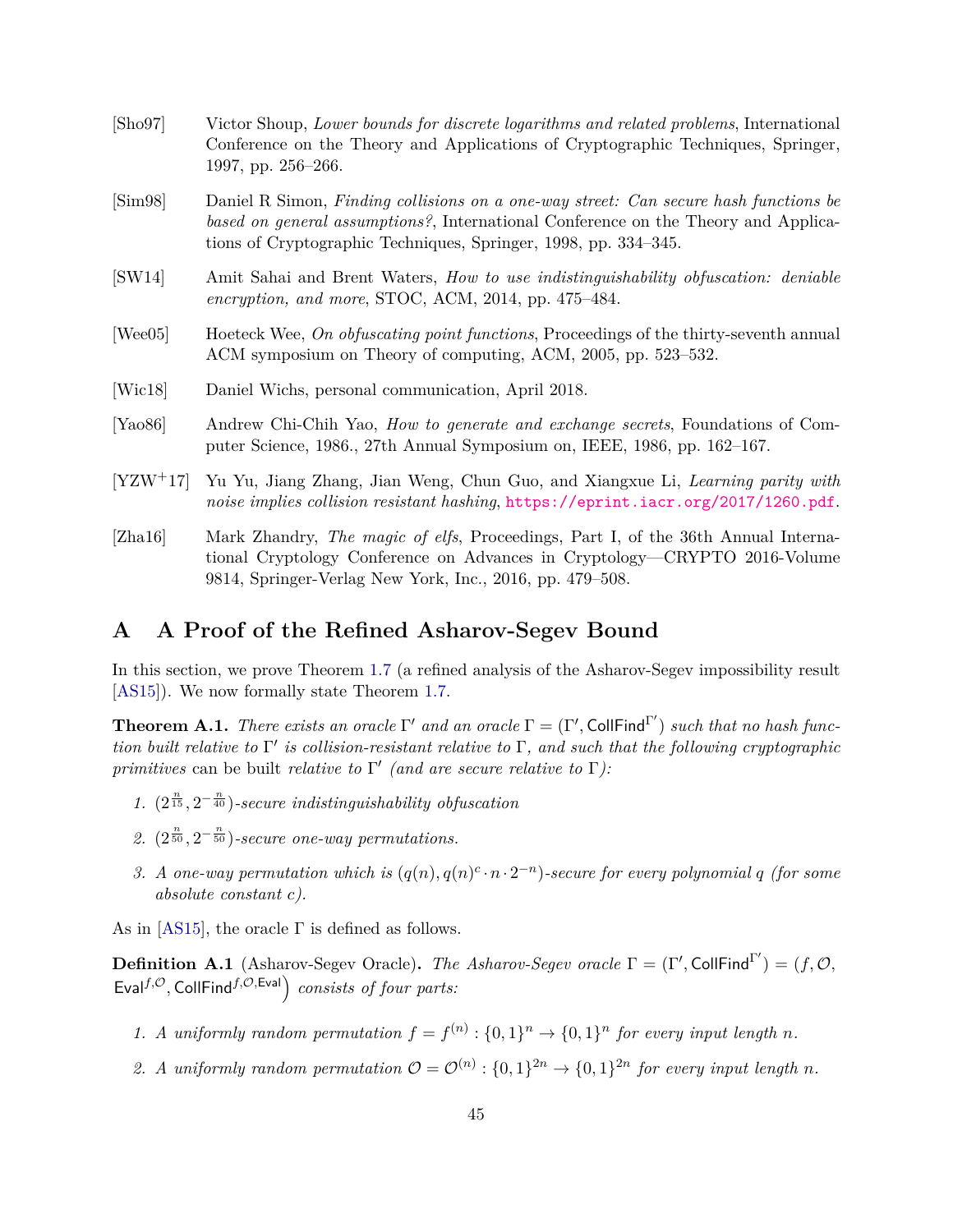- *3. The function* Eval<sup>f,*O*</sup>, *on input*  $(z, x) \in \{0, 1\}^* \times \{0, 1\}^*$ , *finds the unique string*  $D||r$  *such that*  $\mathcal{O}(D||r) = z$  *and outputs*  $D^f(x)$ *. The combination of*  $\mathcal{O}$  *and* Eval *will serve as our indistinguishability obfuscator.*
- 4. A collision-finding oracle CollFind<sup>f,O,Eval</sup>: on any input  $C^{f, \mathcal{O}, \text{Eval}}$  (which is a circuit with  $f, \mathcal{O},$ and Eval-gates), CollFind outputs a random  $w \stackrel{\$}{\leftarrow} \{0,1\}^t$  (where *t* is the input length of *C*), as well as a uniformly random w' of the same input length subject to the condition that  $C^{f, \mathcal{O}, \mathsf{Eval}}(w) = C^{f, \mathcal{O}, \mathsf{Eval}}(w')$ .

We refer the reader to [\[AS15\]](#page-43-2) for details on  $\Gamma$  (in particular, on the specific implementation of CollFind).

In [\[AS15\]](#page-43-2), it is shown that CRHFs (implementable relative to  $\Gamma'$ ) do not exist relative to  $Γ$  (Claim 3.5 in [\[AS15\]](#page-43-2)),  $(2^{\frac{n}{15}}, 2^{-\frac{n}{40}})$ -secure indistinguishability obfuscation exists relative to Γ (Theorem 3.8 in [\[AS15\]](#page-43-2)), and  $(2^{\frac{n}{50}}, 2^{-\frac{n}{50}})$ -secure one way permutations exist relative to  $\Gamma$  (Theorem 3.20 in [\[AS15\]](#page-43-2)). In particular, the one-way permutation they prove secure is *f* itself. We now strengthen their result to show that  $f$  is (nearly)  $2^{-n}$ -secure.

<span id="page-47-0"></span>**Lemma A.2.** *Let*  $q(n)$  *denote any polynomial function of n. Then, any adversary*  $A^{\Gamma}$  *which is*  $given \; y = f(x) \; (for \; x \stackrel{\$}{\leftarrow} \{0,1\}^n)$  and makes at most  $q(n)$  queries to  $\Gamma$  (each of size at most  $q(n)$ ) *will output x* with probability at most  $q(n)^c \cdot n \cdot 2^{-n}$ , for some absolute constant *c*. The probability *here is taken over the choice of x as well as the choice of oracles*  $(f^{(n)},$  CollFind) *(but holds for any oracle* O*).*

The rest of this section is devoted to establishing Lemma [A.2](#page-47-0) with the help of [\[AS15\]](#page-43-2). The proof proceeds as follows.

Suppose that some adversary  $A^{\Gamma}$  is given  $y = f(x)$  (for  $x \stackrel{\$}{\leftarrow} \{0,1\}^n$ ) and outputs x with probability  $\epsilon$ . Define WIN<sub>A</sub> to be the event that  $f(A^{\Gamma}(y)) = y$ . Moreover, define the CollHit<sub>*y*,A</sub> to be the event that  $A$  makes *some call to the* CollFind *oracle* which outputs  $(w, w')$  with one of the following two properties:

- 1. Some *f*-gate in the circuit evalutation  $C^{f,\mathcal{O},\text{Eval}}(w)$  or  $C^{f,\mathcal{O},\text{Eval}}(w')$  has output *y*, OR
- 2. Some Eval-gate in  $C^{f,\mathcal{O},\text{Eval}}(w)$  or  $C^{f,\mathcal{O},\text{Eval}}(w')$  has input  $(\hat{D},a)$  such that  $D^f(a)$  has an *f*-gate with output *y*, where *D* is the unique circuit such that  $\mathcal{O}(D, r) = \hat{D}$  for some *r*.

<span id="page-47-1"></span>Our refined analysis (as compared to [\[AS15\]](#page-43-2)) is the following claim (and proof).

**Claim A.2.1.** *Given* A *as above, there exists an algorithm* B *f,*O*,*Eval*,*CollFind *which makes at most* 3*q*(*n*) 3 *queries to f, q*(*n*) *queries to* Eval*, and q*(*n*) *queries to* CollFind*, such that*

$$
\Pr[\mathsf{WIN}_{\mathcal{B}} \land \overline{\mathsf{CollHit}}_{y,\mathcal{B}}] \geq \frac{\epsilon}{6}.
$$

*Proof.* We may assume that

$$
\Pr[\mathrm{Win}_{\mathcal{A}} \wedge \mathrm{CollHit}_{y,\mathcal{A}}] \geq \frac{\epsilon}{2},
$$

because otherwise we may just set  $\mathcal{B} = \mathcal{A}$ . In the remaining case, we define  $\mathcal{B}$  as follows:  $\mathcal{B}^{f,\mathcal{O},\mathsf{Eval},\mathsf{CollFind}}(y)$  executes  $\mathcal{A}^{f,\mathcal{O},\mathsf{Eval},\mathsf{CollFind}}(y)$ , except that whenever  $\mathcal A$  would make a query  $C$ to CollFind, it first samples a random  $z \leftarrow \{0,1\}^t$  (where t is the input length of the circuit C),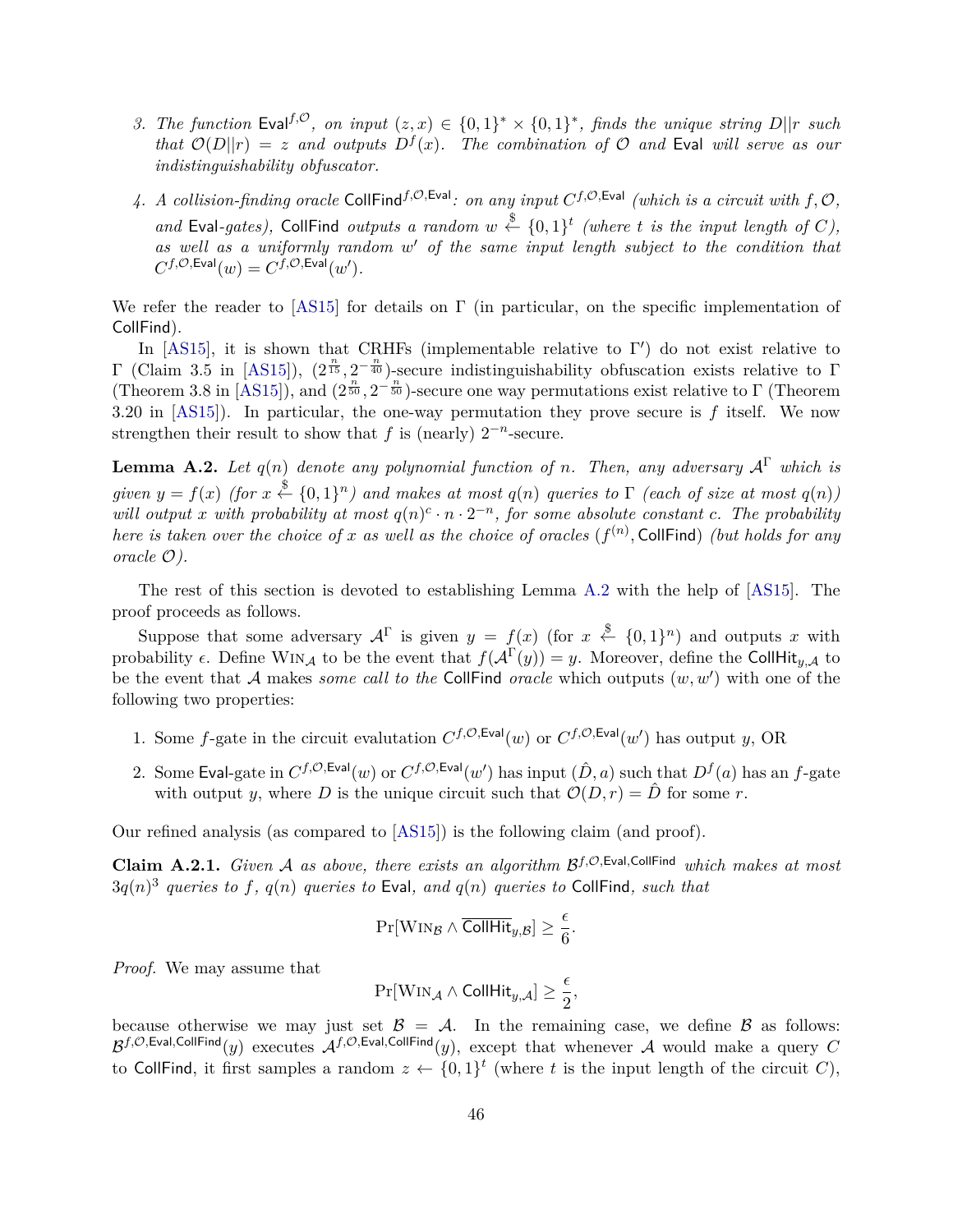explicitly evaluates  $C^{f, \mathcal{O}}(z)$  *without invoking* Eval<sup>[17](#page-48-0)</sup>, and checks if this evaluation has any f-gate with output *y*. If so,  $\beta$  returns the input to this *f*-gate and halts; otherwise,  $\beta$  continues the execution of A.

It was already noted in [\[AS15\]](#page-43-2) that  $\beta$  makes at most  $3q(n)^3$  queries to f, and at most  $q(n)$ queries to Eval and CollFind, respectively. To prove the desired inequality, we define Guess<sub>*u*, $B$ </sub> to be the event that  $\beta$  successfully inverts  $y$  in one of its *z*-experiments as described above. Then, we see that

$$
\Pr[\mathrm{Win}_{\mathcal{B}} \wedge (\mathsf{Geess}_{y,\mathcal{B}} \vee \mathsf{CollHit}_{y,\mathcal{B}})] \geq \Pr[\mathrm{Win}_{\mathcal{A}} \wedge \mathsf{CollHit}_{y,\mathcal{A}}] \geq \frac{\epsilon}{2}.
$$

This inequality follows by considering a third algorithm C which acts as B does but *does not halt* after any *z*-experiment (C instead entirely ignores the outcome of this experiment); it is clear that

 $Pr[\text{WIN}_\mathcal{B} \land (\text{Geess}_{y,\mathcal{B}} \lor \text{CollHit}_{y,\mathcal{B}})] \geq Pr[\text{WIN}_\mathcal{C} \land \text{CollHit}_{y,\mathcal{C}}] = Pr[\text{WIN}_\mathcal{A} \land \text{CollHit}_{y,\mathcal{A}}].$ 

Next, we show that

$$
\Pr[\mathrm{WIN}_{\mathcal{B}} \wedge \mathsf{Guess}_{y,\mathcal{B}} \wedge \overline{\mathsf{CollHit}}_{y,\mathcal{B}}] \ge \frac{1}{2} \Pr[\mathrm{WIN}_{\mathcal{B}} \wedge \mathsf{CollHit}_{y,\mathcal{B}}].
$$

To see this, we write

$$
\Pr[\mathsf{WIN}_{\mathcal{B}} \wedge \mathsf{Guess}_{y,\mathcal{B}} \wedge \overline{\mathsf{CollHit}}_{y,\mathcal{B}}] = \sum_{i=1}^q \Pr[\mathsf{Guess}_i],
$$

where Guess<sub>i</sub> is the event that B does *not* invert y in the first  $i-1$  *z*-experiments it runs, does *not* invert *y* with one of the first *i* − 1 CollFind queries, but *does* invert *y* in the *i*th *z*-experiment. Similarly, we write

$$
\Pr[\mathsf{WIN}_{\mathcal{B}} \wedge \mathsf{CollHit}_{y,\mathcal{B}}] \leq \sum_{i=1}^{q}[\mathsf{CollHit}_i],
$$

where CollHit<sub>i</sub> is the event that B does *not* invert y in the first  $i-1$  z-experiments it runs, does *not* invert *y* with one of the first  $i - 1$  CollFind queries, but *does* invert *y* in its *i*th CollFind query. Our claim now follows from the inqualities

$$
\Pr[\mathsf{Guess}_i] \geq \frac{1}{2} \Pr[\mathsf{CollFind}_i],
$$

which holds because given that no inversion has occurred in the first *i*−1 *z*-experiments and CollFind queries, the probability that the *i*th CollFind query produces  $(w, w')$  leading to a *y*-inversion is at most twice the probability that *w* (the first input) leads to a *y*-inversion, which is identical to the probability that the *i*th *z*-experiment leads to a *y*-inversion (because *z* and *w* are both just uniformly random inputs to  $C_i$ , the *i*th CollFind query).

Finally, we conclude the desired result by the calculation

$$
\Pr[\text{Win}_{\mathcal{B}} \land \overline{\text{CollHit}}_{y,\mathcal{B}}] \ge \Pr[\text{Win}_{\mathcal{B}} \land \text{Guess}_{y,\mathcal{B}} \land \overline{\text{CollHit}}_{y,\mathcal{B}}] \\
\ge \frac{1}{3} \Pr[\text{Win}_{\mathcal{B}} \land (\text{Guess}_{y,\mathcal{B}} \lor \text{CollHit}_{y,\mathcal{B}})] \\
\ge \frac{1}{3} \Pr[\text{Win}_{\mathcal{A}} \land \text{CollHit}_{y,\mathcal{A}}] \\
\ge \frac{\epsilon}{6}.
$$

<span id="page-48-0"></span><sup>&</sup>lt;sup>17</sup>In other words, for every query  $(\hat{D}, a)$  to Eval, B will make exponentially many calls to O to brute-force recover *D* from  $\hat{D}$ , and then evaluate  $D^f(a)$ .